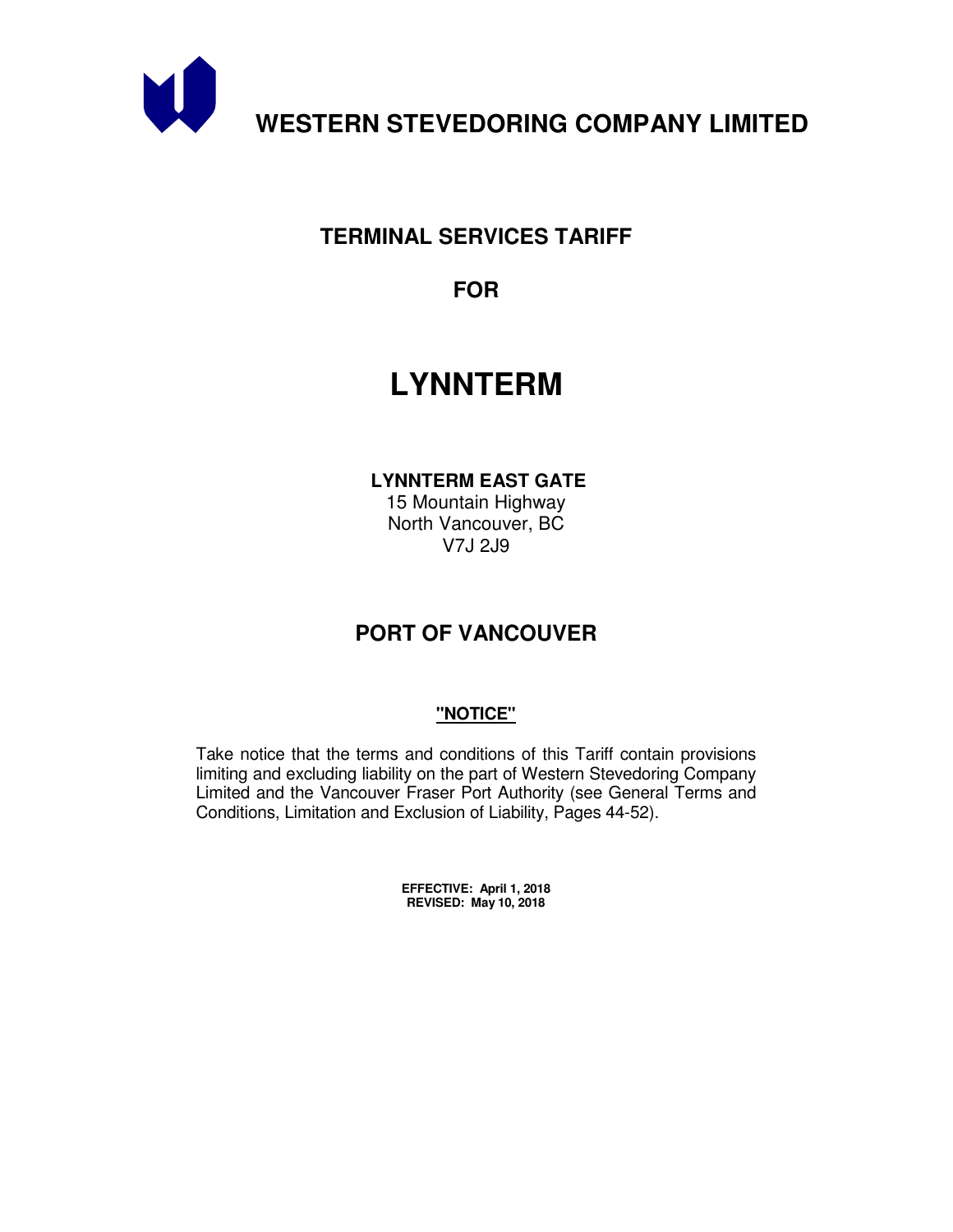

# **TABLE OF CONTENTS**

| <b>VESSEL SERVICES</b>                                      |  |
|-------------------------------------------------------------|--|
|                                                             |  |
|                                                             |  |
|                                                             |  |
|                                                             |  |
|                                                             |  |
|                                                             |  |
|                                                             |  |
|                                                             |  |
| Application of Man Hour Rates and Equipment Rental Rates 34 |  |
|                                                             |  |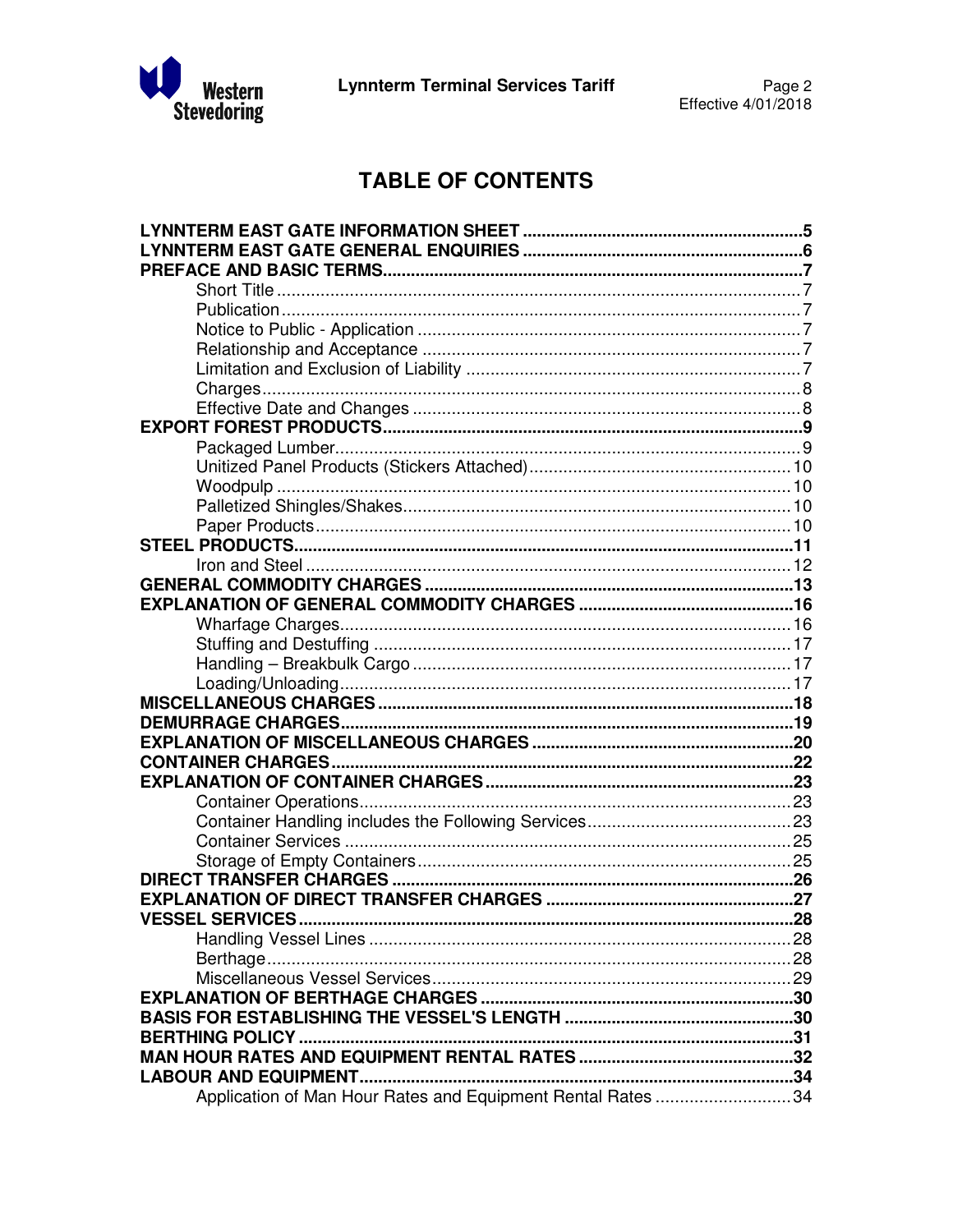

| USE OF MOBILE CRANE - HEAVY LIFT/SPECIAL EQUIPMENT TO LOAD AND  |  |
|-----------------------------------------------------------------|--|
|                                                                 |  |
|                                                                 |  |
|                                                                 |  |
| Calculation of Charges - 4 to 1 Rules, Weight vs. Measurement35 |  |
|                                                                 |  |
|                                                                 |  |
|                                                                 |  |
|                                                                 |  |
|                                                                 |  |
|                                                                 |  |
|                                                                 |  |
|                                                                 |  |
|                                                                 |  |
|                                                                 |  |
|                                                                 |  |
|                                                                 |  |
|                                                                 |  |
|                                                                 |  |
|                                                                 |  |
|                                                                 |  |
|                                                                 |  |
|                                                                 |  |
|                                                                 |  |
|                                                                 |  |
|                                                                 |  |
|                                                                 |  |
|                                                                 |  |
|                                                                 |  |
|                                                                 |  |
|                                                                 |  |
| 40<br>Hirer                                                     |  |
|                                                                 |  |
|                                                                 |  |
|                                                                 |  |
|                                                                 |  |
|                                                                 |  |
|                                                                 |  |
|                                                                 |  |
|                                                                 |  |
|                                                                 |  |
|                                                                 |  |
|                                                                 |  |
|                                                                 |  |
|                                                                 |  |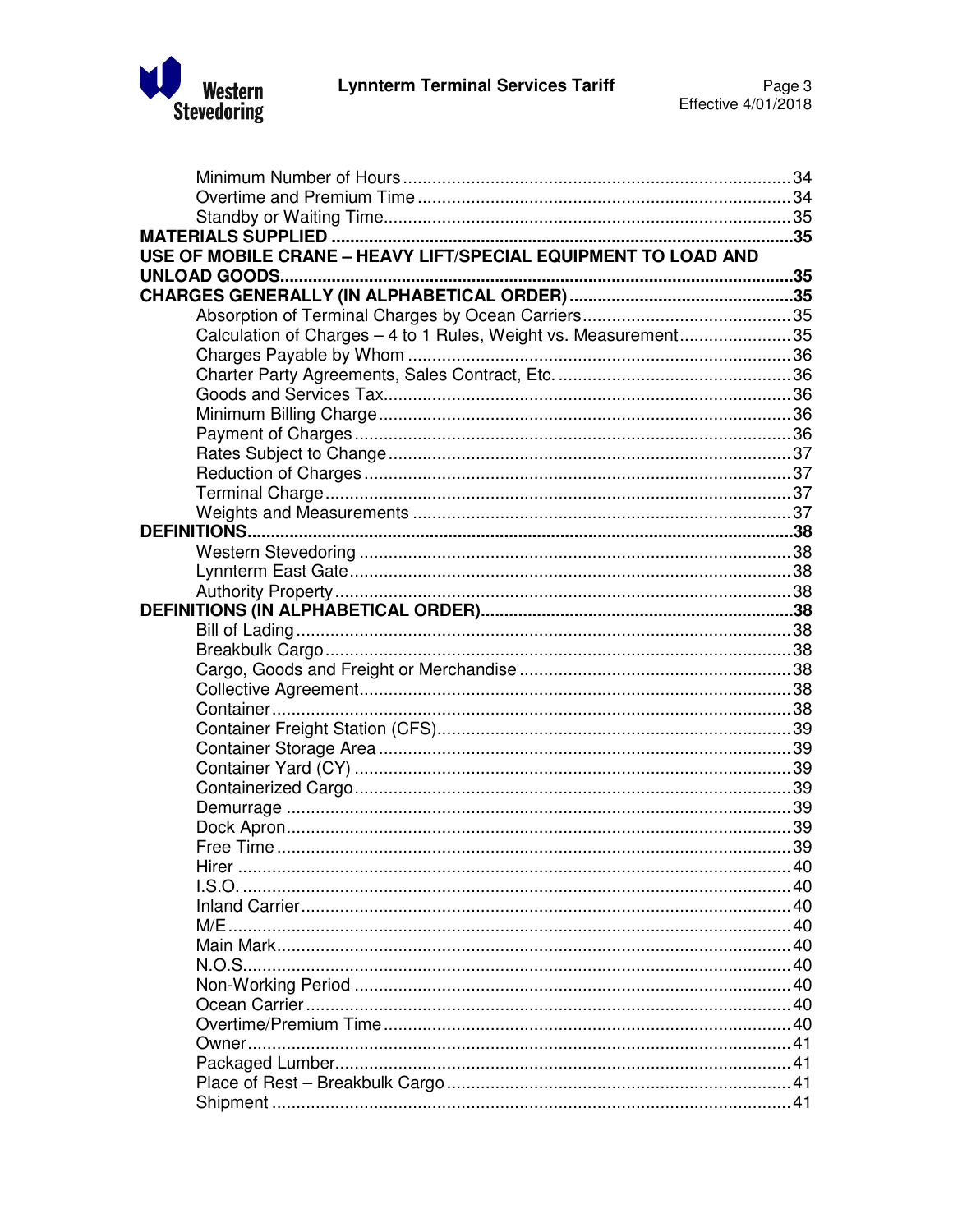

| GENERAL TERMS AND CONDITIONS, LIMITATIONS AND EXCLUSION OF LIABILITY43 |  |
|------------------------------------------------------------------------|--|
|                                                                        |  |
|                                                                        |  |
|                                                                        |  |
|                                                                        |  |
| GENERAL TERMS AND CONDITIONS (IN ALPHABETICAL ORDER)44                 |  |
|                                                                        |  |
|                                                                        |  |
|                                                                        |  |
|                                                                        |  |
|                                                                        |  |
|                                                                        |  |
|                                                                        |  |
|                                                                        |  |
|                                                                        |  |
|                                                                        |  |
|                                                                        |  |
|                                                                        |  |
|                                                                        |  |
|                                                                        |  |
|                                                                        |  |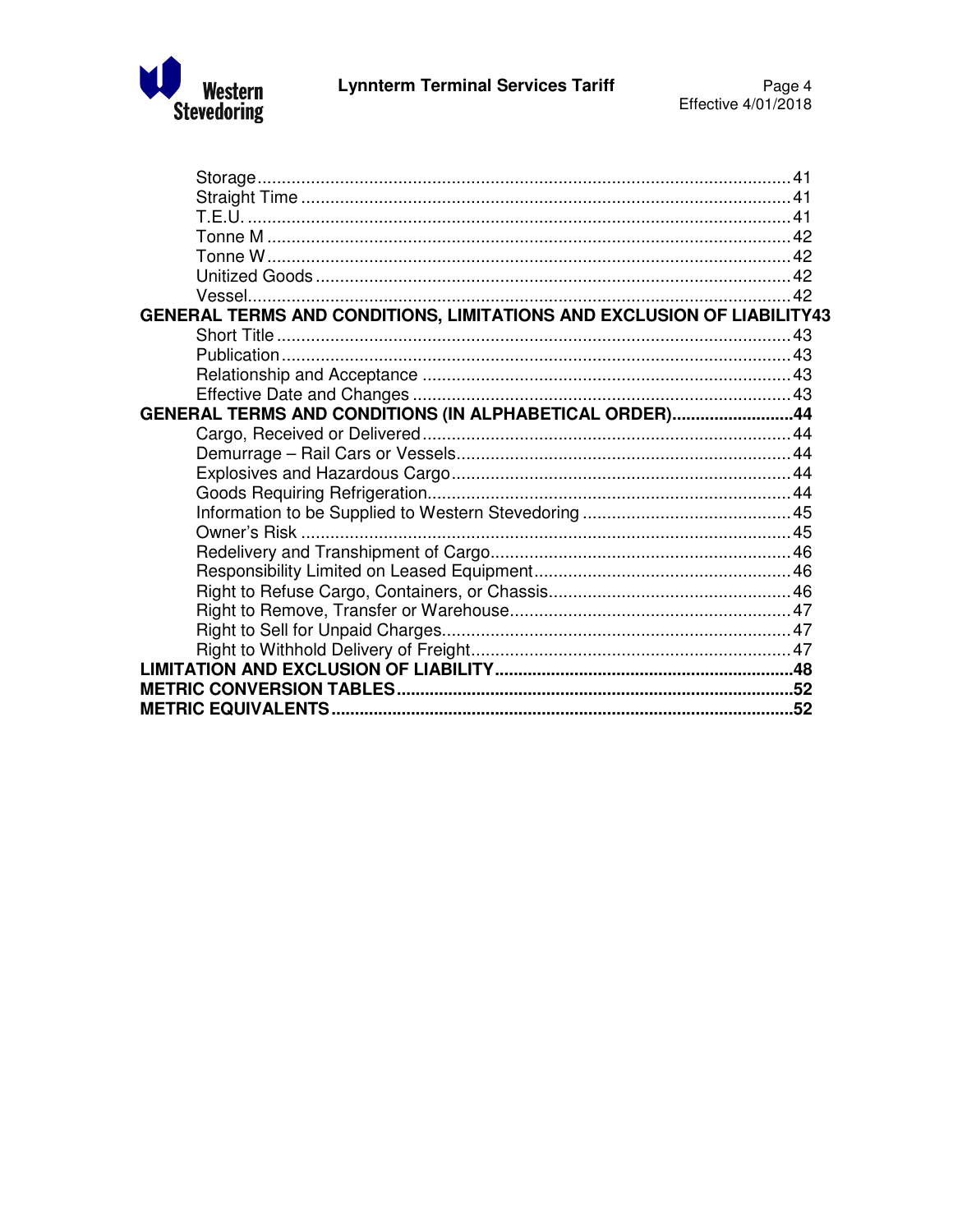

#### **LYNNTERM EAST GATE INFORMATION SHEET**

**Address:** 15 Mountain Highway, North Vancouver, BC V7J 2J9

**Terminal:** 33 hectares (82 acres) heavy-duty paved area.

- **Berthing Facilities:** 4 berths with total length of 915 metres (3,000') all concrete, depth alongside 15 metres (50') at low water.
- **Warehouse Facilities:** Four warehouse facilities comprising 58,200 square metres (626,000 square feet) suitable for storage of forest products, general cargo and steel. The warehouses are serviced by rail trackage and have flush loading aprons for trucks and railcars.
- **Rail Facilities:** Direct service by the Canadian National Railway and interchange with all major railways. Approximately 7.5 km (4.7 miles) of track providing direct access to shed and storage areas. A track along the dockface backed by an extensive holding area provides Direct Transfer to railcar capabilities. Railcar shunting equipment is available for switching on site.
- **Maintenance Building:** A completely equipped maintenance building for servicing and repairing of all terminal equipment.
- **Containers:** The dock is set up and equipped to accommodate the Handling and the Stuffing/Destuffing of containers. Mobile cranes are available upon request.

#### **Equipment:**

- a) 41,731 kg. (92,000 lb.) 40,823 kg. (90,000 lb.) 36,285 kg. (80,000 lb.) and 27,215 kg. (60,000 lb.) lift trucks for containers, heavy lifts and steel.
	- b) 15,875 kg. (35,000 lb.) lift trucks for woodpulp, lumber, steel and container handling
	- c) 6,805 kg. (15,000 lb.) and 3,630 kg. (8,000 lb.) lift trucks for plywood, woodpulp and general cargo.
	- d) 2,495 kg. (5,500 lb.) lift trucks for railcar, general and containerized cargo.
	- e) A wide range of fork, prong and clamp attachments and specialized gear for specific cargo applications.
	- f) Tractor/trailer systems for transporting plywood, woodpulp and general cargo from/to ship and shed.
	- g) Rubber-tired pushers for railcar switching.
	- h) Highway class road sweepers for site cleaning.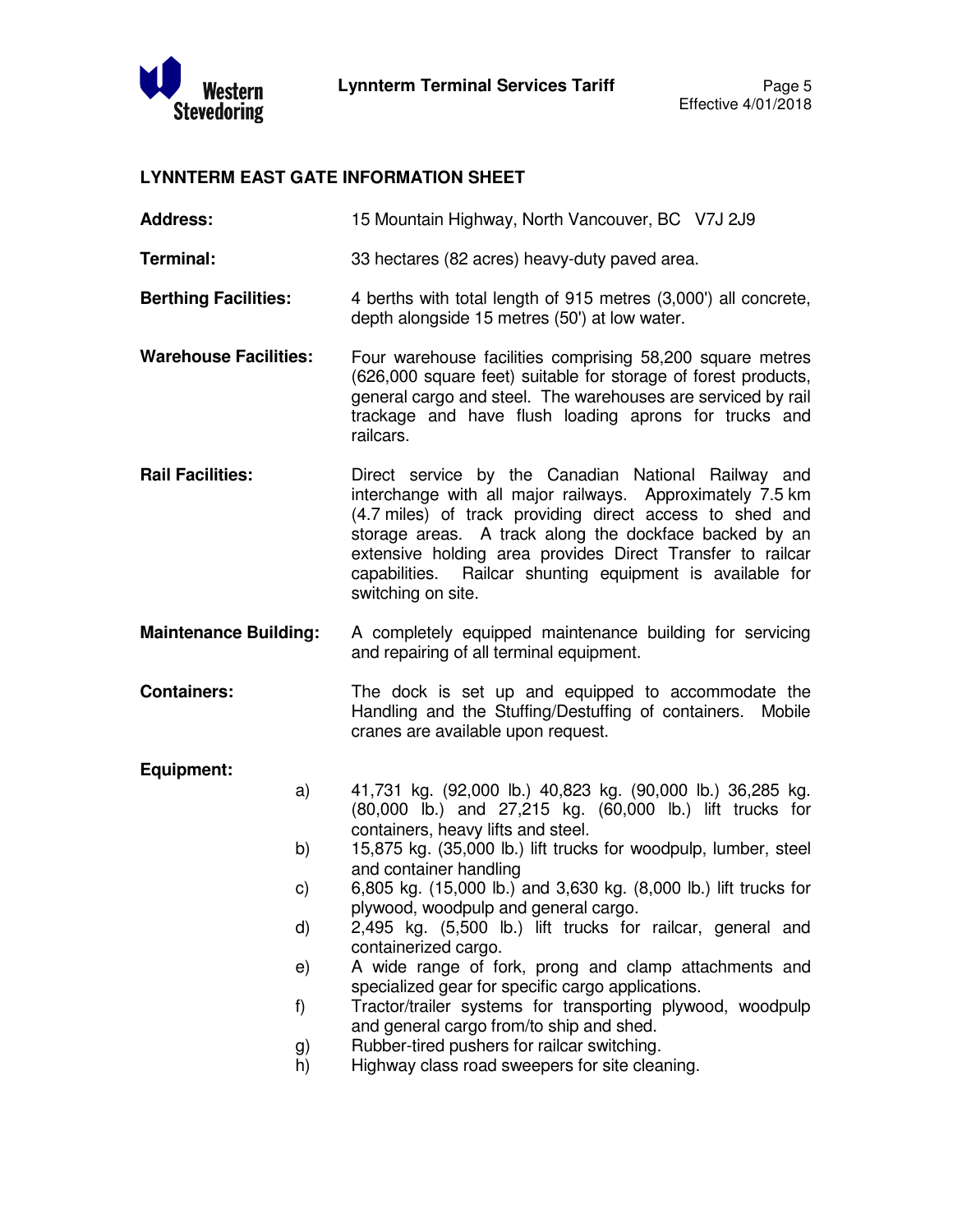| <b>Hours of Business:</b>                               |                                         | Regular office hours 0800 to 1630 Monday to Friday.<br>Terminal operations 24 hours per day 7 days per week. |
|---------------------------------------------------------|-----------------------------------------|--------------------------------------------------------------------------------------------------------------|
| <b>Telephone Numbers:</b>                               | <b>Main Office</b><br><b>Fax Number</b> | (604) 904-2800<br>(604) 904-2801                                                                             |
| <b>Terminal Offices:</b>                                |                                         |                                                                                                              |
| - Foremen's Office<br>- Maintenance Shop<br>- First Aid | or                                      | (604) 904-2867<br>(604) 904-2862<br>(604) 904-2864<br>(604) 904-2865                                         |

# **LYNNTERM EAST GATE GENERAL ENQUIRIES**

# **Rate or Billing Enquiries:**

| terminalquotes@westeve.com                                     |                |
|----------------------------------------------------------------|----------------|
| Miles Hollingbury – Director, Marketing & Business Development | (604) 904-2844 |
| Suzanne Daoust – Billing and Contract Administrator            | (604) 904-2846 |

# **Operations:**

| Russ Peters - Terminal Manager, Lynnterm           | (604) 904-2825       |
|----------------------------------------------------|----------------------|
| Kelly Williams - Vice President, Operations        | (604) 904-2874       |
| Tim Meyer - Assistant Manager, Terminal Operations | (604)-904-2832       |
| Tony Edmonds - Superintendent                      | $(604) - 904 - 2835$ |
| Scott Ireland - Superintendent                     | $(604) - 904 - 2838$ |
| Ross Thompson - Manager - Steel & General Cargo    | (604)-904-2837       |
| Scott Marshall – Manager – Woodpulp & Lumber       | $(604) - 904 - 2828$ |
| Dave Lucas - Senior Vice President                 | $(604) - 904 - 2836$ |
|                                                    |                      |

| <b>Ship Cargo Claims:</b><br>Bruce Webster – General Manager, Ship Operations                        | $(604) - 904 - 2879$ |
|------------------------------------------------------------------------------------------------------|----------------------|
| <b>Terminal &amp; Other Claims:</b><br>John Crique – Manager, Health & Safety, Quality & Environment | $(604) - 904 - 2852$ |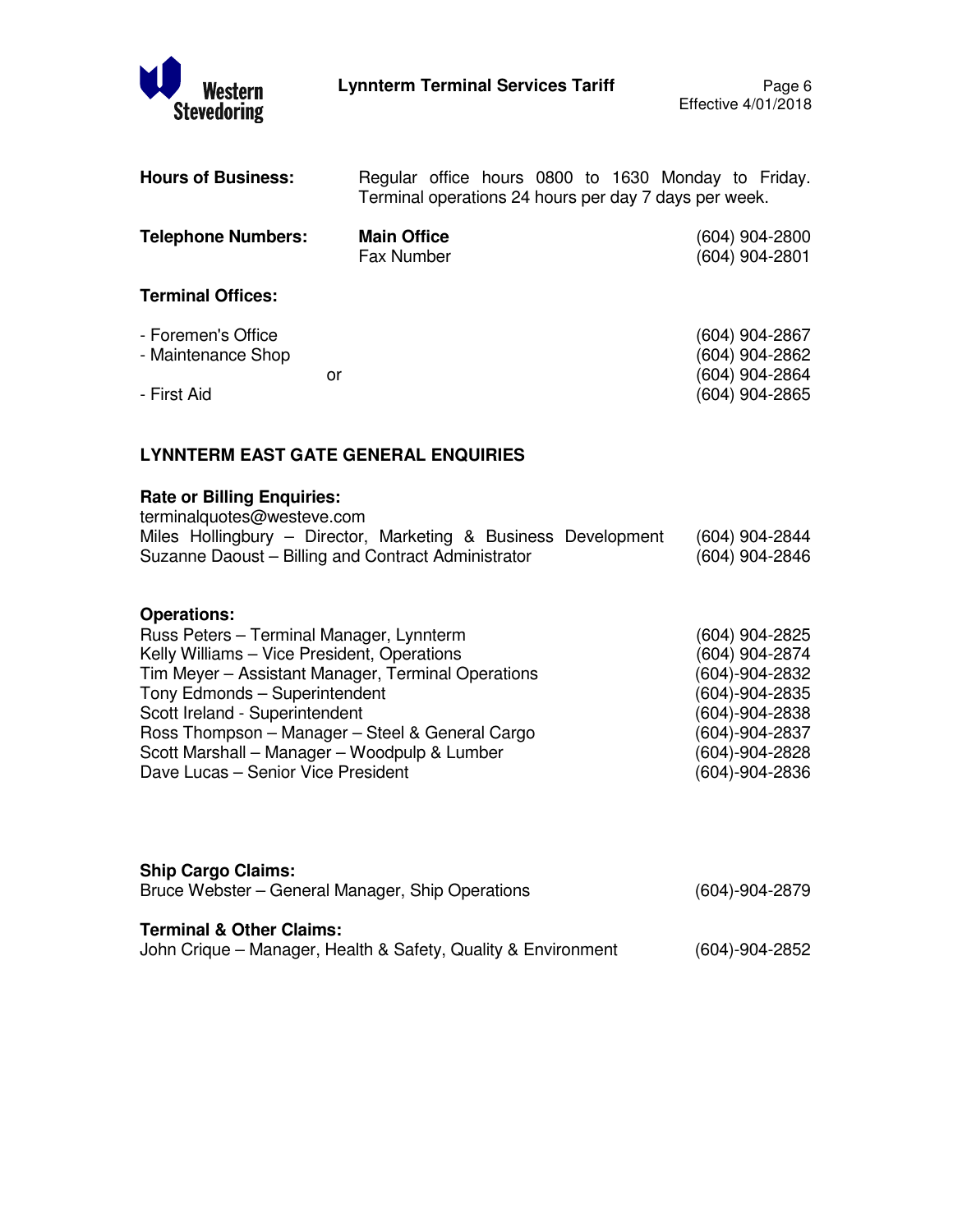

#### **PREFACE AND BASIC TERMS**

#### **Short Title**

This Tariff may be cited as the "Terminal Services Tariff", and is generally referred to herein as the "Tariff".

#### **Publication**

This Terminal Services Tariff is published by Western Stevedoring Company Limited and incorporates provisions of the Vancouver Fraser Port Authority Fee Detail Document and obligations arising therefrom.

#### **Notice to Public - Application**

This Terminal Services Tariff is notice that the rates, charges, terms, conditions, rules, regulations and definitions contained herein apply to all traffic and cargo at Lynnterm (as defined herein) without specific notice, quotation or prior arrangement. Western Stevedoring reserves the right to designate the charge classification of commodities not set out in the General Commodity Charges Section.

#### **Relationship and Acceptance**

Western Stevedoring provides terminal services at Lynnterm to the users thereof, upon and subject to all the terms and conditions of this Tariff, which terms and conditions shall govern the relationship between Western Stevedoring and such users.

Western Stevedoring reserves the right to furnish all equipment, supplies and materials, and to perform all services, in connection with the operation of Lynnterm, upon and subject to the rates, charges, terms, conditions, rules and regulations contained in this Tariff.

Use of Lynnterm constitutes complete acceptance by the user of this Tariff and all its terms and conditions.

#### **Limitation and Exclusion of Liability**

Take notice that the terms and conditions of this Tariff contain provisions limiting and excluding liability on the part of Western Stevedoring and Vancouver Fraser Port Authority (See General Terms and Conditions, Limitation and Exclusion of Liability, Pages 47 - 57).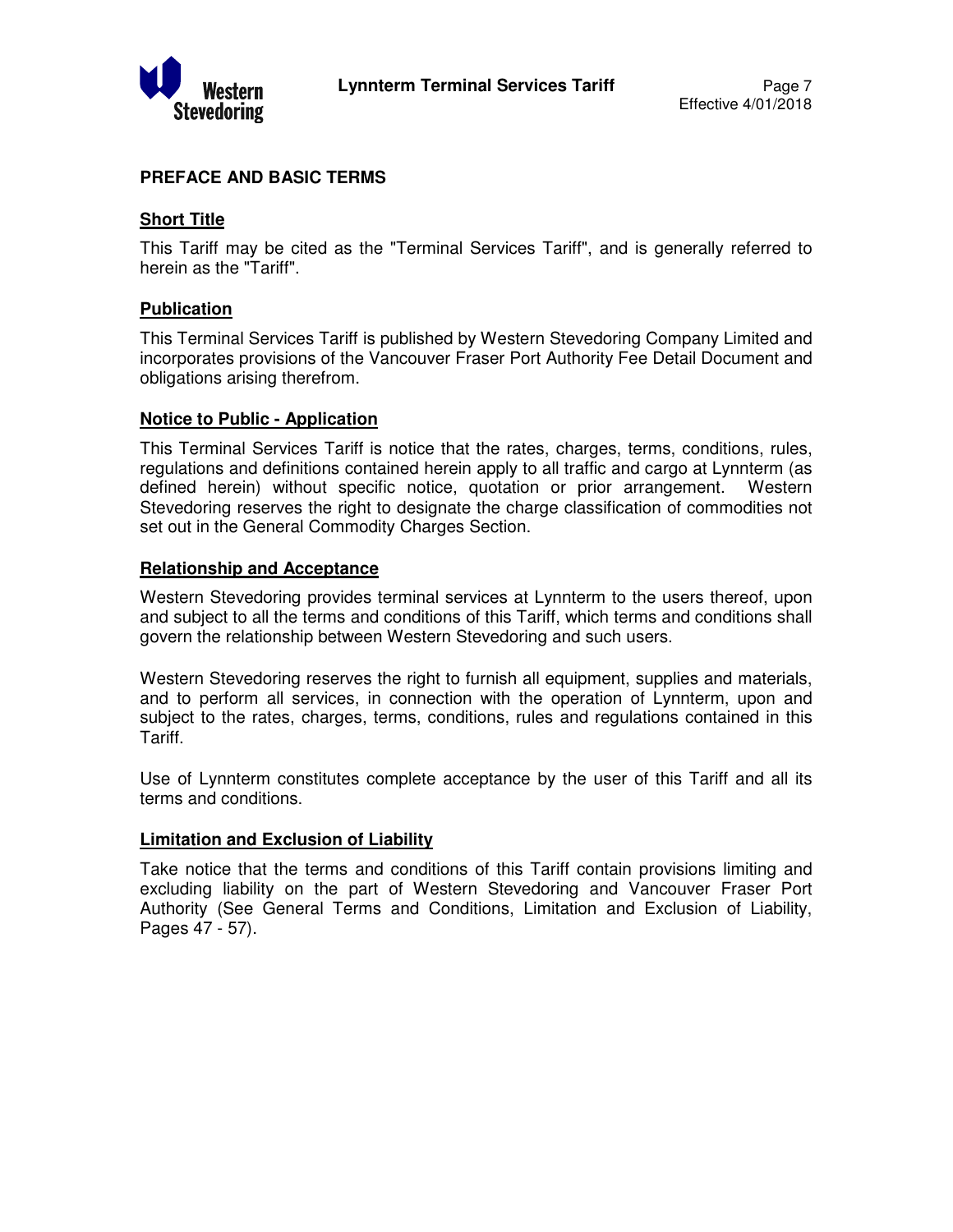

#### **Charges**

All charges herein, when not absorbed by the Ocean Carrier, are for the account of the Owner, shipper or consignee of the cargo, unless otherwise specified.

All charges in this Tariff are exclusive of Goods and Services Tax. Customers, shall in addition, pay to Western Stevedoring all Goods and Services Taxes for goods and services supplied by Western Stevedoring as and when required by law.

All charges in this Tariff are quoted in Canadian dollars and are based on performing the work during Straight Time operating periods.

#### **Effective Date and Changes**

This Tariff and all rates, charges, terms, conditions, rules and regulations contained herein shall apply to all traffic and cargo at Lynnterm on and after the stated effective date of this Tariff. This Tariff shall be subject to change without specific notice, and such changes will be effective from the dates specified. Please contact Western Stevedoring at 15 Mountain Highway, North Vancouver, BC regarding the currency of the provisions of this Tariff.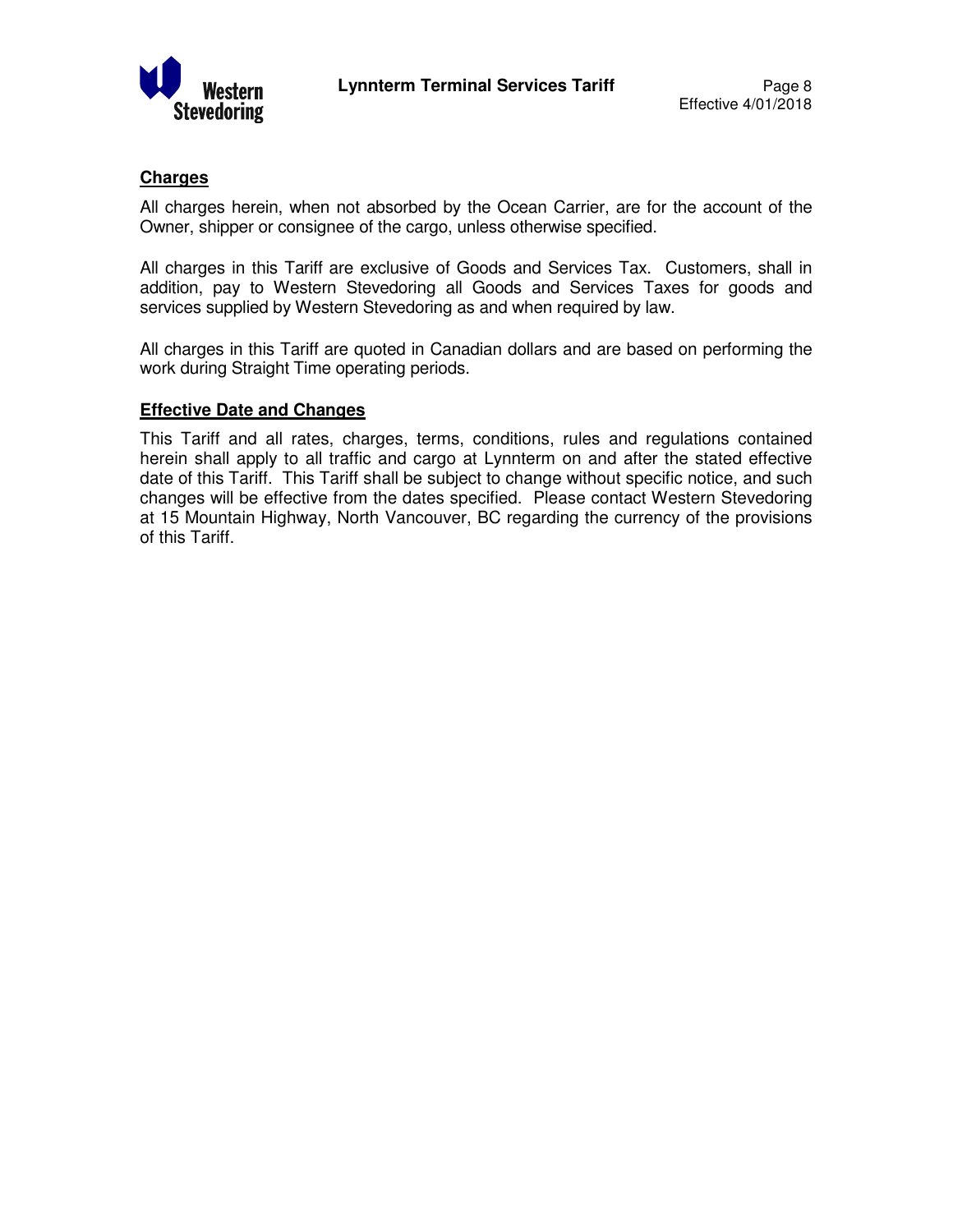

## **EXPORT FOREST PRODUCTS**

#### **NOTES:**

- $\triangleright$  Terminal Charges refer to all inclusive rates including the Vancouver Fraser Port Authority's Wharfage Charge and are charges for the receipt and delivery of export forest products to alongside vessel.
- > Terminal Charges on packaged lumber are based on lumber packages conforming to the BC Export Packaging Schedule.
- > The Stuffing Rate applies only to container packaged lumber (max. 42" wide stowed by length).
- $\triangleright$  Barge unloading rates will be quoted upon request and are subject to a description of barge equipment to be utilized and the cargo stowage pattern.
- $\triangleright$  Refer to the General Commodity Charges section for a breakdown of Terminal Charges.

#### **Packaged Lumber**

| 1.             | <b>Terminal Charges</b>       |                                                             | <b>Flat Truck</b><br>\$35.50 | Rates Per MFBM<br>Van/Railcar<br>\$39.70                        | Centrebeam<br>\$38.30 |
|----------------|-------------------------------|-------------------------------------------------------------|------------------------------|-----------------------------------------------------------------|-----------------------|
|                | Note $#1$ :                   | Add \$2.50 to total rate if lumber non-prestickered         |                              |                                                                 |                       |
|                | Note $#2$ :                   | or non-standard packages                                    |                              | A surcharge may apply to packaged lumber less than 8' in length |                       |
| 2.             |                               | Direct Transfer Scow to Vessel                              |                              |                                                                 | 7.15                  |
| 3.             | Shifting (Without Sorting)    |                                                             |                              |                                                                 | 12.45                 |
| 4.             |                               | Undercover Storage (Upon Request)                           |                              |                                                                 | 13.05                 |
| 5.             |                               | Stuffing (excludes Wharfage, Receiving & Container Charges) |                              |                                                                 | By Arrangement        |
| 6.             |                               | Stencilling (During Receipt from Inland Carrier)            |                              |                                                                 | 10.15                 |
| 7 <sub>1</sub> | <b>Miscellaneous Services</b> |                                                             |                              |                                                                 | By Arrangement        |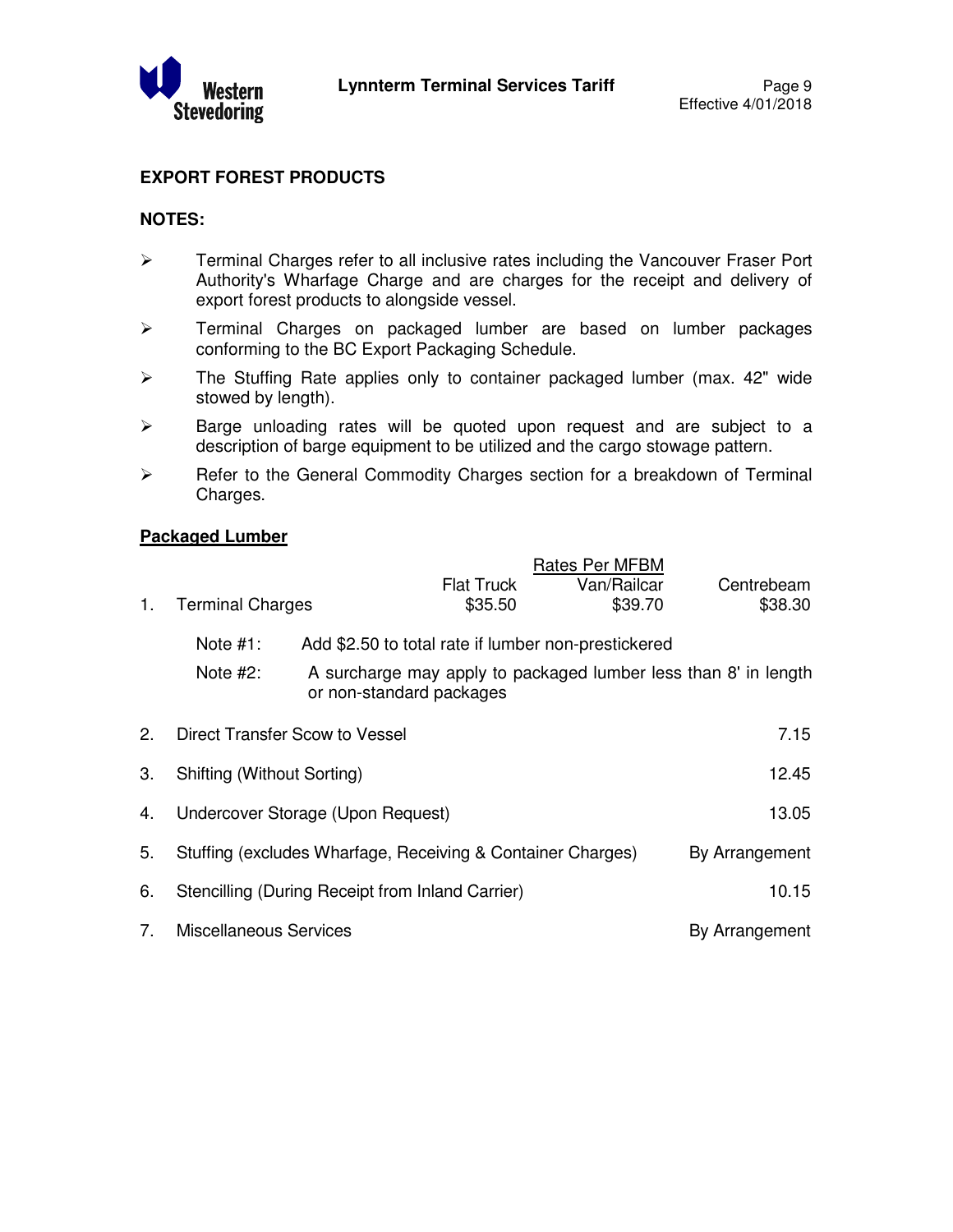

# **Unitized Panel Products (Stickers Attached)**

|                      |                                                                                                                                                                              |                                       | <b>Rates per Metric Tonne</b>                                        |
|----------------------|------------------------------------------------------------------------------------------------------------------------------------------------------------------------------|---------------------------------------|----------------------------------------------------------------------|
| 1.                   | <b>Terminal Charges</b><br>(a) Plywood<br>(b) Oriented Strand Board (OSB)                                                                                                    | <b>Flat Truck</b><br>\$41.60<br>36.65 | Van/Boxcar<br>\$45.80<br>40.90                                       |
| 2.                   | Shifting (Per M/ton without sorting)                                                                                                                                         |                                       | 12.45                                                                |
| 3.                   | <b>Miscellaneous Services</b>                                                                                                                                                |                                       | By Arrangement                                                       |
|                      | Woodpulp                                                                                                                                                                     |                                       |                                                                      |
| 1 <sub>1</sub>       | <b>Terminal Charges</b><br>(a) Loose Bales & Other                                                                                                                           | 31.55                                 | 34.55<br>Van<br>Rail                                                 |
| 2.<br>3.<br>4.<br>5. | (b) $1 - 1.5$ tonne units<br>(c) 2 tonne units<br>Unitizing (8 Bale Units)<br>Stencilling (During receipt from Inland Carrier)<br>Direct Transfer Scow to Vessel<br>Stuffing | 30.45<br>27.25                        | 37.05<br>34.00<br>31.05<br>34.00<br>34.80<br>3.40<br>7.85            |
| 6.                   | (a) Loose Bales & other<br>(b) $1 - 1.5$ tonne units<br>(c) 2 tonne units<br><b>Miscellaneous Services</b>                                                                   |                                       | By Arrangement<br>By Arrangement<br>By Arrangement<br>By Arrangement |
|                      | <b>Palletized Shingles/Shakes</b>                                                                                                                                            |                                       |                                                                      |
| 1.<br>2.             | <b>Terminal Charges</b><br><b>Miscellaneous Services</b>                                                                                                                     | 51.30                                 | 73.25<br>By Arrangement                                              |
|                      | <b>Paper Products</b>                                                                                                                                                        |                                       |                                                                      |
| 1.<br>2.             | <b>Terminal Charges</b><br>Newsprint/Sackkraft/Linerboard/Pulp<br>(in Rolls)<br>Stuffing (excludes Wharfage, Receiving &                                                     | 45.05                                 | 51.55                                                                |
| 3.                   | <b>Container Charges)</b><br><b>Miscellaneous Services</b>                                                                                                                   |                                       | 27.35<br>By Arrangement                                              |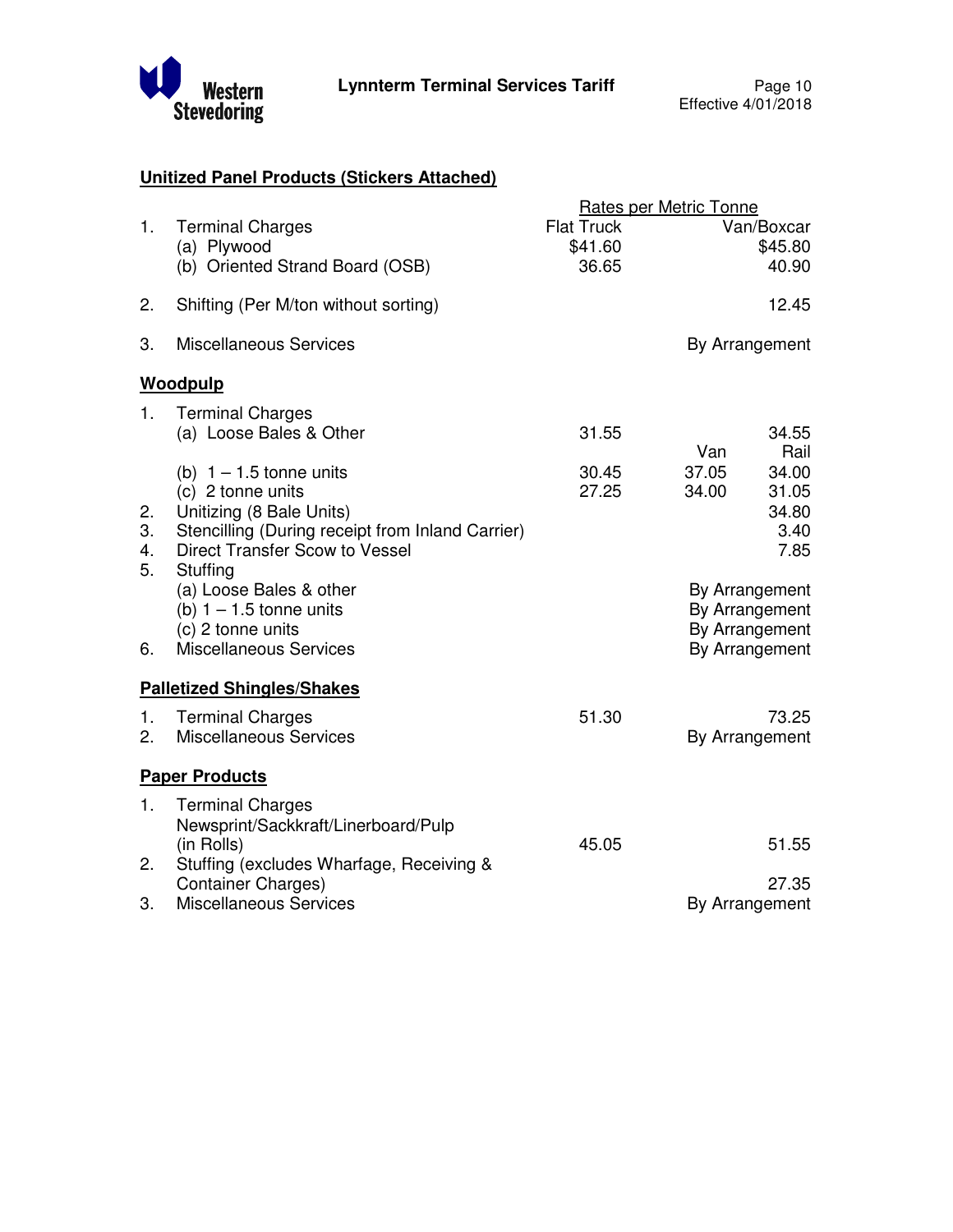

## **STEEL PRODUCTS**

#### **NOTES:**

- $\triangleright$  Terminal Charges refer to all-inclusive rates including the Vancouver Fraser Port Authority's Wharfage Charge and are charges for the receipt and delivery of Steel Products.
- $\triangleright$  The following rates are based on normal handling and do not include any service or charge involving the use of special equipment or the special handling of goods.
- $\triangleright$  Cargo will be accepted for inside storage subject to space availability and charges in Item 6 (below). Requests for space must be made to Western Stevedoring in advance of cargo arrival.
- $\triangleright$  Cargo will be sorted by ocean bill of lading bills of lading under 25 M/T will incur a surcharge and may have to be consolidated with other bills of lading and delivered the same – ie. block stowed with other similar cargoes.
- $\triangleright$  If the Main Mark information is not provided prior to the vessel's discharge and is not clearly marked on the cargo (i.e. end tags for pipe) the party responsible for payment of terminal charges may incur additional handling charges.
- $\triangleright$  Steel cargoes ie. bundled pipe arriving to terminal in unsafe stacking / handling condition ie. broken or missing bands will be rebanded to safety handling guidelines at the customers expense.
- $\triangleright$  Motor carriers are responsible for the supply of sufficient loading materials and are responsible for the securing of cargo to their trailers.
- Western Stevedoring Co. Ltd. reserves the right to re-handle, block-stow or remove cargo from Lynnterm 30 days after vessel discharge and these charges will be for the account of the consignee.
- $\triangleright$  All other terms and conditions apply as per the Lynnterm Tariff as updated periodically.
- $\triangleright$  Western Stevedoring accepts no responsibility for any loss or damage occurring as a result of deterioration of goods or breaking of bands on goods which remain on property after 30 days.
- $\triangleright$  Unless an express agreement has been reached with Western Stevedoring, storage charges will not be transferable and will be payable by the party responsible for the terminal handling charges.
- $\triangleright$  Canada Shipping Act requires all export cargo to be labelled with accurate weights and omission to adhere to this policy may lead to the refusal of loading said cargo. One two digit gross/theoretical weight is required (ie. 3.9 MT.)
- $\triangleright$  Terminal charge rates for steel will be applied to Theoretical or Gross Weights, whichever is greater.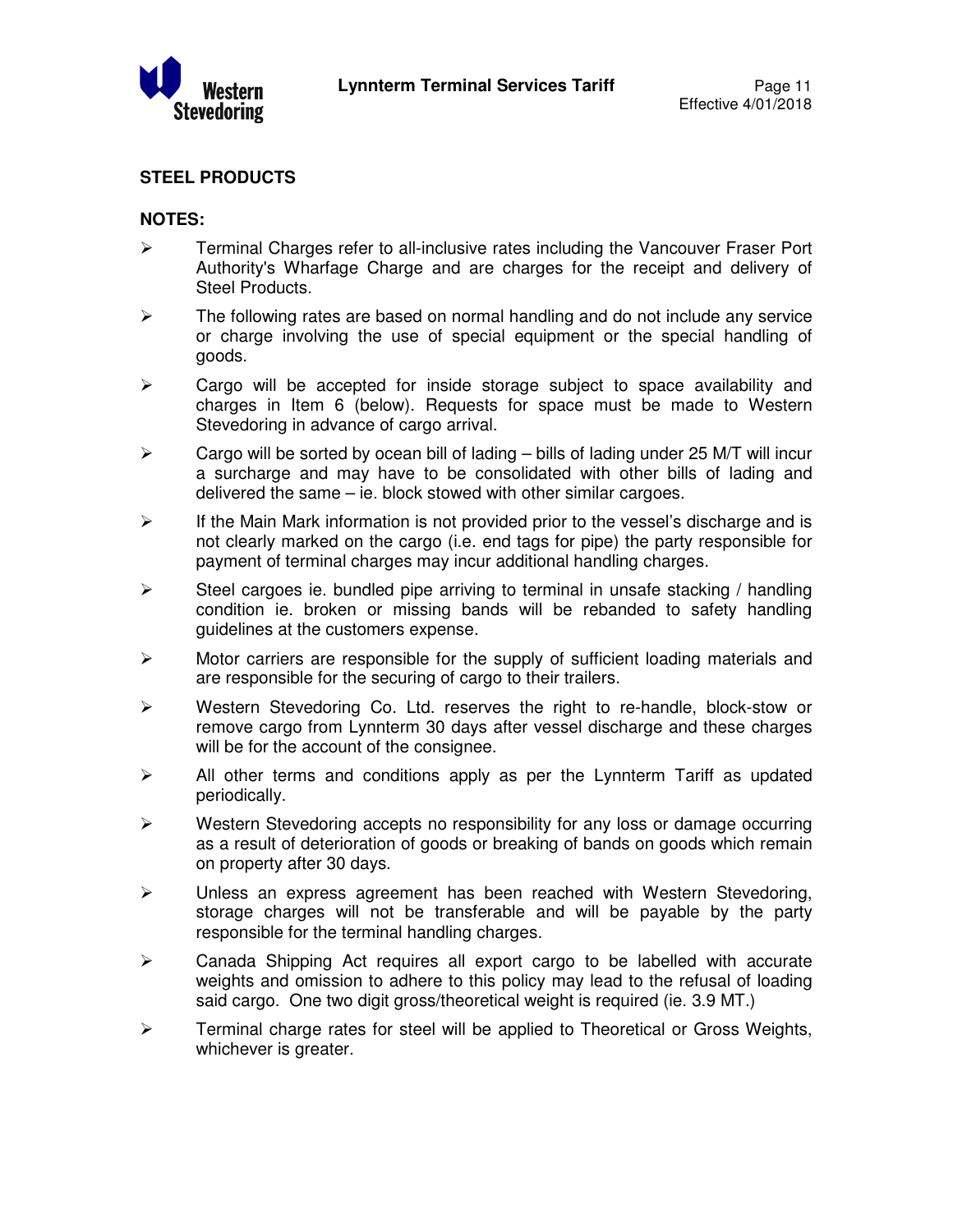

# **Iron and Steel**

|    |                                                                                                                                                                                                                                                                                                                                                                            | <b>Rates Per Metric Tonne</b>                                                          |
|----|----------------------------------------------------------------------------------------------------------------------------------------------------------------------------------------------------------------------------------------------------------------------------------------------------------------------------------------------------------------------------|----------------------------------------------------------------------------------------|
| 1. | <b>Terminal Charges</b><br>(a) Rebar (bundled and pre-slung) up to 30 ft.<br>(b) Rebar (bundled and pre-slung) over 30 ft. to 50 ft.<br>(c) Rebar (bundled and pre-slung) over 50 ft. to 60 ft.<br>(d) Rebar (Non-Pre-slung)<br>(e) Rebar or Wire Rod in Coils<br>(f) Round Bar / Flat Bar<br>(g) Pipe, Casing, Tubing (bundled) over 1 tonne bundle -<br>to 60 ft. length | <u>Truck</u><br>\$42.65<br>44.60<br>46.00<br>By Arrangement<br>39.70<br>48.10<br>43.15 |
|    | (h) Pipe, Casing, Tubing (bundled) under 1 tonne bundle -<br>to 60 ft. length (based on average weight per bill of lading)<br>(i) Pipe, Casing, Tubing (loose up to 12") to 60 ft. length<br>(j) Pipe (loose over 12") to 60 ft. length<br>(k) Pipe (bundled or loose) .125" wall thickness or lighter<br>(I) Coil & Skelp                                                 | 52.55<br>56.10<br>By Arrangement<br>80.65<br>34.95                                     |
|    | (m) Coil (palletized eye-up)<br>(n) Beam<br>(o) Plate<br>Surcharge for sorting plate if received in mixed lifts<br>ex vessel                                                                                                                                                                                                                                               | 41.40<br>50.00<br>46.00<br>By Arrangement                                              |
|    | (p) N.O.S. or Crated Steel                                                                                                                                                                                                                                                                                                                                                 | 56.55                                                                                  |
|    | Note: Rates for Delivery to Rail by arrangement                                                                                                                                                                                                                                                                                                                            |                                                                                        |
| 2. | Direct Transfer to Scow - Import                                                                                                                                                                                                                                                                                                                                           | 10.15                                                                                  |
| 3. | <b>Bracing/Securing of Railcars</b><br>(a) Labour, Materials and Equipment<br>(b) Minimum Dunnage (per railcar)                                                                                                                                                                                                                                                            | M/E<br>By Arrangement                                                                  |
| 4. | <b>Shifting to Storage</b>                                                                                                                                                                                                                                                                                                                                                 | By Arrangement                                                                         |
| 5. | Storage beyond Free Time by prior agreement                                                                                                                                                                                                                                                                                                                                |                                                                                        |
|    | Storage charges                                                                                                                                                                                                                                                                                                                                                            | By Arrangement                                                                         |
|    | Note: Unless an express agreement has been reached with Western Stevedoring,<br>storage charges will not be transferable and will be payable by the party responsible<br>for the terminal handling charges.                                                                                                                                                                |                                                                                        |
| 6. | Premium for Undercover Storage                                                                                                                                                                                                                                                                                                                                             | 3.95                                                                                   |
| 7. | Safety – steel cargoes arriving to terminal in unsafe stacking /<br>handling condition ie. broken or missing bands will be rebanded<br>to safe handling guidelines at the customers expense                                                                                                                                                                                | By Arrangement                                                                         |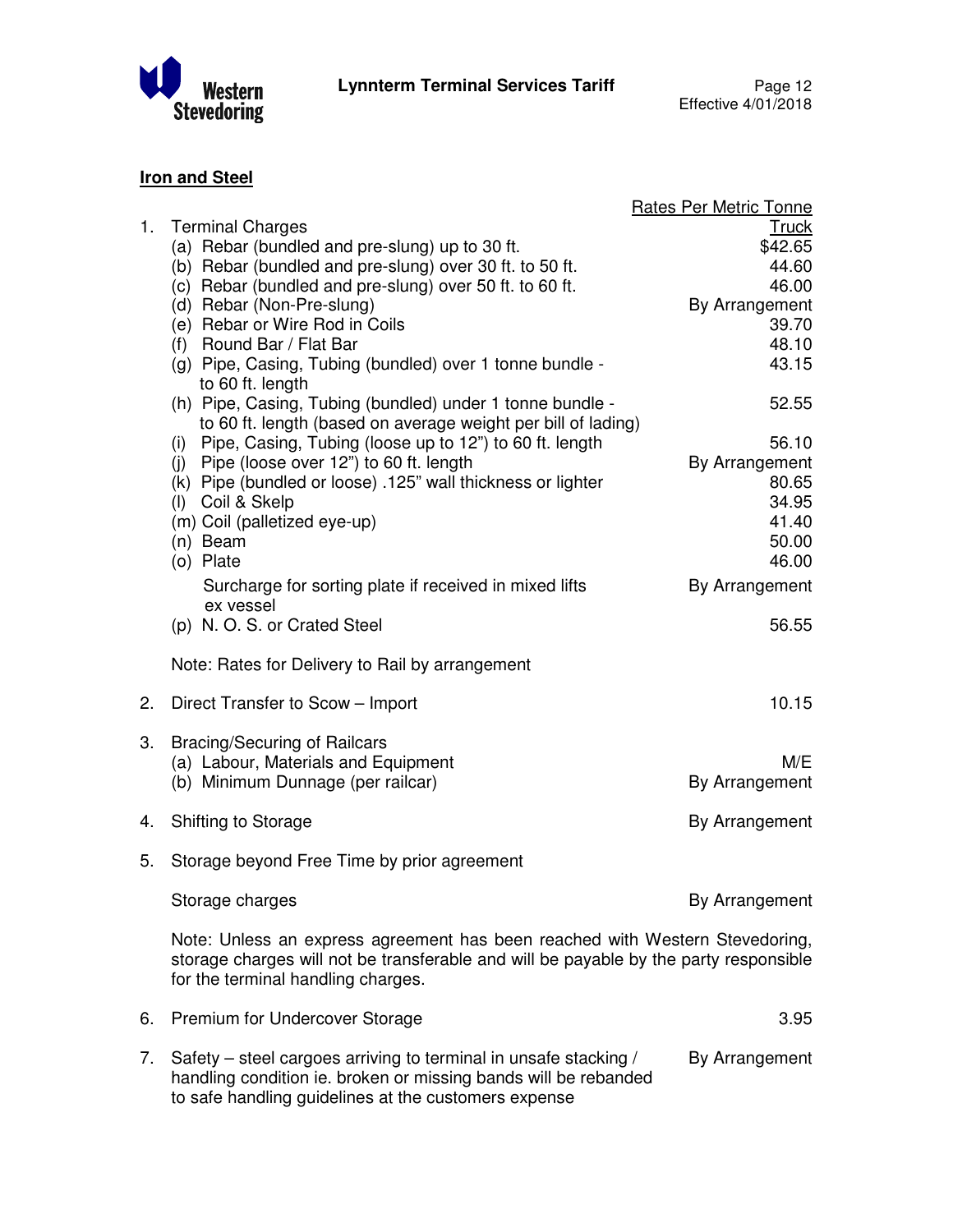

#### **GENERAL COMMODITY BREAKBULK CHARGES**

**Explanation of Unit: W** - per 1,000 kgs., **M** - per cubic metre, **M/E** - charged on the basis of man hours and equipment, **MFBM** - Per 1,000 foot board measure.

#### **Notes:**

- Wharfage charges as per Vancouver Fraser Port Authority Fee Detail Document.
- $\triangleright$  Where there are differences between Wharfage as noted herein and the Vancouver Fraser Port Fraser Authority Fee Detail Document, the Fee Detail Document shall apply
- Load/Unload "A" or "B", refer to Page 21 for explanation
- $\triangleright$  Goods of Extraordinary Value for cargo items of extraordinary value we reserve the right to apply a surcharge or a premium rate that may be higher than what is outlined in our Terminal Services Tariff. Application of a surcharge or premium rate will be determined on a case by case basis.
- $\triangleright$  Export Cargo Shippers are responsible for the following:
	- Ensuring accurate cargo weights and dimensions.
	- Ensuring that cargo is marked with plainly visible weight, dimension, centre of gravity, vessel and destination.
	- Providing the terminal with pictures and/or diagrams depicting lifting points, any special lifting requirements and any abnormalities such as an off-centre Centre of Gravity that may affect the safe handling of the cargo. These details must be received by the Terminal in advance of delivery to ensure proper pre-planning of cargo handling can take place.

Shippers/truckers transporting cargo to the terminal for export must provide dock receipts with cargo destination and accurate piece counts, weights and dimensions per piece.

- $\triangleright$  Australian Export Cargo Shippers are responsible for the following:
	- Ensuring cargo is clean and free of any contamination for Australian import regulations please see following Australian government website: http://www.agriculture.gov.au/import/vehicles-machinery/regulations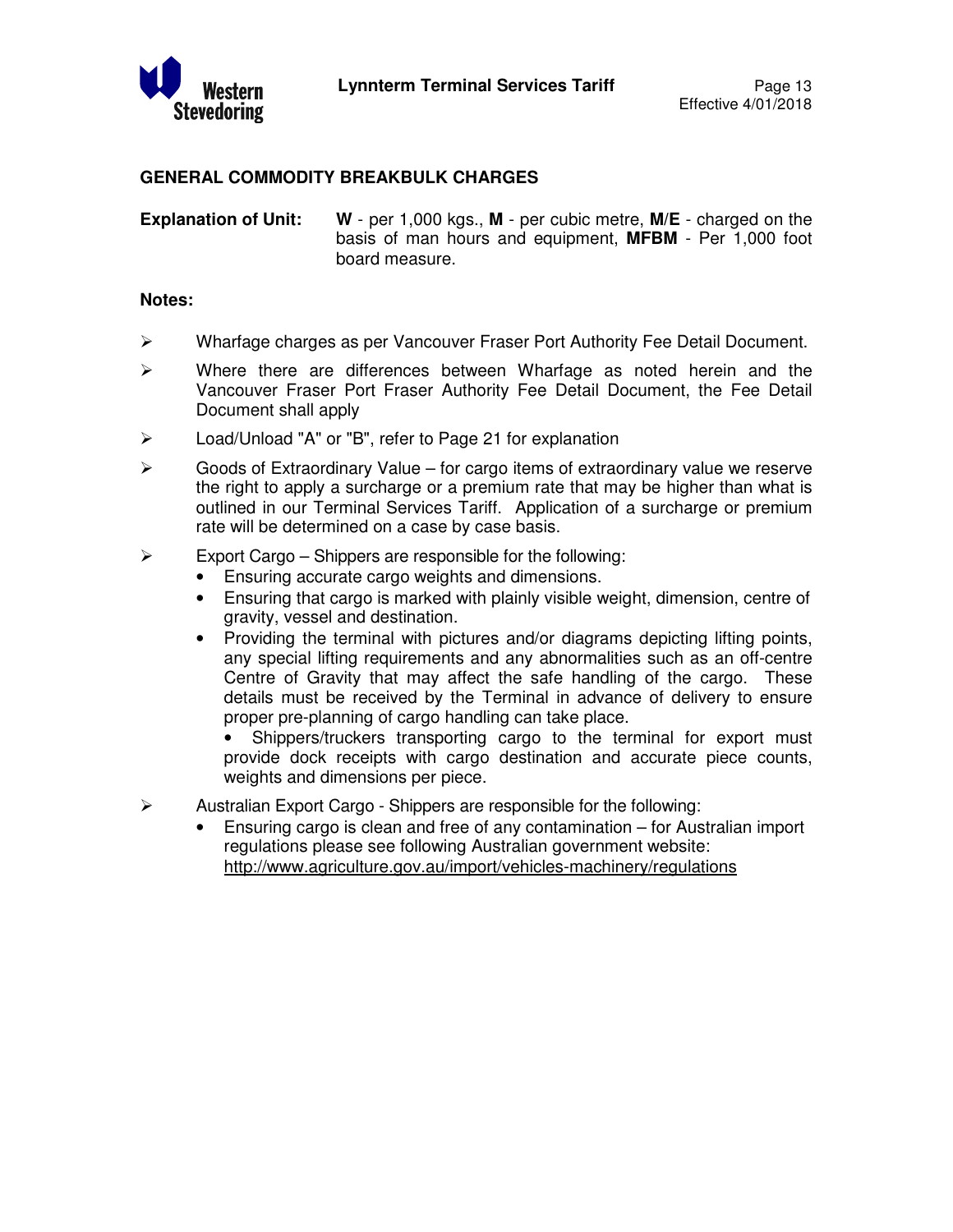

Page 14<br>Effective 4/01/2018

|                                                                                   |                  | <b>B-Blk</b>                  | Load/Unload            |
|-----------------------------------------------------------------------------------|------------------|-------------------------------|------------------------|
| <b>Commodity</b>                                                                  | Whfg             | <u>"A"</u><br><b>Handling</b> | "В"                    |
| All Goods N.O.S.                                                                  |                  |                               |                        |
| - Loose                                                                           | W \$2.61         | W \$41.89                     | W \$48.63<br>W \$18.23 |
| - Loose                                                                           | $W$ 2.61         | M 33.36                       | M 37.25<br>13.96<br>м  |
| - Unitized                                                                        | $W$ 2.61         | W 30.03                       | W 33.69<br>18.23<br>W  |
| - Unitized                                                                        | W 2.61           | M 23.28                       | M 26.08<br>13.96<br>м  |
| <b>Stuffing/Destuffing General Cargo</b><br>to/from Containers or Flatracks       |                  |                               | By Arrangement         |
| <b>Bagged Products (including grain,</b><br>fertilizers & other bulk commodities) |                  |                               | By Arrangement         |
| Driveable / Self Propelled Equipment                                              |                  |                               | 43.55                  |
| Driveable / Self Propelled Equipment<br><b>Minimum Charge</b>                     |                  |                               | 520.00                 |
| <b>Towable Equipment / Machinery</b>                                              |                  |                               | By Arrangement         |
| <b>Containers, Loaded</b>                                                         |                  |                               | (See Page 23)          |
| <b>Iron and Steel</b> $-$ (unitized allowance is not<br>applicable)               |                  |                               |                        |
| Rebar (bdl. & pre-slung) up to 30 ft.                                             | $W$ 2.61         | 28.90                         | 11.14                  |
| Rebar (bdl. & pre-slung) over 30 ft. to 50 ft.                                    | W 2.61           | 29.68                         | 12.31                  |
| Rebar (bdl. & pre-slung) over 50 ft. to 60 ft.                                    | $W$ 2.61         | 30.39                         | 13.00                  |
| Rebar (non-pre-slung)<br>Rebar or Wire Rod in Coils                               | W 2.61<br>W 2.61 | BY ARRANGEMENT<br>28.82       | 8.27                   |
| Round Bar / Flat Bar                                                              | W 2.61           | 32.14                         | 13.35                  |
| Pipe, Casing, Tubing (bundled)                                                    | W 2.61           | 29.37                         | 11.17                  |
| Pipe, Casing, Tubing (under 1 tonne bdls.)                                        | W 2.61           | 38.91                         | 11.03                  |
| Pipe, Casing, Tubing (loose up to 12")                                            | W 2.61           | 39.32                         | 14.17                  |
| Pipe (loose over 12")                                                             | W 2.61           | BY ARRANGEMENT                |                        |
| Pipe (bdl./loose) .125" wall thickness                                            | W 2.61           | 58.18                         | 19.86                  |
| Coil & Skelp                                                                      | W 2.61           | 24.11                         | 8.23                   |
| Coil & Skelp (palletized eye-up)                                                  | W 2.61           | 24.48                         | 14.31                  |
| Beam                                                                              | W 2.61           | 35.21                         | 12.18                  |
| Plate                                                                             | W 2.61           | 30.66                         | 12.73                  |
| N.O.S. or Crated Steel                                                            | W 2.61           | 39.75                         | 14.19                  |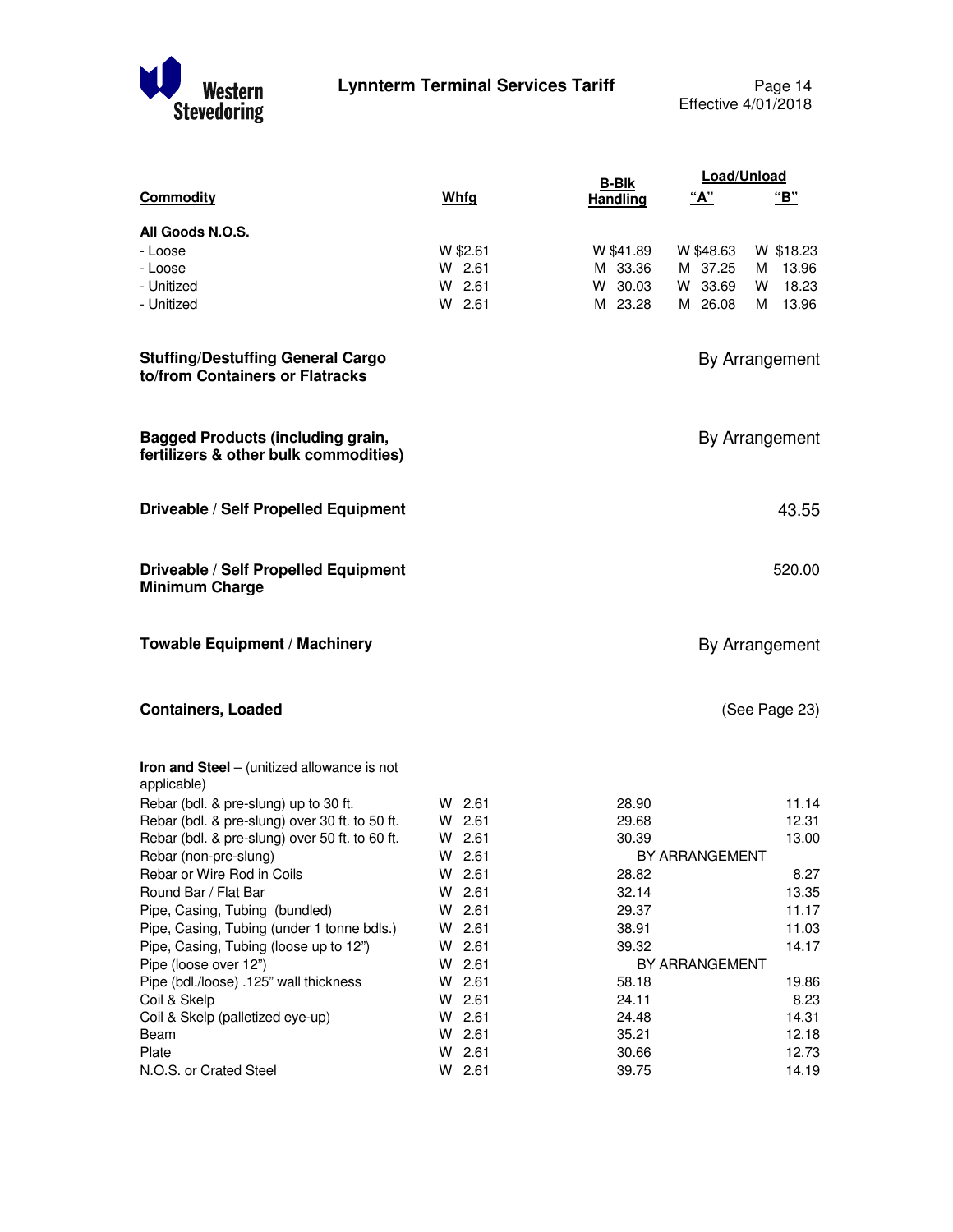

|                                                                                                                                                                                         |                                   | <b>Stuff</b> | <b>B-Blk</b>    | Load/Unload                     |         |
|-----------------------------------------------------------------------------------------------------------------------------------------------------------------------------------------|-----------------------------------|--------------|-----------------|---------------------------------|---------|
| <b>Commodity</b>                                                                                                                                                                        | Whfg                              | <b>Destf</b> | <b>Handling</b> | <u>"A"</u>                      | "В"     |
| Logs, Poles and Pilings                                                                                                                                                                 | <b>MFBM</b><br>5.08<br>(scribner) | By Arr.      | M 20.25         | M 14.10                         | M 10.80 |
| Lumber<br>Export (common, rough or dressed,<br>packaged))                                                                                                                               | <b>MFBM</b><br>2.81               | By Arr.      | 25.50           | 13.90                           | 9.70    |
| Import (hardwoods & prefinished woods of<br>value, packaged)                                                                                                                            | <b>MFBM</b><br>2.81               | By. Arr.     | 61.79           | M/E                             | 10.01   |
| <b>Paper Products</b><br>Rolls of heavy paper including news-print,<br>sackkraft, linerboard & pulp                                                                                     | W 2.61                            | By Arr.      | 29.32           | 19.62                           | 13.12   |
| Plywood - Export<br>Unitized in bundles(stickers attached)                                                                                                                              | W 2.61                            | By Arr.      | 28.38           | 14.81                           | 10.61   |
| Plywood, Veneers, Particle Board -<br><b>Import Unitized</b><br>Incl. corestock, casings, dowels, door<br>jams, mouldings & door skins (in bundles<br>or skids), woods of value, crated | W 2.61                            | By Arr.      | 27.81           | 27.88                           | 13.65   |
| <b>Pulp in Bales</b><br>Loose bales/other                                                                                                                                               | W 2.48                            | 16.48        | 17.69           | 14.38                           | 11.38   |
| $1-1.5$ tonne units                                                                                                                                                                     | W 2.48                            | 16.07        | 16.55           | $V$ 18.02                       | 11.42   |
| 2 tonne units                                                                                                                                                                           | W 2.48                            | 14.64        | 14.83           | R 14.97<br>$V$ 16.69<br>R 13.74 | 9.94    |
| <b>Shingles &amp; Shakes</b> - in bundles<br>on skids/pallets                                                                                                                           | W 2.61                            | By Arr.      | 35.95           | 34.69                           | 12.74   |
| <b>Smelter Products</b><br>Ingots of base metals, i.e. copper, zinc, lead,<br>iron & aluminium, incl. anodes & billets<br>(unitized allowance not applicable)                           | W 2.61                            | By Arr.      | 17.26           | 13.66                           | 10.10   |
| Vehicles (empty & assembled),<br>Passenger automobiles                                                                                                                                  | W 2.61                            |              | By              | Arrangement                     |         |
| Other assembled vehicles incl. trucks,<br>tractors, trailers, campers, bulldozers, lift<br>trucks, road building, excavating & logging<br>vehicles etc.                                 |                                   |              |                 |                                 |         |
| - Driveable / Non-Driveable                                                                                                                                                             | W 2.61                            |              | By              | Arrangement                     |         |
| Minimum Charge per bill of lading                                                                                                                                                       | As<br>Applicable                  |              | 66.20           | 66.20                           | 66.20   |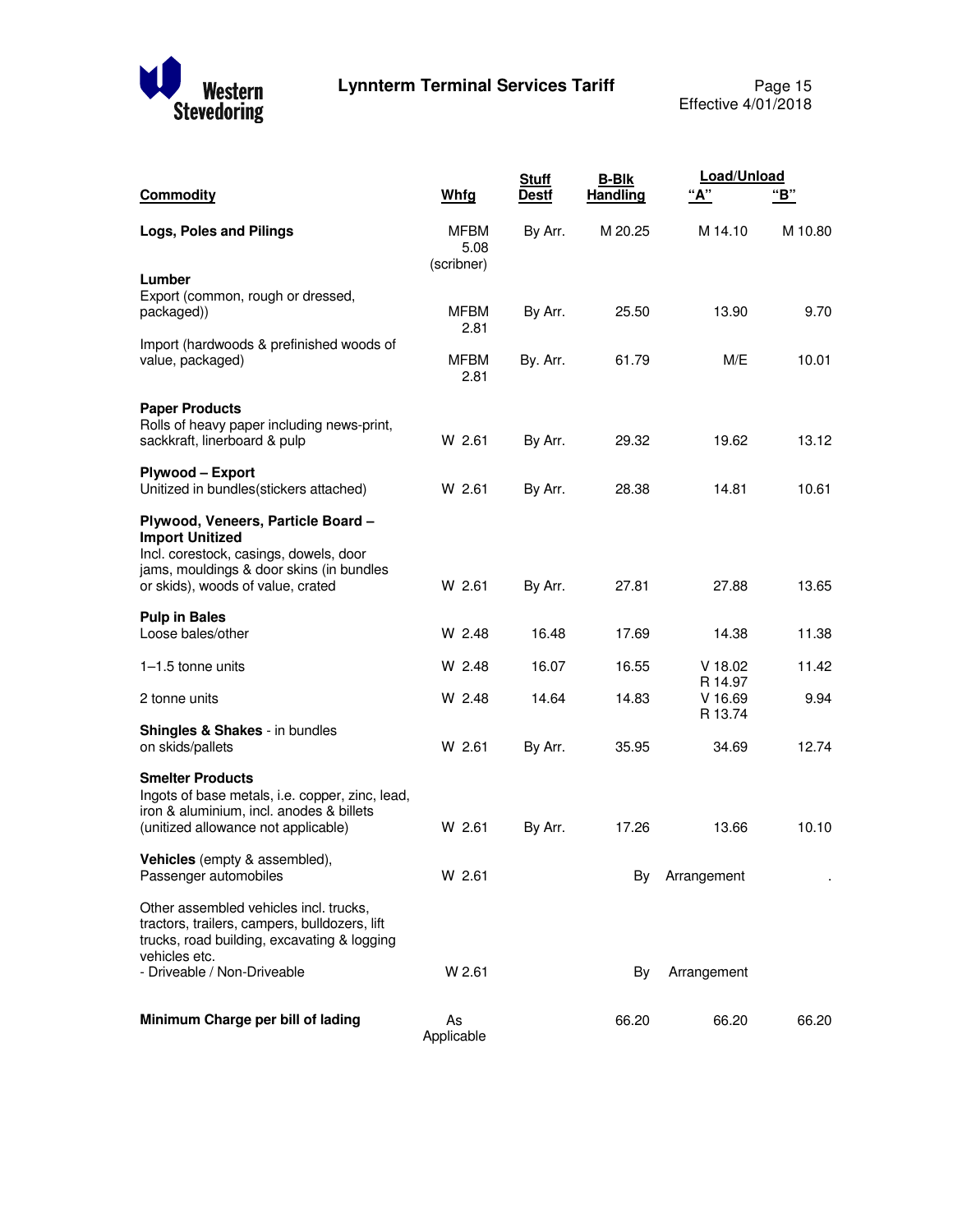

# **EXPLANATION OF GENERAL COMMODITY CHARGES**

#### **Wharfage Charges**

Wharfage means a charge assessed in accordance with the Vancouver Fraser Port Authority Fee Detail Document and is solely a charge for the use of Lynnterm and does not include charges for any service and, shall not be imposed more than once in respect of any goods reshipped from Authority Property except goods that:

- 1. Are removed from and later reshipped over Authority Property; or
- 2. Are reshipped over Authority Property after alteration in form or composition on Authority Property.

Wharfage charges shall be imposed in respect of goods, including goods in containers that are:

- 1. Loaded on or unloaded from a Vessel.
- 2. Transhipped overside from Vessel to Vessel.
- 3. Unloaded overside from Vessel to water or from water to Vessel.
- 4. Landed from or placed in the water.
- 5. Loaded on or unloaded from an Inland Carrier.

Wharfage shall not be imposed in respect of:

- 1. Ship's stores and bunker fuel used solely for a Vessel that is loading or unloading goods or paying berthage in respect of Authority Property where the Vancouver Port Authority does not issue a receipt for the stores and fuel;
- 2. Repair materials, lining or ballast delivered to and for the sole use of a Vessel loading or unloading goods or paying berthage at Lynnterm;
- 3. Empty cargo containers, including I.S.O. 20 foot and 40 foot units, unless carried and charged for by a Vessel.

Where goods are transhipped overside from Vessel to Vessel, unloaded overside from Vessel to water or loaded from water to Vessel, Wharfage on those goods shall be charged at half the rate set out in this Tariff.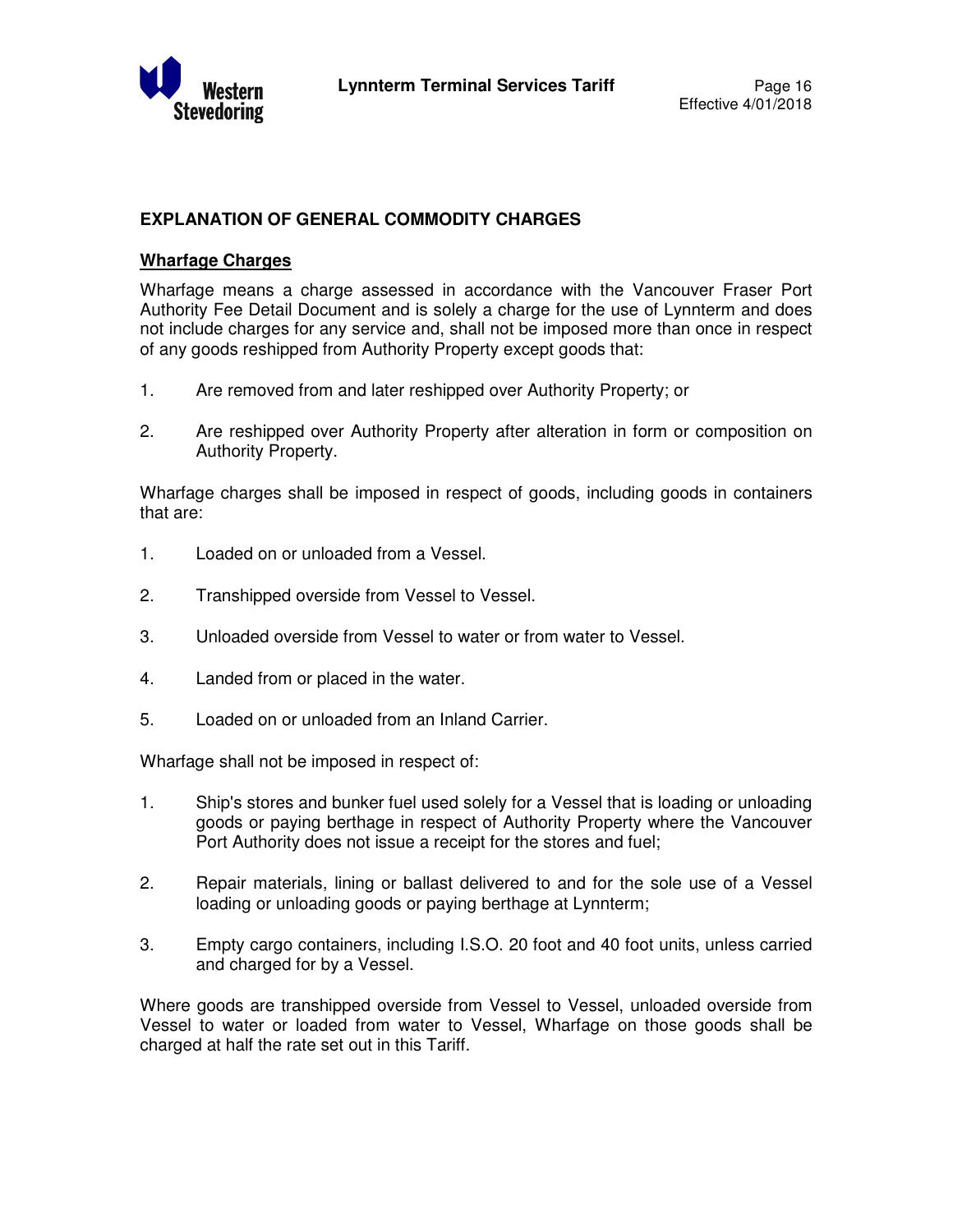

## **Stuffing and Destuffing**

Stuffing and Destuffing covers the packing/unpacking of a container. It includes the sealing/unsealing of a container and recording the seal numbers as required, furnishing a load plan of cargo packed, unpacking cargo and separating to shipment's Main Mark, checking the shipments unpacked for count and package condition, and furnishing a verified outturn report after completion of Destuffing.

Stuffing and Destuffing charges include ordinary sorting, stacking and breaking down of goods but exclude the installation of or the removal of blocking and bracing materials and/or the removal or replacement of roof assemblies and covers of open top type containers. These services will be performed on a man hour and equipment rental basis plus the cost of materials used.

With respect to Destuffing, the Destuffing charges are based on the goods being laden in the container in an orderly manner to permit the goods to be Destuffed by the head mark without the requirement of additional sorting to achieve an orderly separation of the goods to Bill of Lading quantity. When, because of mixing, the goods cannot be Destuffed in Bill of Lading quantity without the involvement of additional sorting, such additional sorting will be performed on a man hour and equipment rental basis.

#### **Handling – Breakbulk Cargo**

Handling in the case of Breakbulk cargo is the service of physically moving (once only) the cargo from end of ship's tackle to place of rest or from place of rest to within reach of the ship's tackle. The Handling charge shall be imposed on each occasion the service of Handling is performed. It includes ordinary stacking of goods to the Main Mark.

#### **Loading/Unloading**

1. "A" Rate:

Denotes the movement of cargo to/from an ordinary place of rest to/from gondola, closed railway car or closed motor transport vehicle. This rate excludes labour and equipment required to place or remove covers, vehicle's side assemblies, bracing and securing materials and labour and materials for blocking and bracing.

2. "B" Rate:

Denotes the movement of cargo to/from an ordinary place of rest to/from railway flatcars, or the tailgate or bed of motor transport vehicles utilizing forklift equipment only. This rate excludes any labour required to place or remove covers, vehicle's side assemblies, bracing and securing materials and labour and materials for blocking and bracing.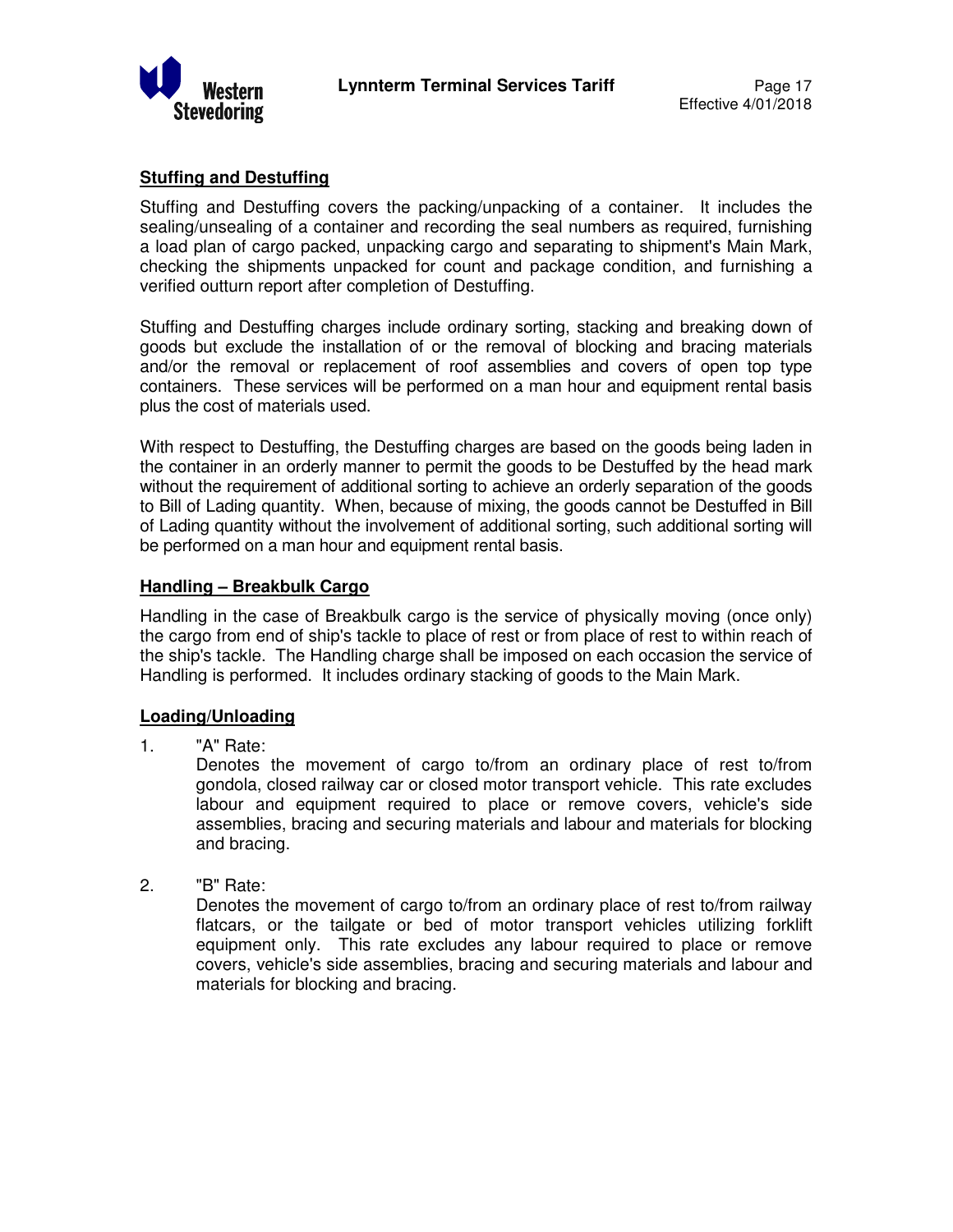

# **MISCELLANEOUS CHARGES**

| 1.         | <b>Distribution Charge</b>                                                                                                               | By Arrangement                                           |
|------------|------------------------------------------------------------------------------------------------------------------------------------------|----------------------------------------------------------|
| 2.         | Labelling                                                                                                                                | By Arrangement                                           |
| 3.         | Sub-Order Delivery Charge                                                                                                                | By Arrangement                                           |
| 4.         | <b>Bracing Charge</b>                                                                                                                    | M/E Plus Cost of Materials                               |
| 5.         | <b>Covering Charge</b>                                                                                                                   | M/E Plus Cost of Materials                               |
| 6.         | Servicing of Self-Propelled Vehicles                                                                                                     | M/E Plus Cost of Materials                               |
| (a)<br>(b) | Passenger Automobiles<br>Other vehicles, including trucks, tractors, campers,<br>bulldozers, lift trucks & road building equipment, etc. | M/E Plus Cost of Materials<br>M/E Plus Cost of Materials |
| 7.         | Re-Documentation Charge                                                                                                                  | By Arrangement                                           |
| 8.         | Anti-Stain Treatment of Lumber<br>Note: Refer to page 24 Explanation of Miscellaneous Charges.                                           | By Arrangement                                           |
| 9.         | <b>Shifting Charge</b>                                                                                                                   | M/E Plus Cost of Materials                               |
| 10.        | <b>Unitizing Charge</b>                                                                                                                  | M/E Plus Cost of Materials                               |
| 11.        | <b>Stencilling Charge</b>                                                                                                                | M/E Plus Cost of Materials                               |
| 12.        | <b>Undercover Storage</b>                                                                                                                | M/E Plus Cost of Materials                               |
| 13.        | All Services N.O.S.                                                                                                                      | M/E Plus Cost of Materials                               |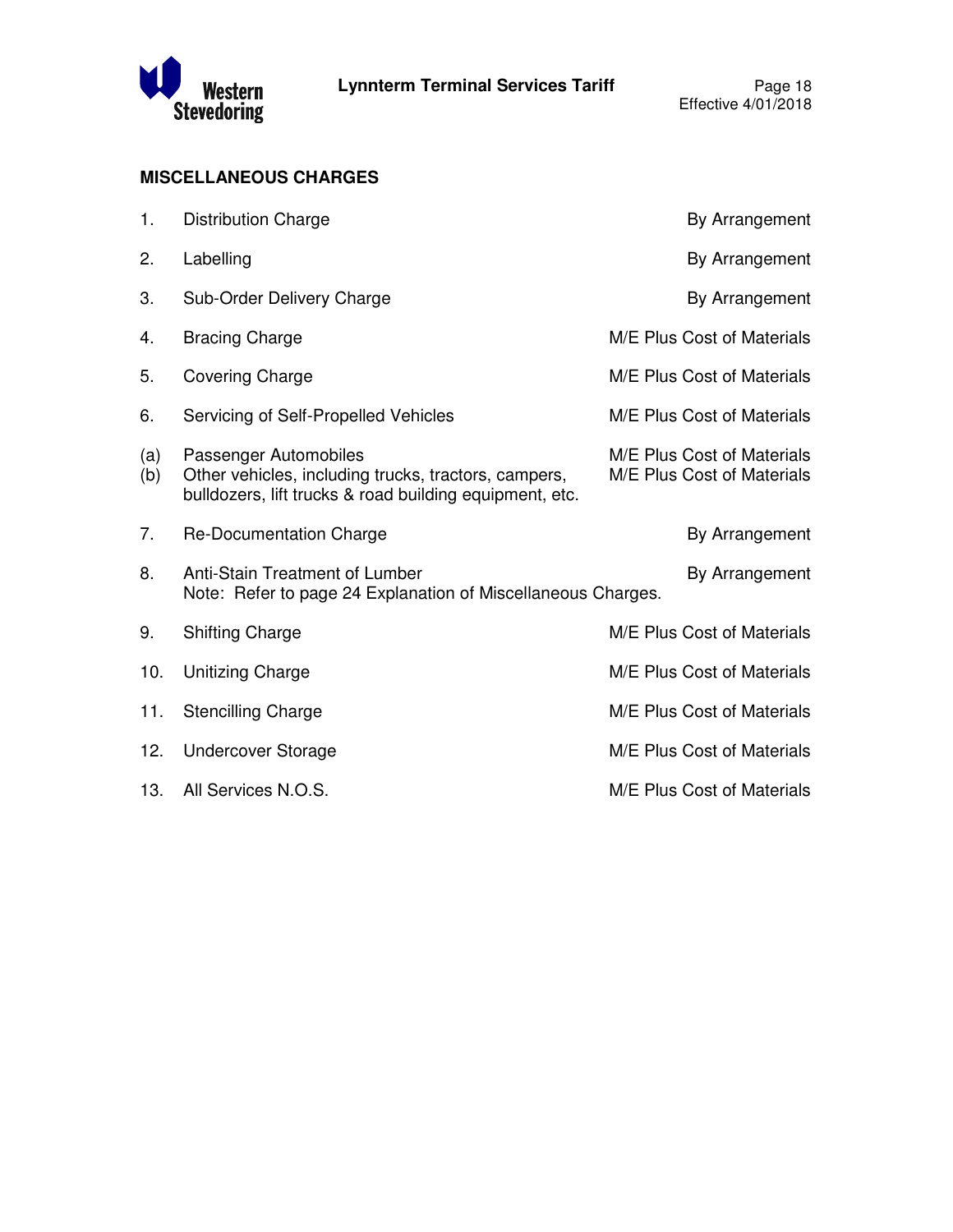

## **DEMURRAGE CHARGES**

The Demurrage charge, as defined, shall apply against all cargo and goods after the expiration of Free Time and shall be payable by the Owner of the goods or the Vessel in respect of which the charges are incurred.

| <b>Import N.O.S.</b> (including goods in cargo containers) | By Arrangement |
|------------------------------------------------------------|----------------|
| <b>Export N.O.S.</b> (including goods in cargo containers) | By Arrangement |

#### **Lumber and Other Forest Products**

| (a) | Lumber | By Arrangement |
|-----|--------|----------------|
| (b) | Pulp   | By Arrangement |

**Automotive Vehicles, Trailers and Tractors on Own Wheels** (outside storage)

By Arrangement

**NOTE: Term Storage by arrangement and subject to space availability**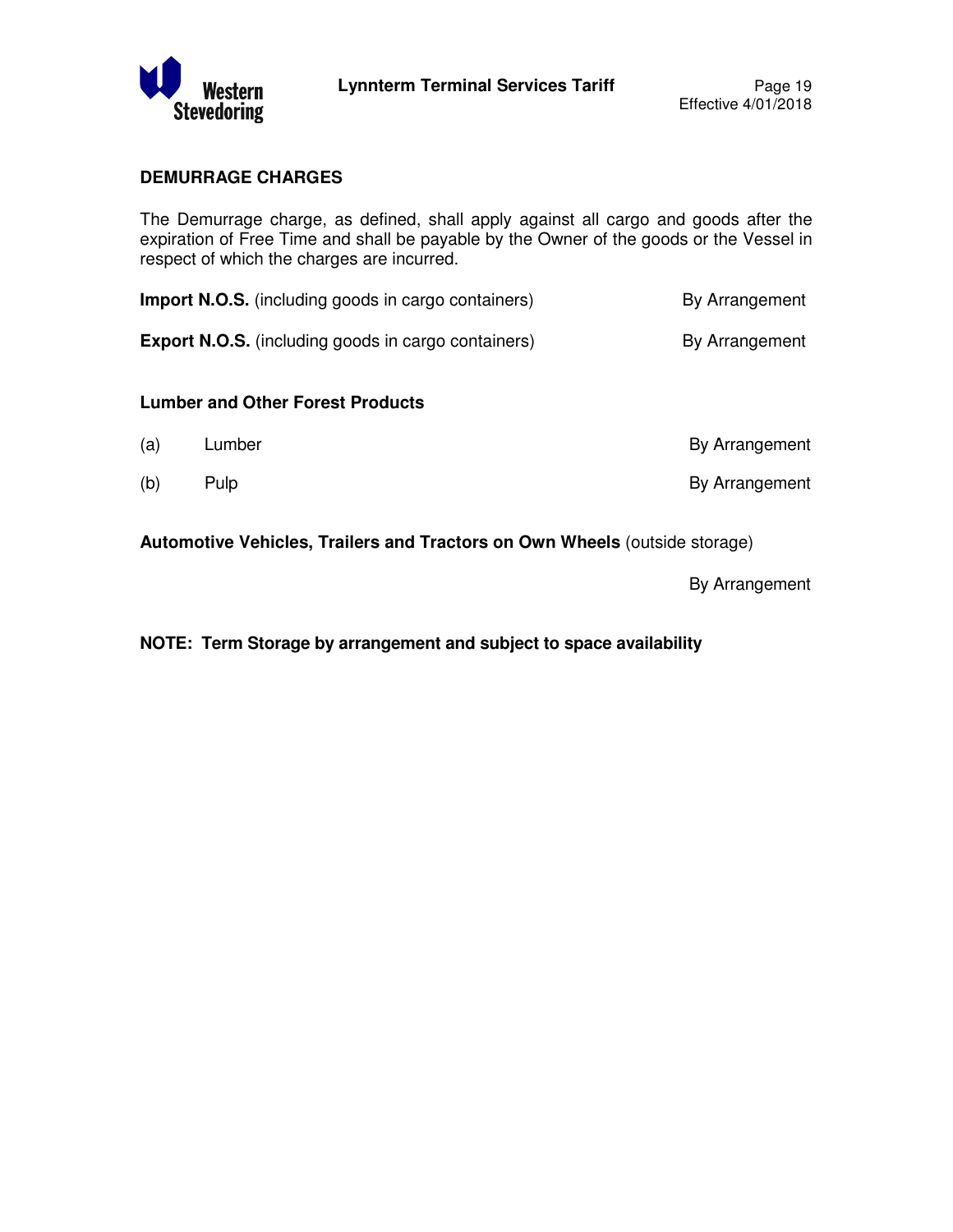

## **EXPLANATION OF MISCELLANEOUS CHARGES**

#### **1. Distribution Charge**

Means a charge on goods for:

- 1. Sorting the goods within the Main Mark or other than to the Main Mark, or
- 2. Breaking down piles of the goods to reach certain marks, sizes, or specifically numbered packages.

#### **2. Labelling**

Covers the service of attaching a customer supplied label to cargo as instructed.

#### **3. Sub-Order Delivery Charges**

 Means a charge for the delivery of part of the goods shown on one Bill of Lading to a person other than the original consignee.

#### **4. Bracing, Blocking and Securing Services**

 Loading and Unloading charges do not include Blocking and Bracing. Blocking and Bracing services will be provided at Man Hour and Equipment Rental Rates, as shown in this rate schedule plus materials supplied which will be charged at cost plus 15%. Blocking and Bracing services will be carried out in accordance with the specifications of the carrier.

#### **5. Covering Charge**

 Means a charge for covering or protecting goods loaded to open railway cars, trucks or containers or which are stored on Lynnterm, where Western Stevedoring is required to furnish labour and materials.

#### **6. Servicing of Self-Propelled Vehicles**

 Covers the service of preparing the vehicle for carriage by sea to comply with the requirements of the Ocean Carrier and includes disconnecting battery cables and draining excess fuel or vice versa.

#### **7. Redocumentation Charge**

 Is a charge for reissuing or making changes to the documentation and/or billing of inbound cargo arising from changes in original manifests, split delivery of shipments, forwarding instructions or services.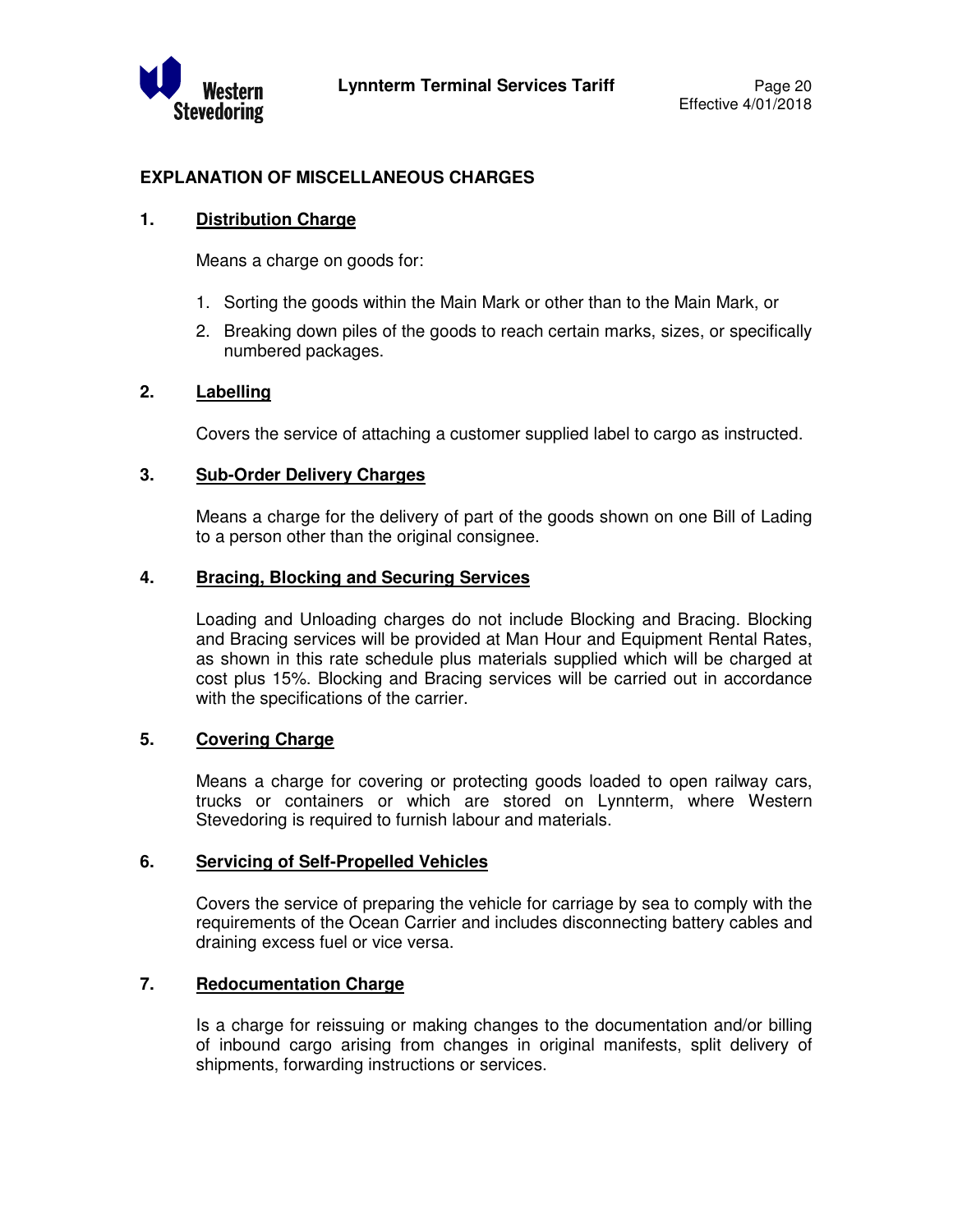

#### **8. Anti-Stain Treatment**

 Anti-stain treatment can be arranged through Lynnterm to be done off-site by an external service provider. As such, Western Stevedoring will no longer be responsible nor liable for any claims or effectiveness of this treatment. All costs for this treatment are for the account of the party requesting this service.

## **9. Shifting**

 Means the physical movement within the Terminal area of any cargo, mark or lot but does not apply if additional sorting is required.

#### **10. Unitizing**

 Means the consolidation of goods into a single lifting unit and the securing of such units, packages or bales with steel lifting bands or straps.

#### **11. Stencilling**

 Means the application of an identifying mark to a package by the use of stencil ink or paint.

#### **12. Lumber Covering**

 Means the physical covering of packaged lumber on Lynnterm with polyethylene or customer supplied tarps or the transfer of packaged lumber to under cover storage when space is available.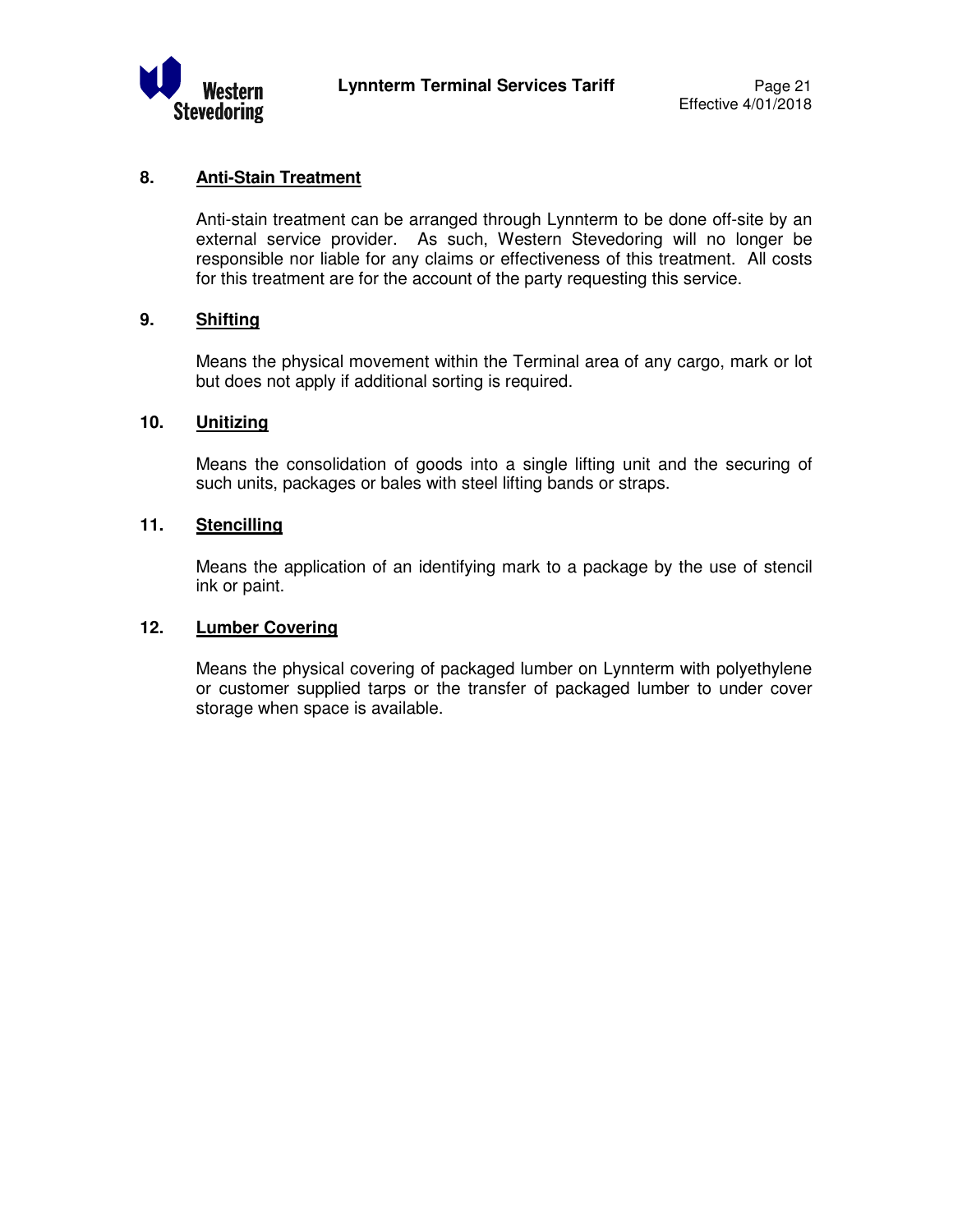

# **CONTAINER CHARGES**

| 1. |              | Wharfage - effective January 1, 2018                      |          |         |                |               |
|----|--------------|-----------------------------------------------------------|----------|---------|----------------|---------------|
|    |              |                                                           |          | 20 Ft.  | 40 Ft.         | <u>45 Ft.</u> |
|    |              | Import Containers - loaded - \$40.27 per T.E.U.           | Each     | \$40.27 | \$80.54        | \$90.61       |
|    |              | Export Containers - loaded - \$28.72 per T.E.U.           | Each     | 28.72   | 57.44          | 64.62         |
| 2. |              | <b>Container Operations</b>                               |          |         |                |               |
|    | (a)          | <b>Loaded Container Handling</b>                          |          |         |                |               |
|    | (b)          | (includes gate charge)<br><b>Empty Container Handling</b> | Each     |         | \$386.50       |               |
|    |              | (excludes gate charge)                                    | Each     |         | 304.00         |               |
|    | (c)          | Gate Charge                                               | Each     |         | 87.00          |               |
|    | (d)          | Vessel Container Repositioning Charge                     | Per Move |         | 82.25          |               |
|    | (e)<br>(f)   | <b>Yard Rehandling</b><br>Vessel Gear Container Handling  | Per Move |         | 82.25          |               |
|    |              | To/From Truck                                             | Per Move |         | 87.00          |               |
|    |              | To/From Vessel                                            | Per Move |         | 82.25          |               |
| 3. |              | Storage of Empty Containers                               |          |         |                |               |
|    | Daily Charge |                                                           | Per TEU  |         | By Arrangement |               |
|    |              |                                                           |          |         |                |               |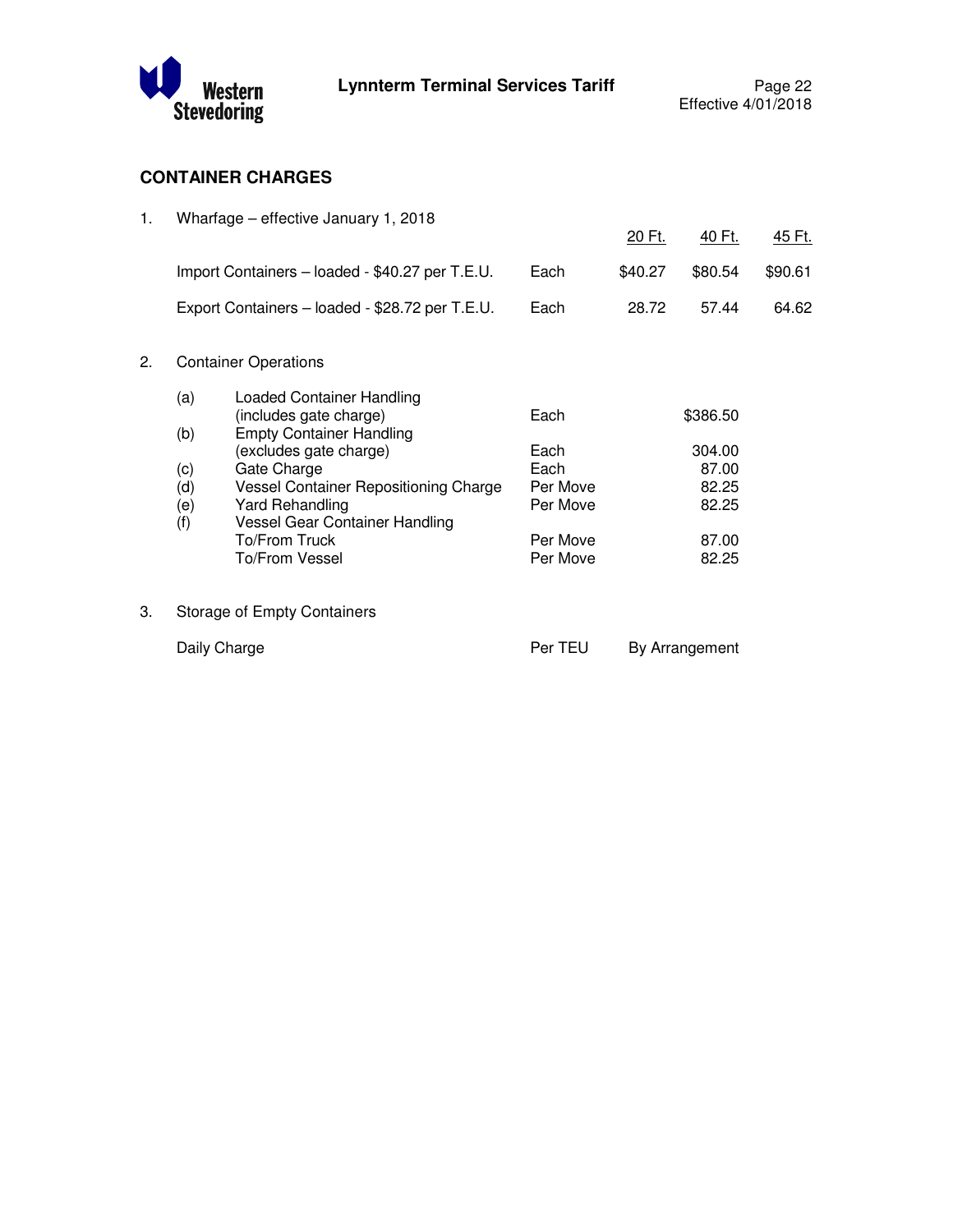

# **EXPLANATION OF CONTAINER CHARGES**

#### **Container Operations**

#### (a) Loaded Container Handling

This service covers the single movement of loaded inbound or outbound containers between the dock apron, as placed by a crane or Vessel's own gear, and the place of rest. It includes stacking them in the yard. In the case of containers transiting Lynnterm intact, it includes the mounting/demounting of containers to or from Inland Carriers. For containers which are Stuffed or Destuffed, it includes the movement between the Container Yard and Container Freight Station and the repositioning of the empty container to or from the Container Freight Station or Container Storage Area.

(b) Empty Container Handling

This service covers the single movement of empty inbound or outbound containers between the dock apron as placed by a crane or Vessel's own gear and place of rest in the Container Yard or Container Storage Area and includes stacking. The service of loading empty containers to or from Inland Carriers is not included in empty container handling but is covered by the Container Gate Charge.

#### **Container Handling includes the Following Services**

- (i) Preparing a discharge/loading sequence list, outbound dangerous cargo list, an outbound reefer container list, an exceptions list, an inbound outturn report and a rehandling report.
- (ii) Planning the layout of containers in the Container Yard.
- (iii) Providing liaison with Inland Carriers

Containers shall be received and placed in the Container Yard in accordance with instructions from the Owner of the Vessel and where instructions are not received or are changed after they are received, as a result of which rehandling of containers is necessary, the Owner shall be charged for the Yard Rehandling.

Western Stevedoring and the Vancouver Fraser Port Authority shall not be responsible for damage to containers or contents caused by the weather while in outside storage or in transit at Lynnterm.

Loaded and Empty Container Handling shall be imposed on each occasion the service is performed and shall be paid by the Ocean Carrier or receiver.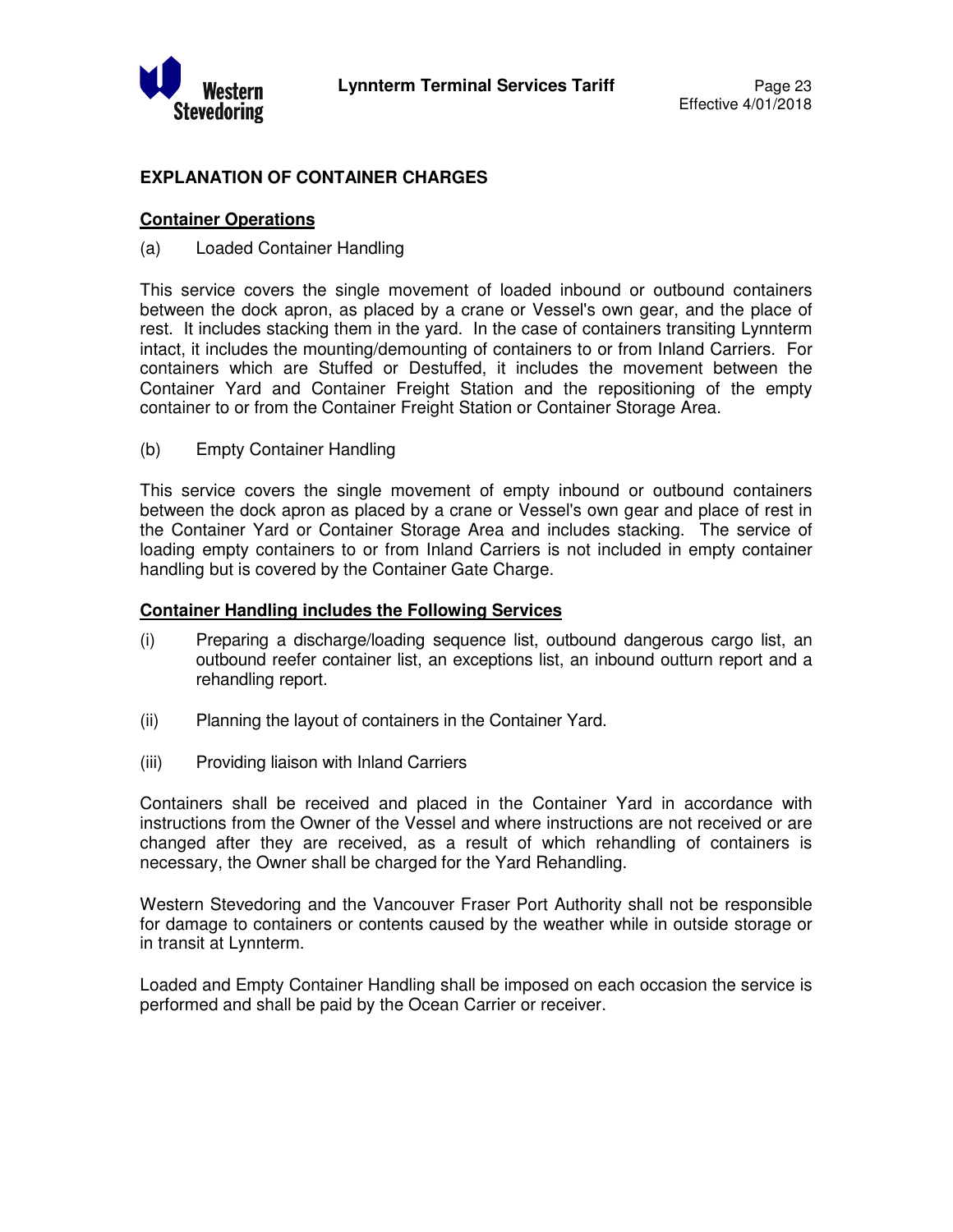

(c) Gate Charge

Means a charge for the receipt/delivery and the mounting/demounting of a container (generally empty) to or from the Container Yard or Container Storage Area. It includes the visual inspection of the container for general condition and the exchange of Equipment Interchange Receipts. The Gate Charge applies in the case of loaded containers which are received or delivered at the gate or Container Yard when the service is not included as part of Loaded Container Handling.

(d) Vessel Container Repositioning Charge

This service covers each container move incurred in repositioning containers when performed for Vessel stowage purposes at Lynnterm. It is applied as a single move cell to cell or double move cell to terminal area to cell.

(e) Yard Re-Handling

This service covers the additional handling of a container, resulting from a request by the Owner or required as a result of unusual circumstances beyond the control of Western Stevedoring necessitating the movement of a container at Lynnterm and includes, but is not limited to, extra sorting, stacking or unstacking, moving containers from one location to another on Lynnterm in order to retrieve a container by number, or resulting from the need to position containers for the purpose of cleaning, pretripping, repairing or caused as a result of a change in the disposition status or designation of a container. A Yard Rehandling charge shall be imposed for each movement of a container.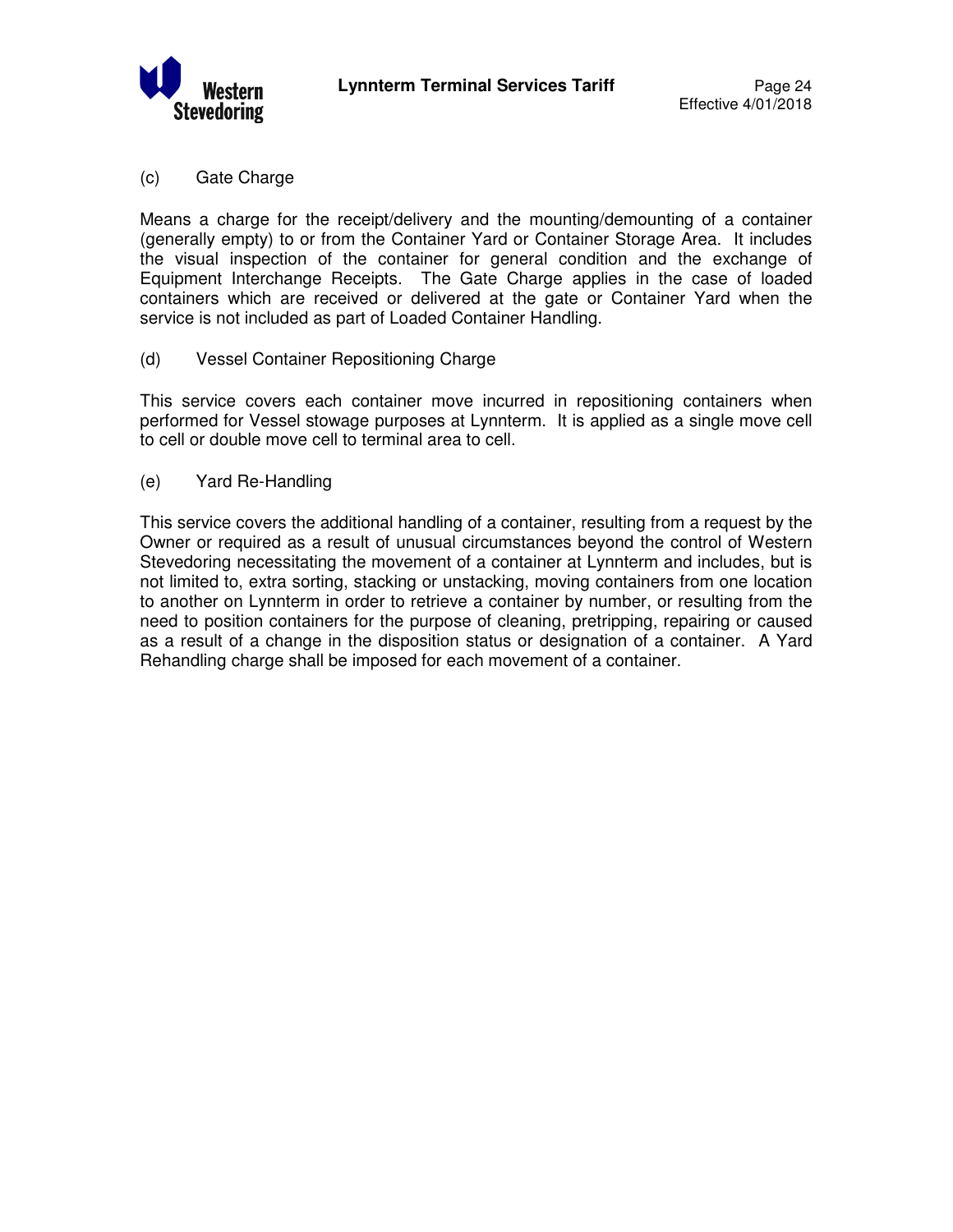

#### **Container Services**

(a) Equipment Interchange Receipts

The reporting by Lynnterm of the condition of containers and chassis on equipment interchange receipts is limited to reporting external damage and exceptions that can be readily seen by the human eye which are deemed sufficient to cause the equipment to be unserviceable for further use in connection with the safe carriage of cargo unless repaired.

Normal wear and tear caused to containers or chassis, such as minor scrapes, dents and abrasions which do not interfere with the serviceability of the equipment, and hidden damage which cannot be seen at the time the inspection is made, such as hairline cracks, pin holes, etc. and the condition of floors, undercarriage and the tops of containers is specifically excluded.

#### **Storage of Empty Containers**

Covers the service of providing open space in the Container Storage Area for empty containers in idle status.

Containers accepted for storage will be assembled in a block stow configuration separated by Owner, size and general type only. Normal retrieval of containers when effecting redelivery will be conducted on the basis of first container available from the storage pile with due diligence and care being taken to maintain as far as is possible a revolving inventory. When requests are received to retrieve containers by specific series or number or by any other special identifying feature which may result in the need to dig within the storage pile to retrieve the container requested, an additional Yard Rehandling charge will be assessed for each additional container move required in order to retrieve the container requested.

Empty Containers will only be accepted for storage subject to there being sufficient available space at Lynnterm to accommodate same and providing such space is not otherwise required to accommodate loaded containers or other cargoes which may be designated to transit Lynnterm.

Acceptance of empty containers at Lynnterm is made with the full understanding by the Ocean Carrier that in the event the space being occupied by the empty containers should be later required to accommodate cargoes or containers intended to transit Lynnterm, the Ocean Carrier will at its own cost relocate the empty containers from Lynnterm forthwith.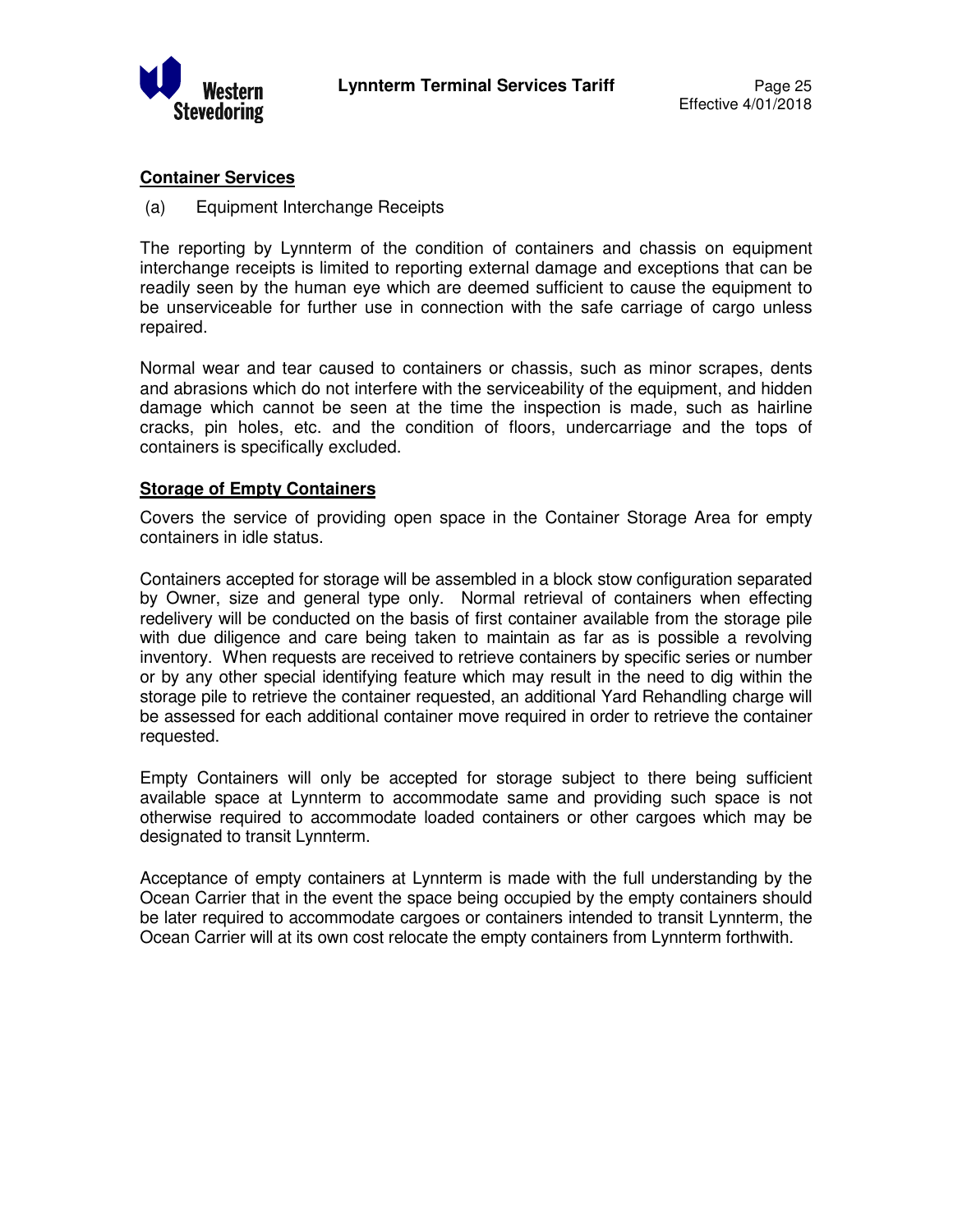

# **DIRECT TRANSFER CHARGES**

# **1. Between Vessel and Inland Carriers**

|                       | (a) | Inward goods from Vessel<br>Or Rate Based on Two Times the Weight                                         | <b>Or</b> | Tonne W<br>Tonne M<br>Tonne W                        | \$23.25<br>20.20<br>46.50    |
|-----------------------|-----|-----------------------------------------------------------------------------------------------------------|-----------|------------------------------------------------------|------------------------------|
|                       | (b) | Outward goods to Vessel<br>Or Rate Based on Two Times the Weight                                          | 0r        | Tonne W<br>Tonne M<br>Tonne W                        | 15.95<br>13.15<br>31.90      |
|                       |     | Yachts and Boats Minimum Charge                                                                           |           |                                                      | 1020.00                      |
| 2.                    |     | Between Vessel and Barge or to/from Water                                                                 |           |                                                      |                              |
|                       | (a) | Inward goods to barge or to water<br>All goods N.O.S<br>Iron and steel goods<br>$\overline{\phantom{a}}$  |           | Tonne W<br>Tonne W                                   | 25.15<br>8.55                |
|                       | (b) | Outward goods from barge or from water<br>All goods N.O.S.<br>Lumber<br>Pulp<br>Logs<br>$\blacksquare$    |           | Tonne W<br>1000 FBM<br>Tonne W<br>1,000 FBM Scribner | 9.35<br>5.45<br>6.30<br>7.45 |
|                       |     | Yachts and Boats Minimum Charge                                                                           |           |                                                      | 1020.00                      |
| 3.                    |     | <b>Empty Cradle Handling</b>                                                                              |           |                                                      |                              |
|                       |     | Receiving / Delivery to/from Vessel                                                                       |           |                                                      | 550.00                       |
| <b>NOTE:</b>          |     |                                                                                                           |           |                                                      |                              |
| $\blacktriangleright$ |     | Add Wharfage as charged by the Vancouver Fraser Port Authority as follows -<br>effective January 1, 2018: |           |                                                      |                              |

| Lumber               | <b>MFBM</b>          | \$2.81 |
|----------------------|----------------------|--------|
| Woodpulp             | w                    | 2.48   |
| Logs                 | <b>MFBM</b> scribner | 5.08   |
| All Cargoes – N.O.S. | w                    | 2.61   |

- In the instance of Direct Transfer between Vessel and barge or scow, or to/from water, Wharfage will be assessed at one-half the published rate.
- $\triangleright$  The direct transfer charge in item 1 above will be the greater of per Tonne W or per Tonne M or the rate based on two times weight.per Tonne W.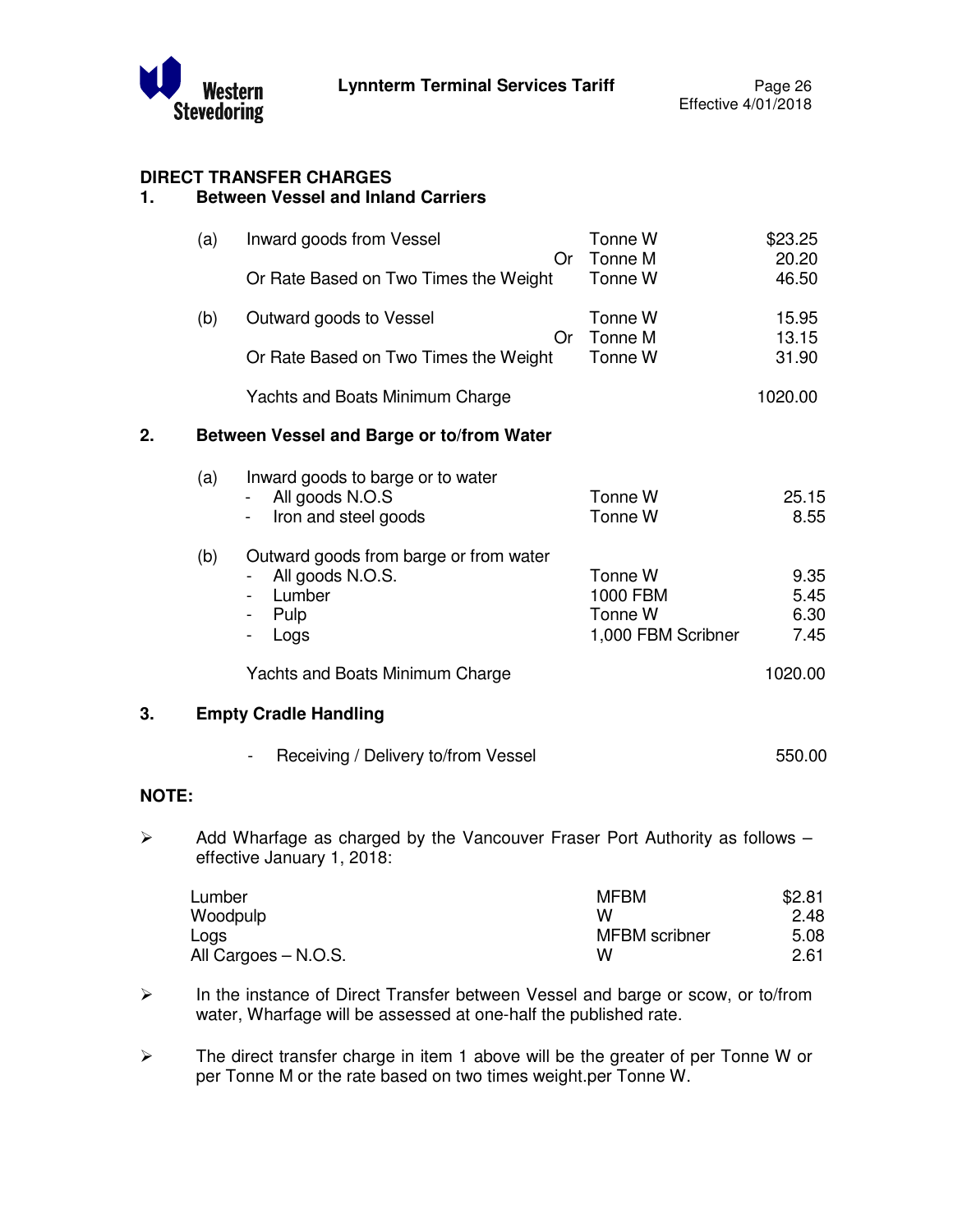

#### **EXPLANATION OF DIRECT TRANSFER CHARGES**

Direct Transfer is the operation of direct loading or discharging cargo with Vessel's gear, shore crane or other mechanical equipment in a direct movement between Vessel and:

- 1. Railway tank, gondola or flat cars or other flat or open topped Inland Carrier spotted alongside Vessel.
- 2. Water, raft, barge, lighter or other Vessel.

Cargo loaded or discharged by Direct Transfer will not be checked by Western Stevedoring. Western Stevedoring will not be responsible for care and custody or for overloading, improper loading, condition, or outturn of cargo loaded or discharged. Nor will Western Stevedoring accept responsibility for:

- (a) The amount, condition, marks, or type of goods discharged by the Vessel.
- (b) Delays to Vessel's gangs, etc., due to positioning of railway cars and motor vehicles, or lack of such equipment.

A request for Direct Transfer shall be deemed as acceptance of the conditions named herein. Checking service, if requested, will be subject to charges in accordance with Man Hour Rates.

Western Stevedoring reserves the right to refuse Direct Transfer services of all or part of a shipment when in the sole opinion of Western Stevedoring normal Breakbulk Handling operations are sufficient.

Where goods are transferred by means of Vessel slings between a Vessel and a closed railway car or a closed motor transport vehicle in a direct movement, the goods shall be regarded as having occupied an ordinary place of rest in the course of the movement and Loading and Unloading charges shall be imposed in respect of such transfer in addition to Handling charges.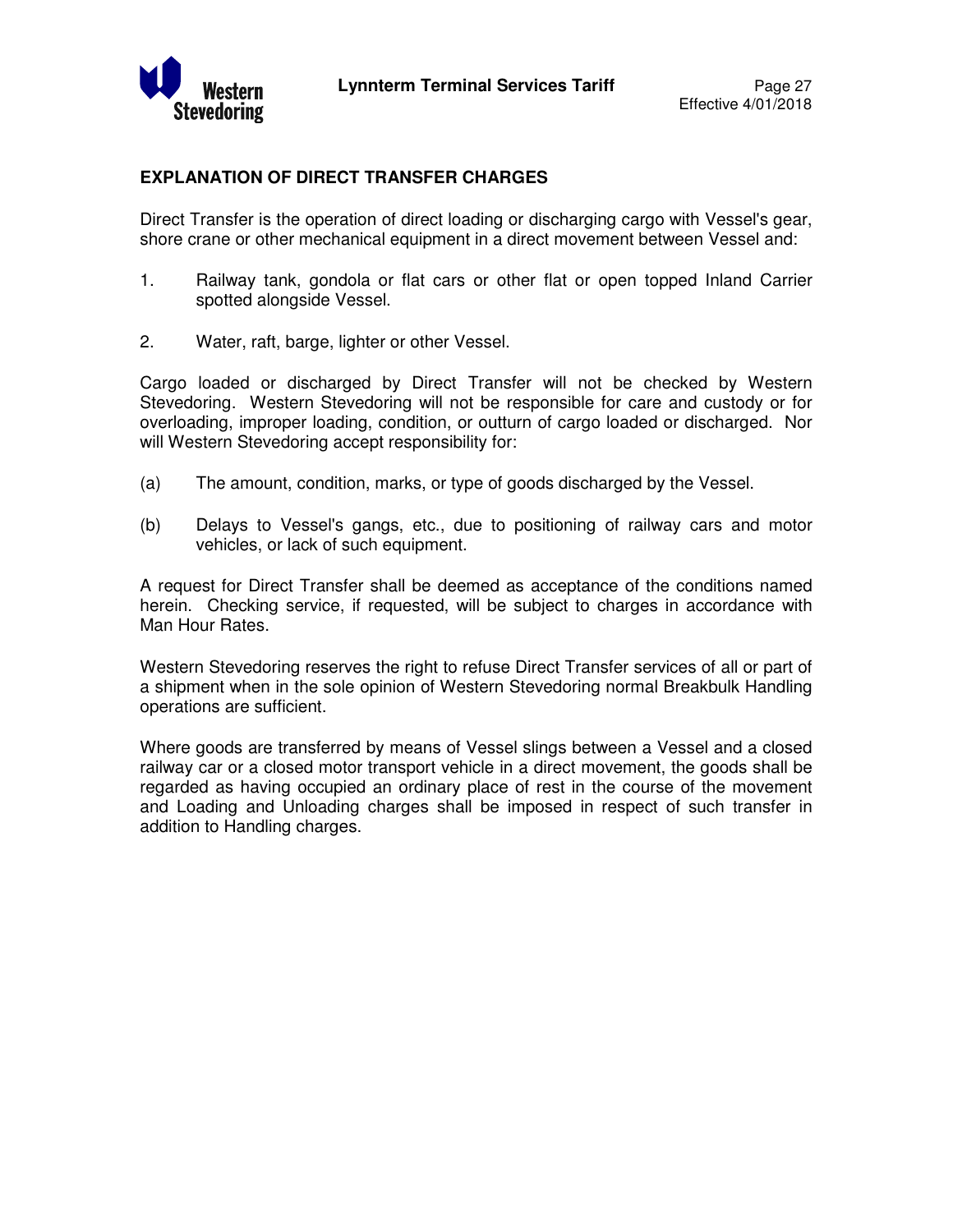

#### **VESSEL SERVICES**

#### **Handling Vessel Lines**

|                |                                          | TIE UP     | <b>LET GO</b> |
|----------------|------------------------------------------|------------|---------------|
| $\mathbf{1}$ . | 0800 - 1630 Monday to Friday inclusive   | \$1,860.00 | \$1,242.00    |
| 2.             | 1630 - 0100 Monday to Friday inclusive   | 2,303.00   | 1,537.00      |
| 3.             | 0100 - 0800 Monday to Friday Inclusive   | 2,808.00   | 1,874.00      |
| 4.             | 0800 - 1630 Saturday                     | 2,338.00   | 1,560.00      |
| 5.             | 0100 - 0800 Saturday to Sunday inclusive | 2,883.00   | 1,924.00      |
|                | 1630 - 0100 Saturday to Sunday inclusive | 2,883.00   | 1,924.00      |
| 6.             | Recognized Holiday at any time           | 3,565.00   | 2,378.00      |
|                |                                          |            |               |

# **NOTE:**

- $\triangleright$  Charges are computed on a 4-hour basis. Should any line call go beyond a 4 hour call, such time in excess of 4 hours shall be charged on the basis of 25% of the above charge for each hour or part thereof.
- $\triangleright$  When more than one vessel is tied up or let go by the same gang within the same 4 hour period, a 30% reduction will be allowed to each vessel.
- $\triangleright$  The charges are based on actual hours paid to lines crew. When a line call straddles a shift change, the applicable charge shall be determined by adding the pro-rata rate in effect for the initial shift with the pro-rata rate in effect for the subsequent shift.

#### **Berthage**

Berthage shall be assessed on the overall length of each vessel commencing when the first line is made fast, and terminating when the last line is cast off, at rates per vessel as follows: PER METRE (\$)

A. Coastal vessel operating:

| 1. Between the Harbour of New Westminster, B.C. and Puget |
|-----------------------------------------------------------|
| Sound ports and within the waters of British Columbia     |

- (a) For each hour or part thereof 0.19
	- (b) Minimum charge \$145.00

B. Vessels not otherwise specified:

|     | 1. For Working Periods                              |      |
|-----|-----------------------------------------------------|------|
| (a) | For each 8 hours or part thereof                    | 5.33 |
| (b) | For each hour the berth is occupied for less than 4 |      |
|     | hours following any 8 hour period.                  | 0.68 |
|     |                                                     |      |

B. Vessels not otherwise specified – con't. The example of the PER METER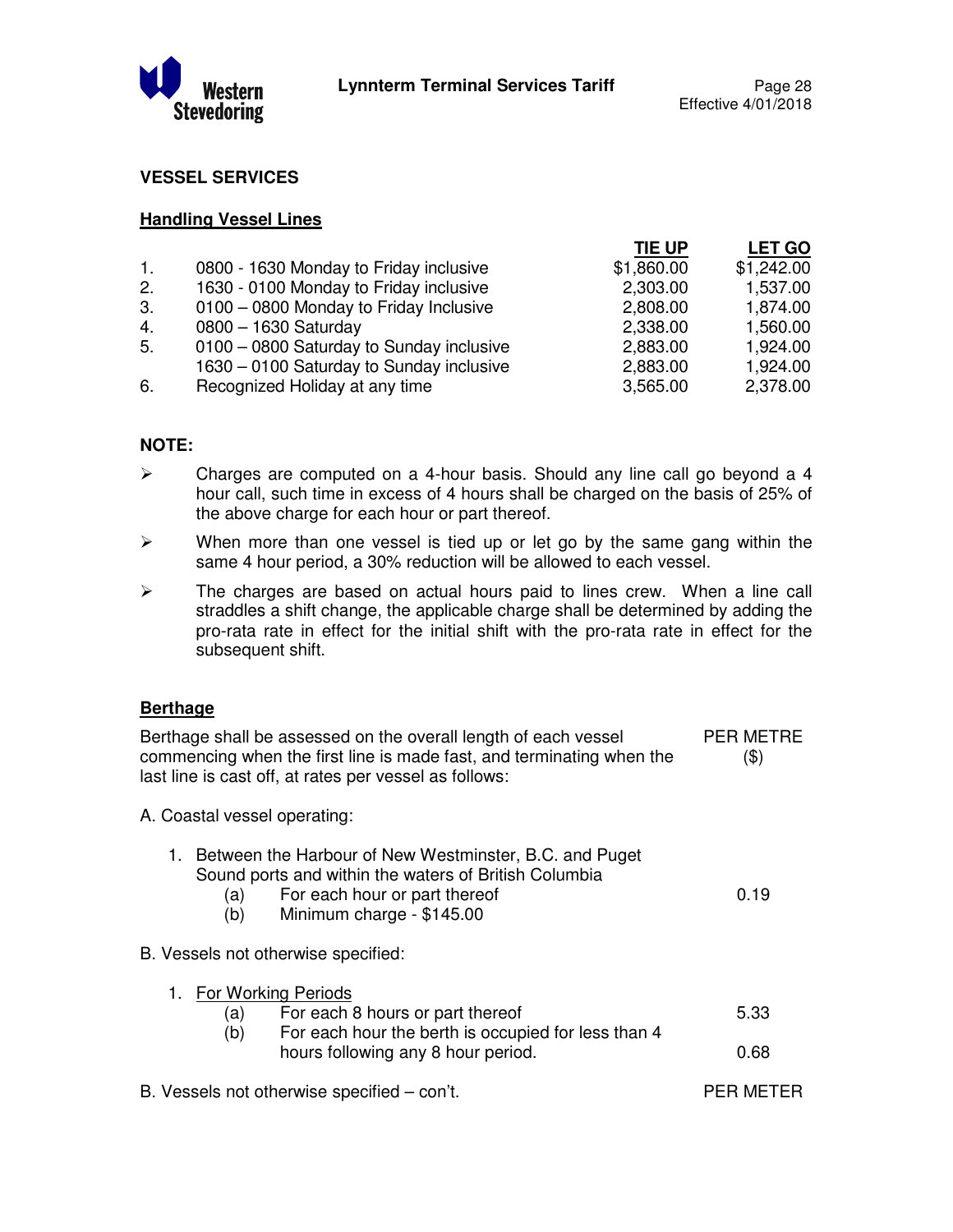

 $1.$ 

 $2.$ 

|    |     |                                                           |                  | \$      |
|----|-----|-----------------------------------------------------------|------------------|---------|
|    |     | 2. For Non-Working Periods                                |                  |         |
|    |     | Only on days defined as non-working days in the Agreement |                  |         |
|    |     | between the I.L.W.U. and the B.C.M.E.A. (ie. Labour Day,  |                  |         |
|    |     | Christmas Day and New Year's Day).                        |                  |         |
|    |     | (a) For each 8 consecutive hours or part thereof          |                  | 2.71    |
|    |     | (b) For each hour the berth is occupied for less than 4   |                  |         |
|    |     | hours, following any 8 hours period.                      |                  | 0.38    |
|    |     | (c) Minimum charge - $$749.00$                            |                  |         |
|    |     |                                                           |                  |         |
|    |     | <b>Miscellaneous Vessel Services</b>                      |                  |         |
| 1. |     | <b>HAND RADIOS</b>                                        |                  |         |
|    | (a) | Rental per day                                            |                  | \$23.90 |
|    | (b) | <b>Supply Charge</b>                                      |                  | 59.95   |
|    |     |                                                           |                  |         |
| 2. |     | <b>WATER</b>                                              |                  |         |
|    | (a) | Vessel Connection - includes rental of 100 ft. of         |                  |         |
|    |     | hose                                                      | Per Connection   | 154.78  |
|    | (b) | Rental of additional hose per 50 ft. length               | Each             | 31.38   |
|    | (c) | Water                                                     | Per Metric Tonne | 5.48    |
|    |     |                                                           |                  |         |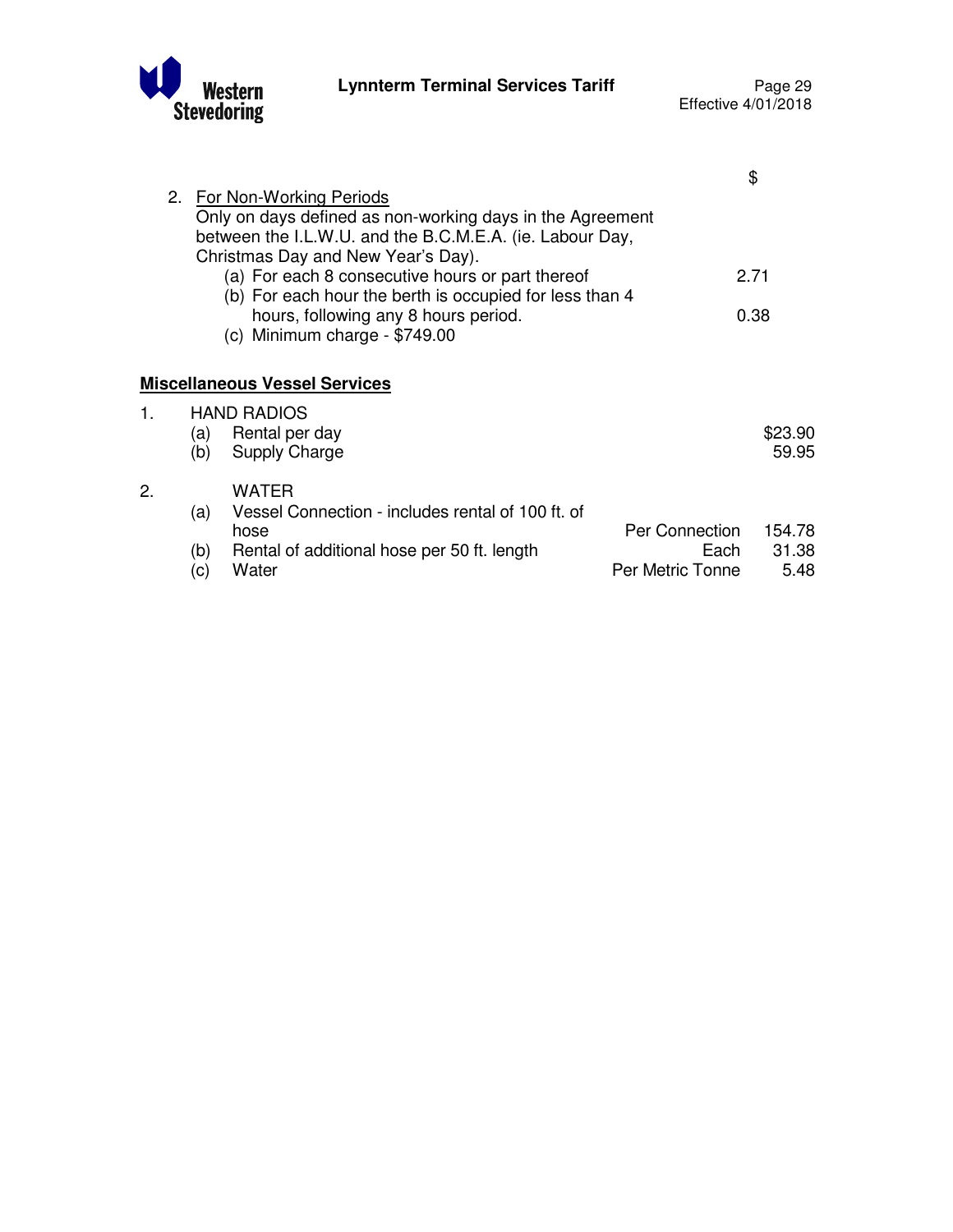

#### **EXPLANATION OF BERTHAGE CHARGES**

Berthage shall be imposed commencing from the time when the first line is made fast and will terminate when the last line is cast off.

Berthage charges shall be paid by the Owner of the Vessel.

Berthage shall be imposed against all Vessels berthed at Lynnterm except the following:

- 1. a Vessel that, in the opinion of the Vancouver Fraser Port Authority is not of a commercial type or design and belongs to Her Majesty or to a foreign government,
- 2. a tug that is docking or undocking another Vessel,
- 3. a lighter that is loading or unloading goods to or from any Vessel that is paying Berthage charges to Western Stevedoring or at any other Authority Property.
- 4. a barge that is loading, at Lynnterm, goods that have been received from an ocean Vessel at Lynnterm, or
- 5. a barge that is unloading goods at Lynnterm for reshipment from Lynnterm by ocean Vessel, if that Vessel, tug, lighter or barge is moored at Lynnterm with the permission of Western Stevedoring/Vancouver Fraser Port Authority.
- 6. a passenger Vessel that is subject to berthage charges pursuant to the Vancouver Fraser Port Authority's Fee Detail Document.

#### **BASIS FOR ESTABLISHING THE VESSEL'S LENGTH**

Berthage charges shall be based upon the Vessel's length overall as published in "Lloyd's Register of Ships" or as available on "*Fairplay*'s" computerized system. Length overall shall be construed to mean the linear distance, expressed in metres, from the most forward point of the bow to the aftermost point on the stern of the Vessel, measured parallel to the baseline of the Vessel. If the length overall of the Vessel does not appear in "Lloyd's" or "Fairplay", Western Stevedoring may obtain the length overall from the "Classification Society", or measure the Vessel.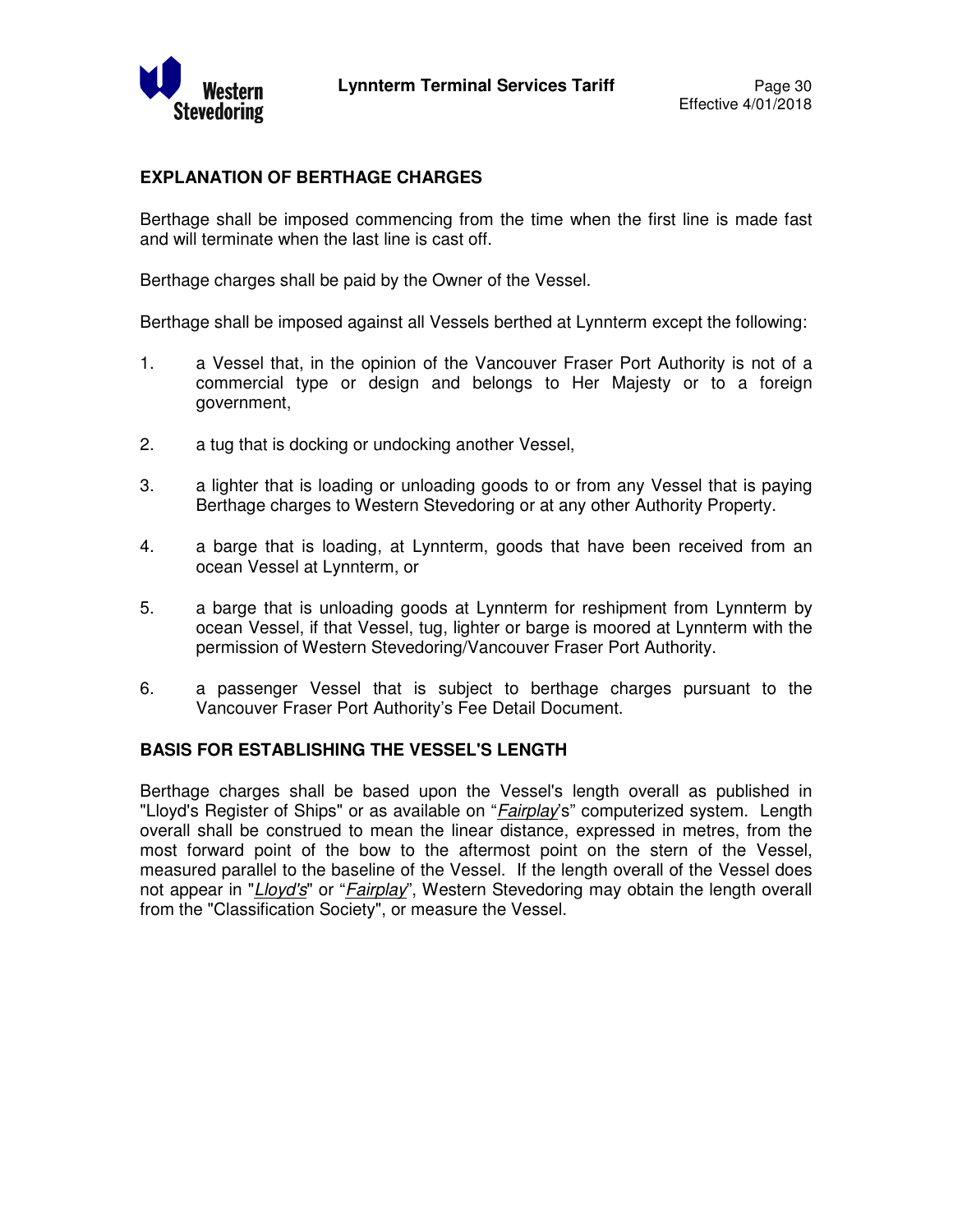

#### **BERTHING POLICY**

Vessels will be allocated berths on a first come/first serve basis subject to operational factors which may dictate that a vessel may unload or discharge at a specific berth on the Terminal.

During normal times, the vessels' working programs, subject to labour and equipment availability, will be at the ships' discretion. During peak periods of congestion, where there may be a conflict between vessels for the berth, those vessels occupying the berths may be required to work to their fullest capabilities, in order to clear the berth at the earliest possible opportunity and minimize the delay to the waiting vessel; or failing this be required to vacate the berth to permit a waiting vessel willing to work all available shifts the opportunity to commence loading or discharging.

The Terminal reserves the right to ensure an equitable treatment for all carriers and the quickest dispatch of vessels to the trade in general.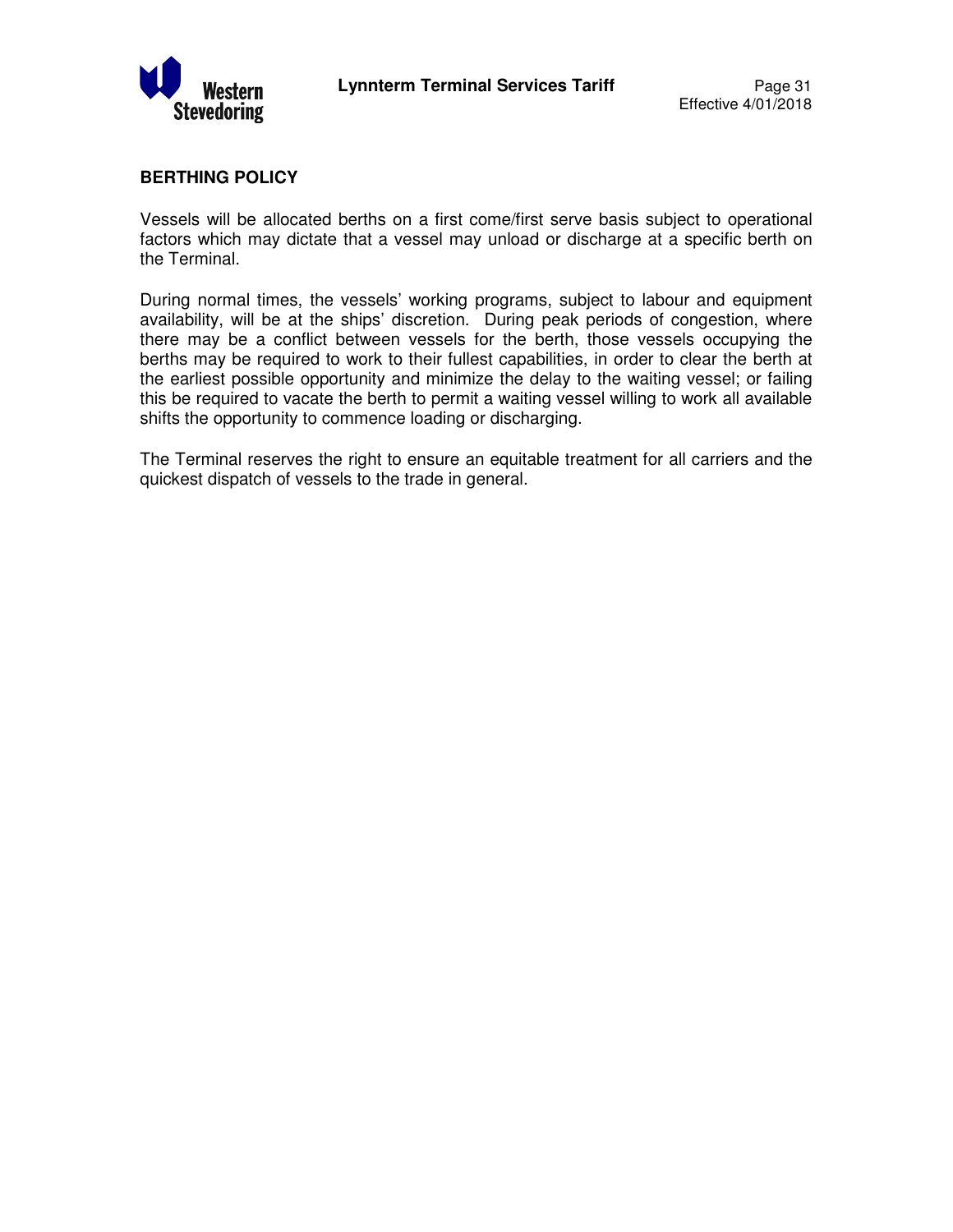

#### **MAN HOUR RATES AND EQUIPMENT RENTAL RATES**

#### **1. Man Hour Rates**

#### **(a) Straight Time and Shift Differentials**

|                    | <b>Straight Time</b> |          |         | <b>Shift Differentials</b> |         |         |          |  |
|--------------------|----------------------|----------|---------|----------------------------|---------|---------|----------|--|
|                    | А                    | в        | С       | D                          |         |         | <u>G</u> |  |
| Head Foreman       | \$124.79             | \$143.51 | \$25.89 | \$27.81                    | \$55.22 | \$59.40 | \$97.36  |  |
| Foreman            | 122.21               | 140.54   | 24.66   | 26.58                      | 52.79   | 55.95   | 94.90    |  |
| Longshoreman #1    | 80.17                | 92.20    | 18.46   | 19.90                      | 39.49   | 42.62   | 71.02    |  |
| Longshoreman #2    | 78.95                | 90.79    | 18.46   | 19.90                      | 39.49   | 42.62   | 71.02    |  |
| Longshoreman #3    | 78.37                | 90.13    | 18.46   | 19.90                      | 39.49   | 42.62   | 71.02    |  |
| Longshoreman #4    | 78.12                | 89.84    | 18.46   | 19.90                      | 39.49   | 42.62   | 71.02    |  |
| Longshoreman Basic | 77.29                | 88.88    | 18.46   | 19.90                      | 39.49   | 42.62   | 71.02    |  |

- A = Delay Rates
- B = Extra Labour Cost Plus (i.e. normal charge-out rate)
- $C = 1630 0100$  Monday to Friday
- $D = 0800 1630$  Saturday
- $E = 0100 0800$  Monday to Friday
- $F = 1630 0100$ , 0100 0800 Saturday; Sunday all shifts
- G = Recognized Holiday all shifts
- #1 Tradesman (Certified)
- #2 Dock Gantry Driver, Locomotive Engineer, Straddle Carrier & Bulk Operator
- #3 Switchman, Paperman, Ship & Dock Mobile Equipment Operator (Other than defined in #4), Lead Hand, Tradesman (Uncertified), Head Checker
- #4 Lift Truck Operator (14,000 lb. & under), Checker, Truck Driver (Air Brake Certificate) and First Aid Attendant

#### **(b) Shift Extensions and 1/2 Meal Hour Penalty Differentials**

|              |         |         |         |       | E.     |        |                                             |        |
|--------------|---------|---------|---------|-------|--------|--------|---------------------------------------------|--------|
| Head Foreman | \$48.66 | \$97.34 | \$87.49 |       |        |        | \$90.41 \$131.51 \$137.76 \$152.96 \$194.71 |        |
| Foreman      | 47.44   | 94.89   | 84.42   | 87.32 | 126.60 | 132.85 | 148.05                                      | 189.80 |
| Longshoreman | 35.52   | 71.04   | 63.19   | 65.35 | 94.76  | 99.45  | 110.84                                      | 142.07 |

- A = Mon.-Fri. 0800-1630; 1 Hour Shift Extension & 1/2 Hour Meal Penalty
- B = Mon.-Fri. 0800-1630; 3 Hour Minimum, 4 Hour Maximum Shift Extension, Head Foreman and Foreman Double Shift Rate
- C = Mon.-Fri. 1630-0100; All Shift Extensions & 1/2 Hour Meal Penalty
- D = Sat. 0800-1630; 1 Hour Shift Extension 1/2 Hour Meal Penalty
- E = Mon.-Fri. 0100-0800; All Shift Extensions & 1/2 Hour Meal Penalty
- $F =$  Saturday 1630-0100; 0100-0800; Sunday all shifts; All Shift Extensions & 1/2 Hour Meal Penalty
- G = Saturday 0800-1630; 3 Hour Minimum; 4 Hour Maximum Shift Extension
- H = Recognized Holiday All shifts; All Shift Extensions & 1/2 Hour Meal Penalty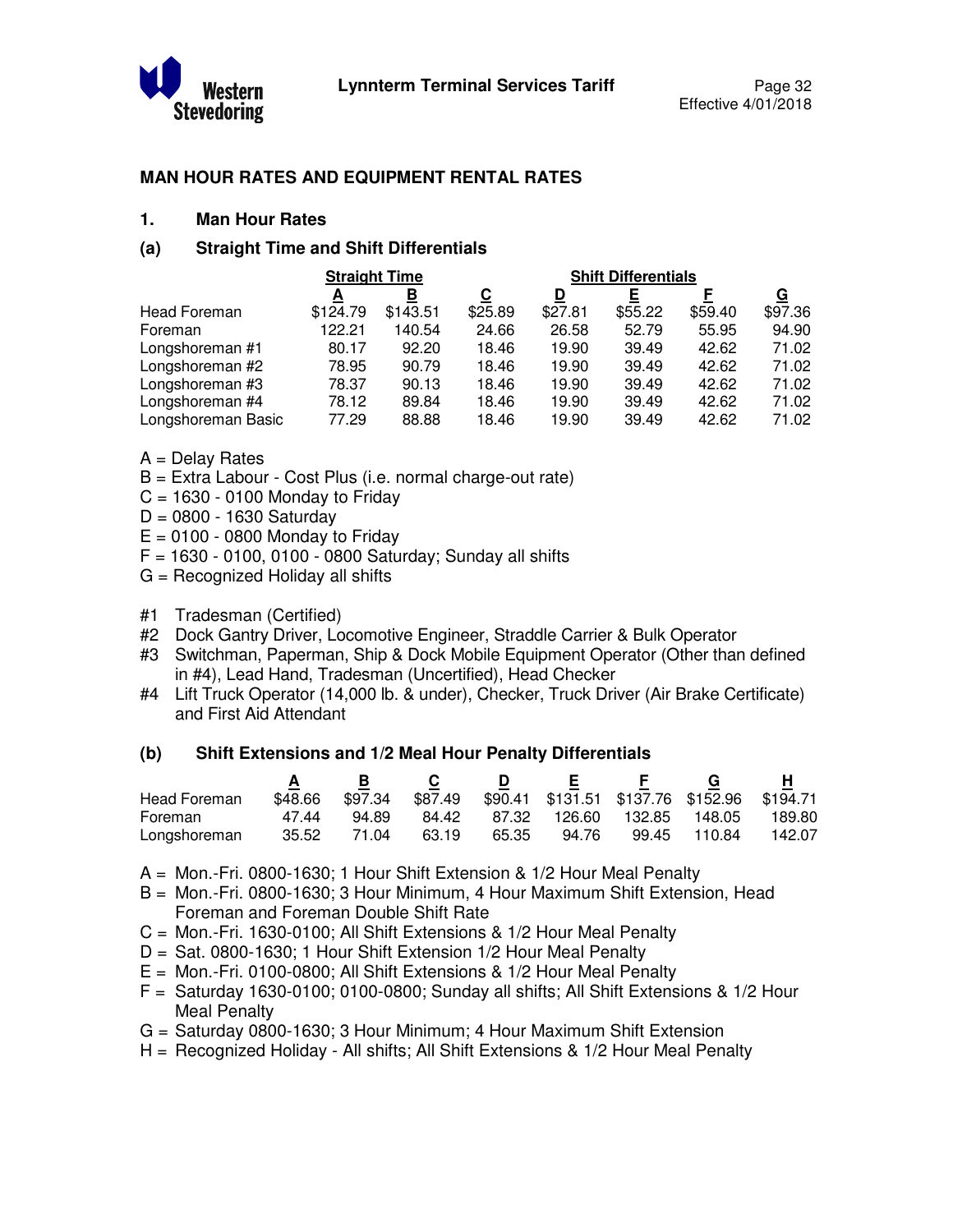

# **2. Equipment Rental Rates**

| Lift Truck Under 3,629 Kgs. (Under 8,000#)                                 | Per Hour       | \$74.50 |
|----------------------------------------------------------------------------|----------------|---------|
| Lift Truck 3,629 Kgs. to 4,536 Kgs.<br>(8,000# to 10,000#)                 | Per Hour       | 90.50   |
| Lift Truck Over 4,536 Kgs. up to 7,258 Kgs.<br>(Over 10,000 to 16,000#)    | Per Hour       | 133.00  |
| Lift Truck Over 7,258 Kgs. up to 15,875 Kgs.<br>(Over 16,000# to 35,000#)  | Per Hour       | 204.00  |
| Lift Truck Over 24,948 Kgs. up to 40,824 Kgs.<br>(Over 55,000# to 90,000#) | Per Hour       | 312.50  |
| Specialized Equipment and/or Attachments                                   | By Arrangement |         |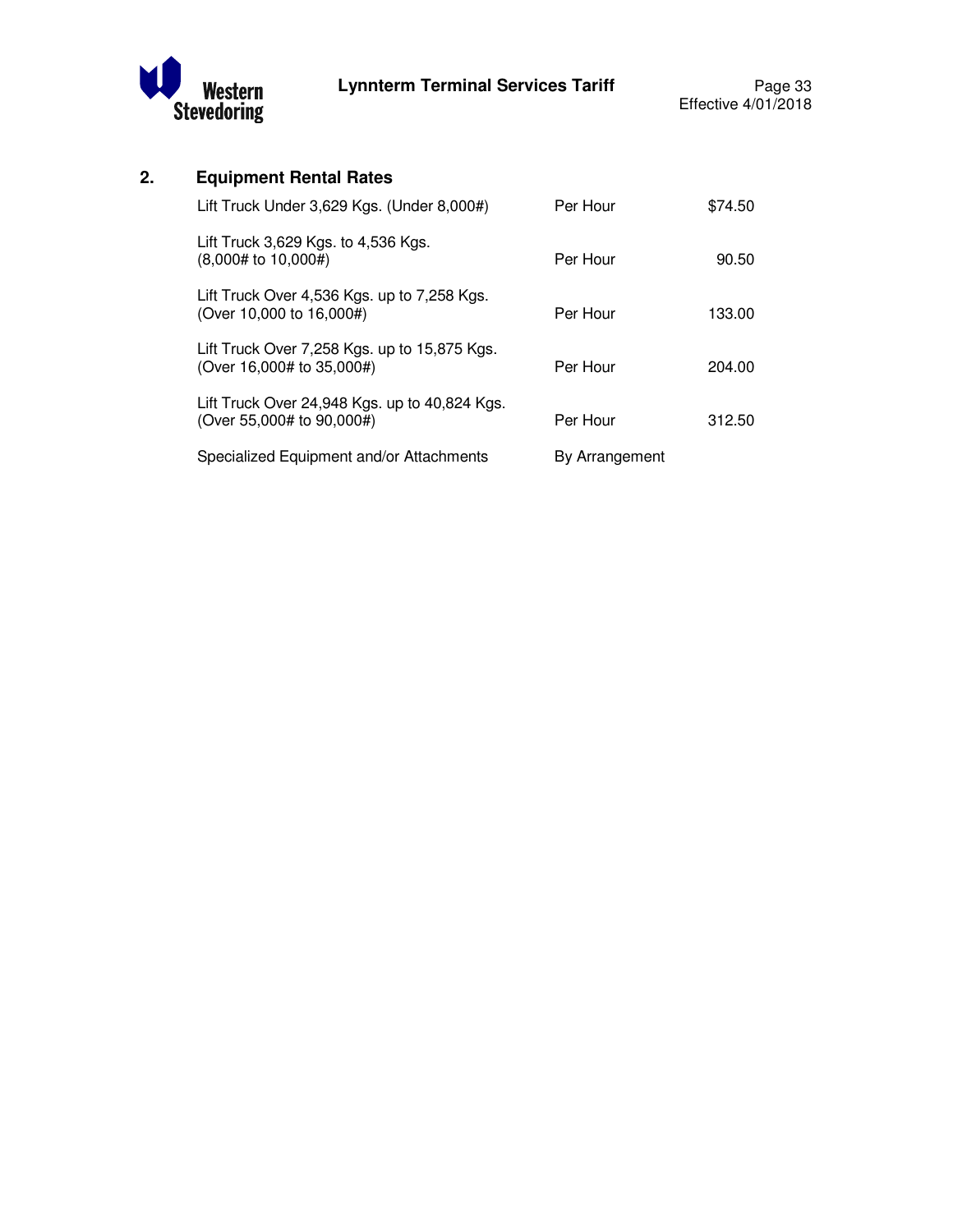

# **LABOUR AND EQUIPMENT**

#### **Application of Man Hour Rates and Equipment Rental Rates**

Unless otherwise provided, Man Hour Rates and Equipment Rental Rates will be charged for:

- 1. Services not specifically described in this Tariff.
- 2. Services of loading, unloading or transferring goods for which no specific commodity rates are provided and which in the opinion of Western Stevedoring cannot be performed at the rates named under N.O.S.; and goods in packages or units of such unusual bulk, size, shape, or weight as to preclude performing such services at rates named under individual items of this Tariff.
- 3. Services of loading or unloading goods and any other Terminal service for which specific charges are named in the Tariff, but which, in the opinion of Western Stevedoring, because of unusual conditions or requirements not normally incidental to such services, preclude the performance of such services at rates named.
- 4. Services of sorting, special checking, inspection, recouping, reconditioning, or for any operation delayed on account thereof.
- 5. Services in connection with consolidating damaged cargo for inspection and recouping.
- 6. Services of cleaning or preparing rail cars, trucks or containers for loading.
- 7. Services of cleaning Lynnterm of dunnage, stevedore gear, and other equipment or material when the stevedore fails to clear Lynnterm of such gear promptly upon completion of loading or discharging Vessels and it is necessary for Western Stevedoring to perform this operation.

#### **Minimum Number of Hours**

When labour is ordered for a specific service and the service is completed before the expiration of the minimum time defined in a Collective Agreement, the person requesting the service shall be charged the cost of labour for that minimum time at the Man Hour Rates set forth in this Tariff.

#### **Overtime and Premium Time**

All rates named in this Tariff for services involving labour are based upon Straight Time wages. In addition to these rates, when any services are performed during periods involving the payment of overtime or premium wages to the labour force, the difference between Straight Time and premium wages paid to labour and supervision, will be assessed against the party or parties authorizing the service to be carried out during overtime in accordance with the Man Hour Rates set forth in the rate schedule of this Tariff.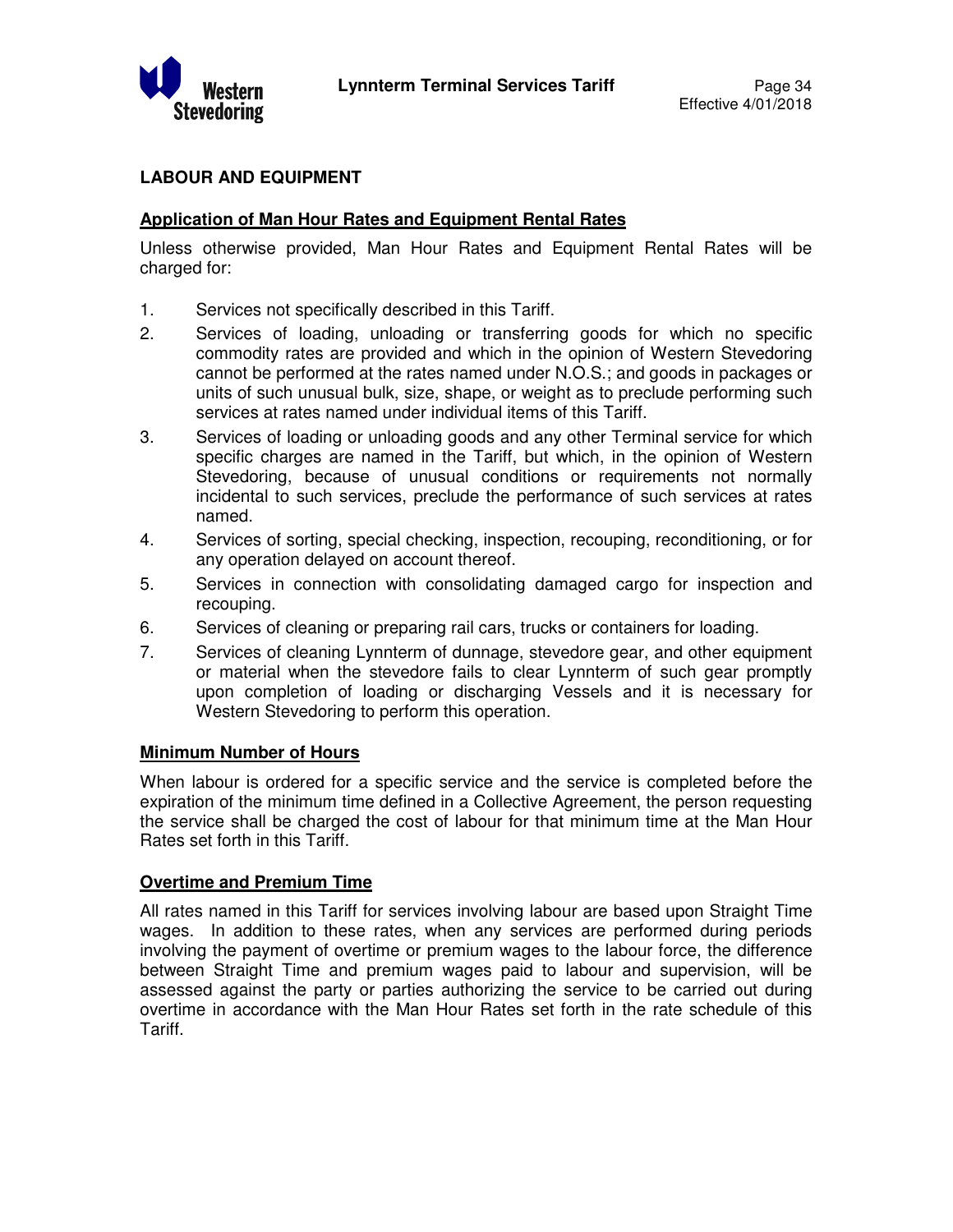

#### **Standby or Waiting Time**

When dock labour is ordered for a specified time, and is on the job ready for work, or having started work, is delayed, such delays being caused through no inability or fault of Western Stevedoring, the standby time of the dock labour will be charged at the Man Hour Delay Rates set forth in the rate schedule of this Tariff against the party for whom the labour force was ordered.

#### **MATERIALS SUPPLIED**

Charges for any materials supplied in connection with any services performed by Western Stevedoring will be based on the cost of the materials, plus fifteen (15) percent for handling.

#### **USE OF MOBILE CRANE – HEAVY LIFT/SPECIAL EQUIPMENT TO LOAD AND UNLOAD GOODS**

When because of the size or weight of the goods the Loading and Unloading of the goods between Inland Carriers and Lynnterm must be performed utilizing a mobile crane or other heavy lift type equipment, Western Stevedoring will supply all such equipment and the costs for the use and hire of the mobile crane and/or other heavy lift equipment including the crane and equipment operators will be charged as an addition to the Loading and Unloading Charges published in this Tariff.

#### **CHARGES GENERALLY (IN ALPHABETICAL ORDER)**

#### **Absorption of Terminal Charges by Ocean Carriers**

On import and export traffic moving in connection with Ocean Carriers via Lynnterm, provisions for complete or partial absorption of terminal charges are contained in ocean tariffs. Shippers or consignees are urged to consult with the carriers or refer to carrier tariffs for accurate determination of applicable terminal charges, if any, for the account of cargo.

#### **Calculation of Charges – 4 to 1 Rules, Weight vs. Measurement Guidelines**

Where a charge imposed in respect of All Cargoes N.O.S. is calculated on the basis of either weight or measurement:

- 1. It shall be calculated on whichever of the weight or measurement of the goods yields the greater revenue;
- 2. Or on the basis of measurement calculated on the basis of the rate at four times the weight.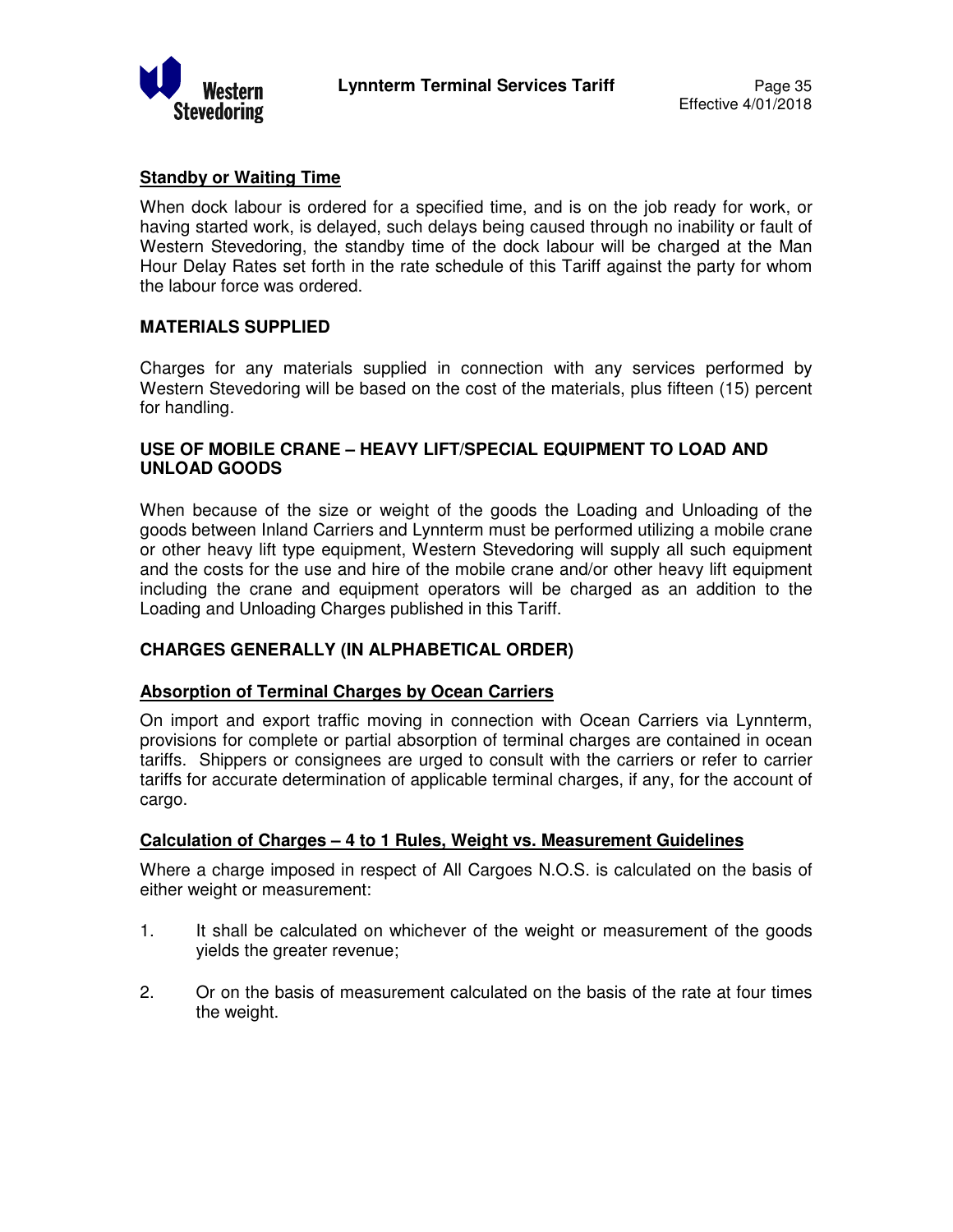

#### **Charges Payable by Whom**

Except as otherwise indicated or when otherwise absorbed by the Ocean Carrier, all charges are due and payable by the Owner of the goods as soon as they are incurred and shall be paid to Western Stevedoring Company Limited at the address shown on the invoice.

#### **Charter Party Agreements, Sales Contract, Etc.**

The existence of any agreement in connection with a charter party, sales contract, or otherwise, which purports to relieve a Vessel, its Owner, agent or operator, of any charge properly assessable against same under this Tariff, will not relieve said Vessel, its Owner, agent, or operator from liability for the payment of such charge.

#### **Goods and Services Tax**

All charges in this Tariff are exclusive of Goods and Services Tax. Customers, shall in addition, pay to Western Stevedoring all Goods and Services taxes for Goods and Services supplied by Western Stevedoring as and when required by Law.

#### **Minimum Billing Charge**

All invoices issued by Western Stevedoring for any service, or combination of services, as provided in this Tariff, shall be subject to a minimum billing charge of \$25.00 per invoice.

#### **Payment of Charges**

Where any charges prescribed by this Tariff are owing in respect of any goods, those goods shall not be removed from Lynnterm until the charges have been paid or arrangements for payment have been made with Western Stevedoring.

When credit approval is granted by Western Stevedoring, the charges prescribed by this Tariff are payable within seven (7) days from the date of invoice and past due accounts are subject to an interest charge of eighteen (18%) percent per annum calculated monthly for the period or portion thereof during which the account remains unpaid, or cancellation of credit without notice or subsequent third party collection action.

Western Stevedoring reserves the right to require payment of charges in advance, as follows:

- 1. By the Vessel, its Owners or agents, before Vessel commences it's loading or discharging operations.
- 2. By the Owner, shipper, or consignee before cargo leaves the custody of Western Stevedoring.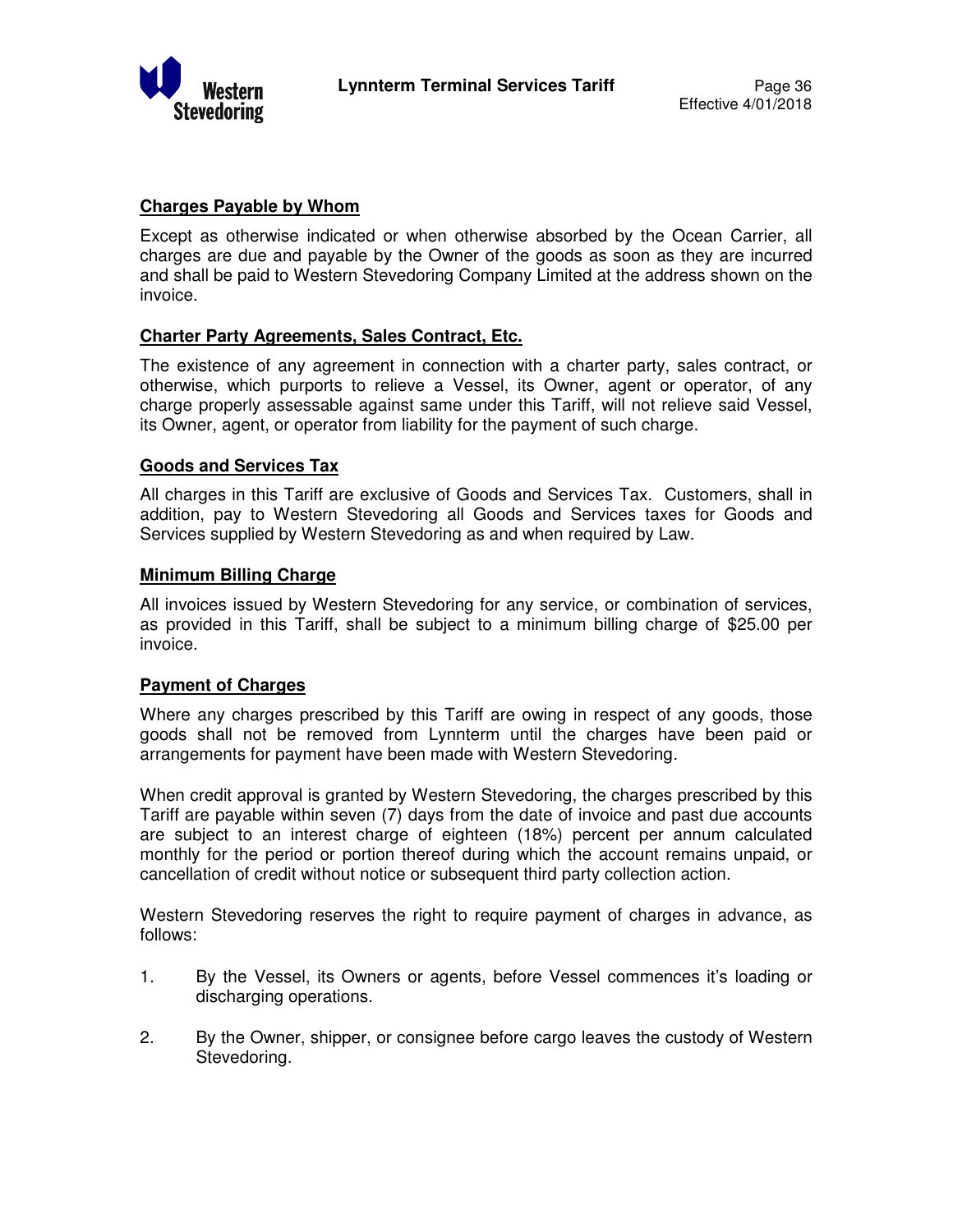

3. Right is reserved by Western Stevedoring to require prepayment of all charges on perishable cargo or cargo of doubtful value and on household goods.

All charges must be paid in full before any claims for damage can be processed.

No invoice shall be issued where the amount of the charges incurred is less than \$25.00.

#### **Rates Subject to Change**

The charges named in this Tariff, revisions or supplements thereto, are based upon ordinary traffic and labour conditions. If and when these conditions change because of demands of labour for increased wages, strikes, congestions or other causes not reasonably within the control of Western Stevedoring, resulting in an increased cost of service, the rates are subject to change without notice, or the charge for services may be assessed on the basis of man hours and equipment.

#### **Reduction of Charges**

No reduction of charges provided for in this Tariff shall operate to reduce the amount payable for any service below any minimum charge for that service set out in this Tariff.

#### **Terminal Charge**

Terminal Charge refers to an all-inclusive rate including Vancouver Fraser Port Authority's Wharfage Charge and is a charge for the receipt and delivery of export/import cargo to/from alongside Vessel.

#### **Weights and Measurements**

Shipping weights and measurements shown on shipping documents are subject to checking by Western Stevedoring and the actual scale weight or measurement of the shipment as determined by Western Stevedoring will govern rating and billing.

Except as otherwise provided, rates named on a weight basis are to be applied to actual gross weight of the freight, and rates named on a measurement basis to the gross cubic measurement of the freight, but in no case shall the amount be less than the minimum to which the rates are subject.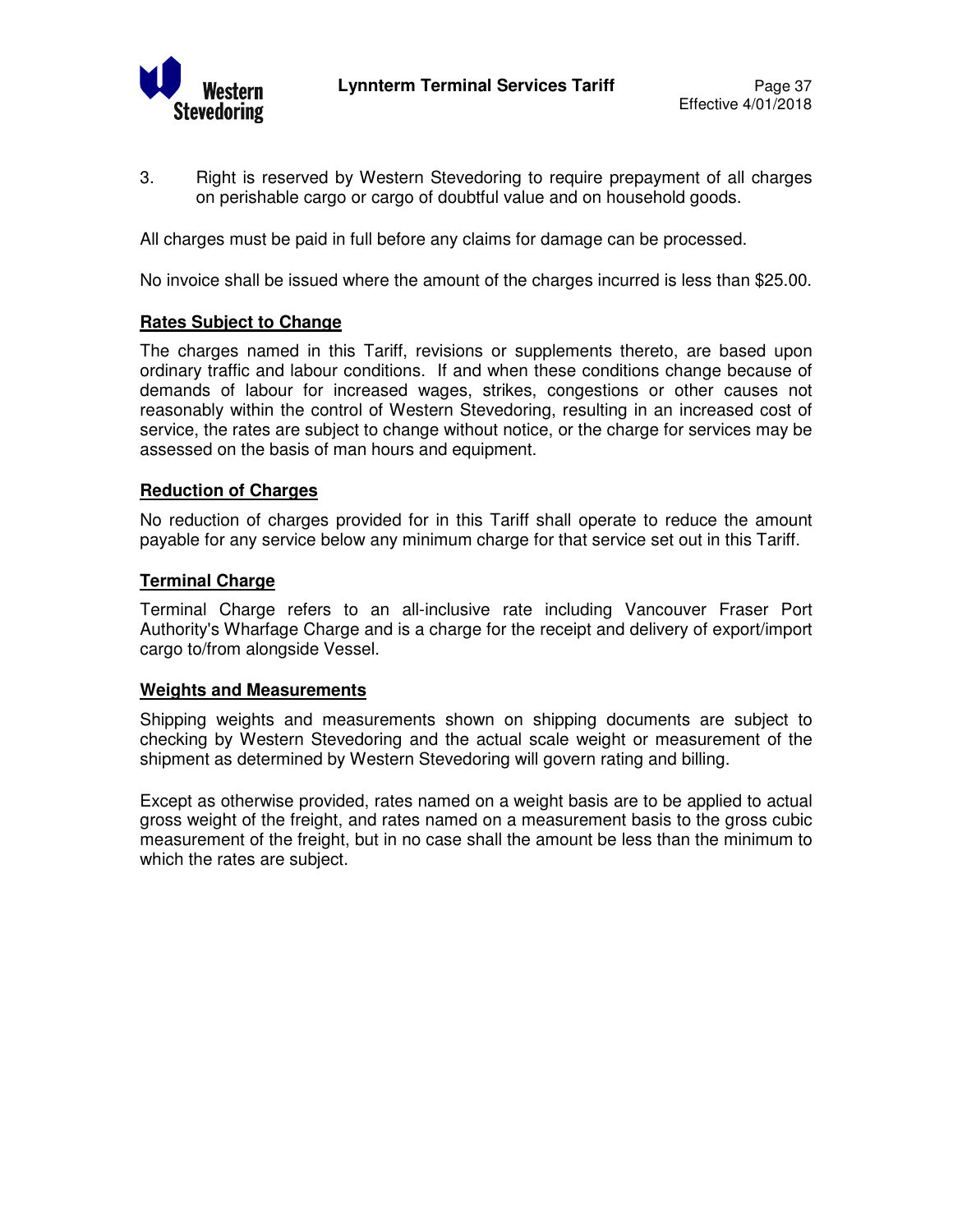

#### **DEFINITIONS**

#### **Western Stevedoring**

Means Western Stevedoring Company Limited, the party providing terminal service to users at Lynnterm and includes Western Stevedoring's employees, agents and others for whom it is in law liable.

#### **Lynnterm East Gate**

Means Lynnterm East Gate Terminal located at 15 Mountain Highway, North Vancouver, BC, which is owned by the Vancouver Fraser Port Authority.

#### **Authority Property**

Means the Lynnterm East Gate which are owned by the Vancouver Fraser Port Authority.

#### **DEFINITIONS (IN ALPHABETICAL ORDER)**

#### **Bill of Lading**

Means a contract in writing for the ocean carriage of goods for a certain freight.

#### **Breakbulk Cargo**

Means cargo received, not in containers, which is in transit between Vessel or the on-dock CFS and Inland Carriers.

#### **Cargo, Goods and Freight or Merchandise**

Means all cargo, goods, freight, merchandise, personal property, effects and movables other than Vessels and containers.

#### **Collective Agreement**

Means an agreement in writing between an employer and an organization of "employees" that concerns conditions of employment and includes the Collective Agreement's between the British Columbia Maritime Employers Association and Waterfront Foremen's Employers Association and International Longshoremen's and Warehousemen's Union.

#### **Container**

Means a single I.S.O. standard container, rigid, dry cargo, insulated, refrigerated, flat rack, liquid tank, or open-top, demountable, without wheels or chassis attached, furnished or approved by Ocean Carriers for the transportation of goods aboard its Vessels. Containers will have construction, fittings, and fastenings compatible with lift beams and able to withstand, without permanent distortion, all of the stresses that may be applied by container lifting and handling equipment.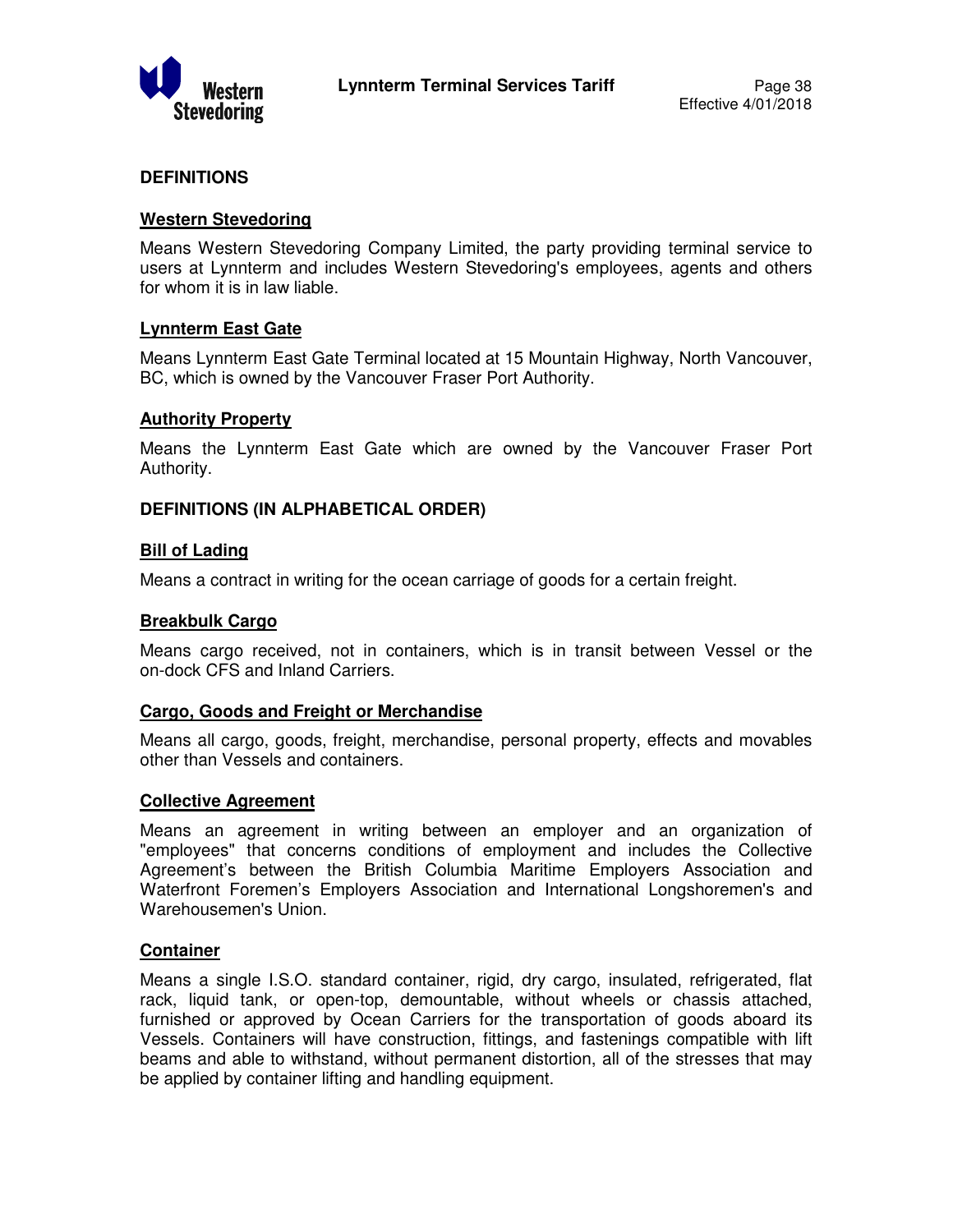

#### **Container Freight Station (CFS)**

Means a location at Lynnterm used for Unloading and Loading goods and for Stuffing and Destuffing containers.

#### **Container Storage Area**

Means an area on Lynnterm of open space for storing inbound or outbound containers of idle status.

#### **Container Yard (CY)**

Is the area designated on Lynnterm where containers in transit between Vessel and Inland Carrier or between Vessel and the on-dock CFS are temporarily held or assembled.

#### **Containerized Cargo**

Means cargo received in a container which is in transit, intact, between Vessel and Inland Carrier or between Vessel and the on-dock CFS or vice versa.

#### **Demurrage**

Means a charge payable on goods in transit remaining on Lynnterm after the expiration of Free Time.

#### **Dock Apron**

Means the area on Lynnterm adjacent to a Vessel where goods and containers are interchanged between Lynnterm and the Vessel or vice versa, which, in the case of inbound movements, is the position as landed by the Vessel's own gear or a shoreside crane and in the case of outbound movements the position from which the goods or containers are loaded to the Vessel using the Vessel's gear or a shoreside crane.

#### **Free Time**

Means a period of time during which goods may be left on Lynnterm without Demurrage Charges being incurred either before loading or after unloading the Vessel and unless otherwise specified shall be as follows:

- $\triangleright$  in the case of inbound goods landed by a Vessel, seven (7) days following the completion of unloading by the Vessel of all goods and containers designated for discharge at Lynnterm.
- $\triangleright$  Saturdays, Sundays and Holidays are counted in computing Free Time.
- $\triangleright$  in the case of outbound goods, fourteen (14) days prior to the loading of the Vessel of all goods and containers designated for that Vessel.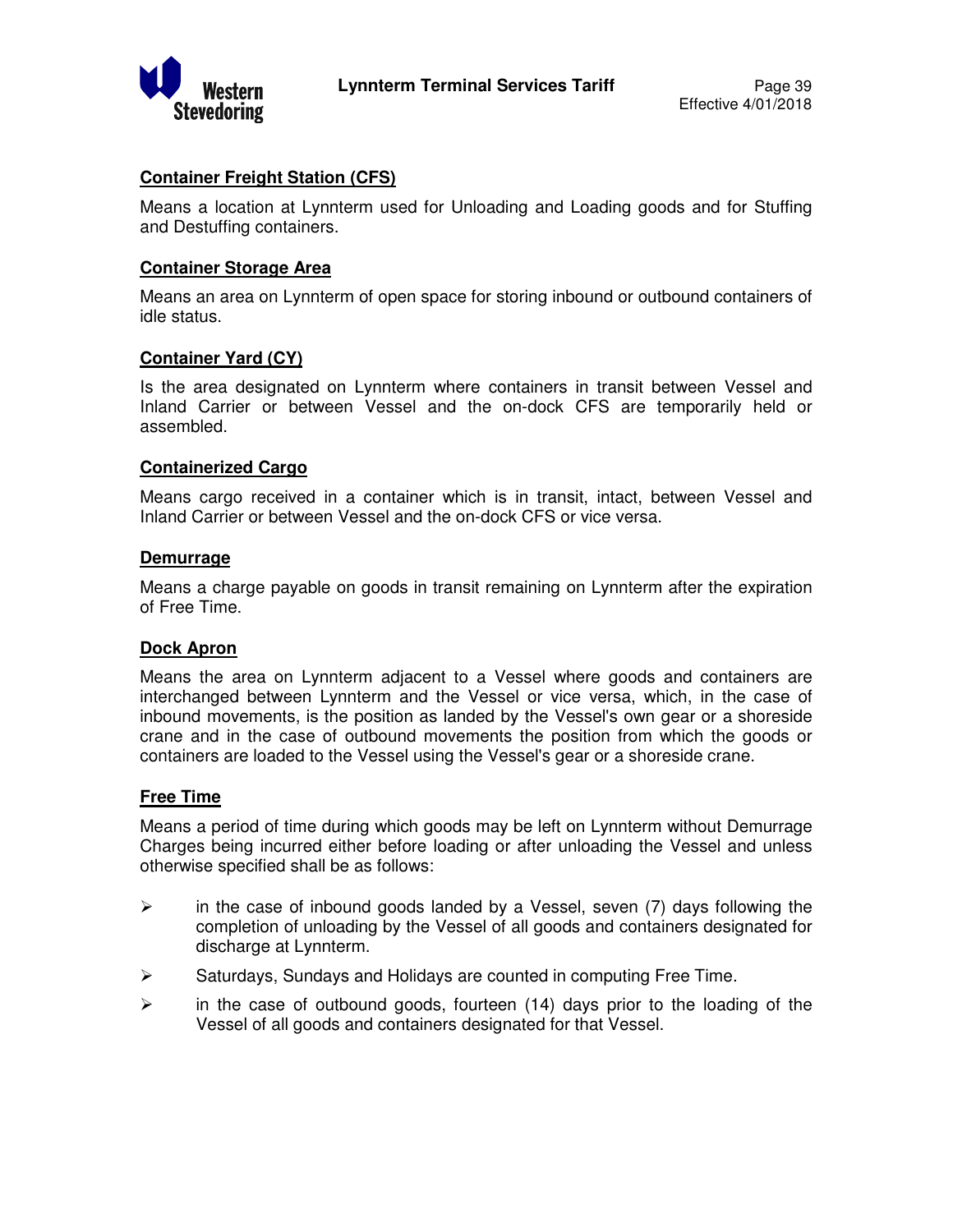

# **Hirer**

Means a person who hires a crane or other equipment from Western Stevedoring Company Limited.

# **I.S.O.**

Means International Standards Organization.

#### **Inland Carrier**

Means a railroad, truck line, cartage company, private carrier or inland water carrier that receives or delivers containers, cargoes or other goods by railcar, chassis, pipeline, other vehicle or inland waterway craft, including barges and scows.

# **M/E**

Means that the charge is based on man-hour rates and charges for equipment rental as set out in the Man Hour Rates And Equipment Rental Rate schedule included in this Tariff.

#### **Main Mark**

Means the mark by which a particular Bill of Lading quantity can be readily identified from other Bill of Lading quantities, and is exclusive of package numbers, order numbers, brands or other sub-marks.

#### **N.O.S.**

Means Not Otherwise Specified.

#### **Non-Working Period**

Means a period defined as a non-working period in the Collective Agreement between the British Columbia Maritime Employers Association and the Waterfront Foremen's Employers Association and the International Longshoremen's and Warehousemen's Union.

#### **Ocean Carrier**

Refers to Vessel Owners, their agents, employees, operators or charterers.

#### **Overtime/Premium Time**

Means hours of work in excess of Straight Time.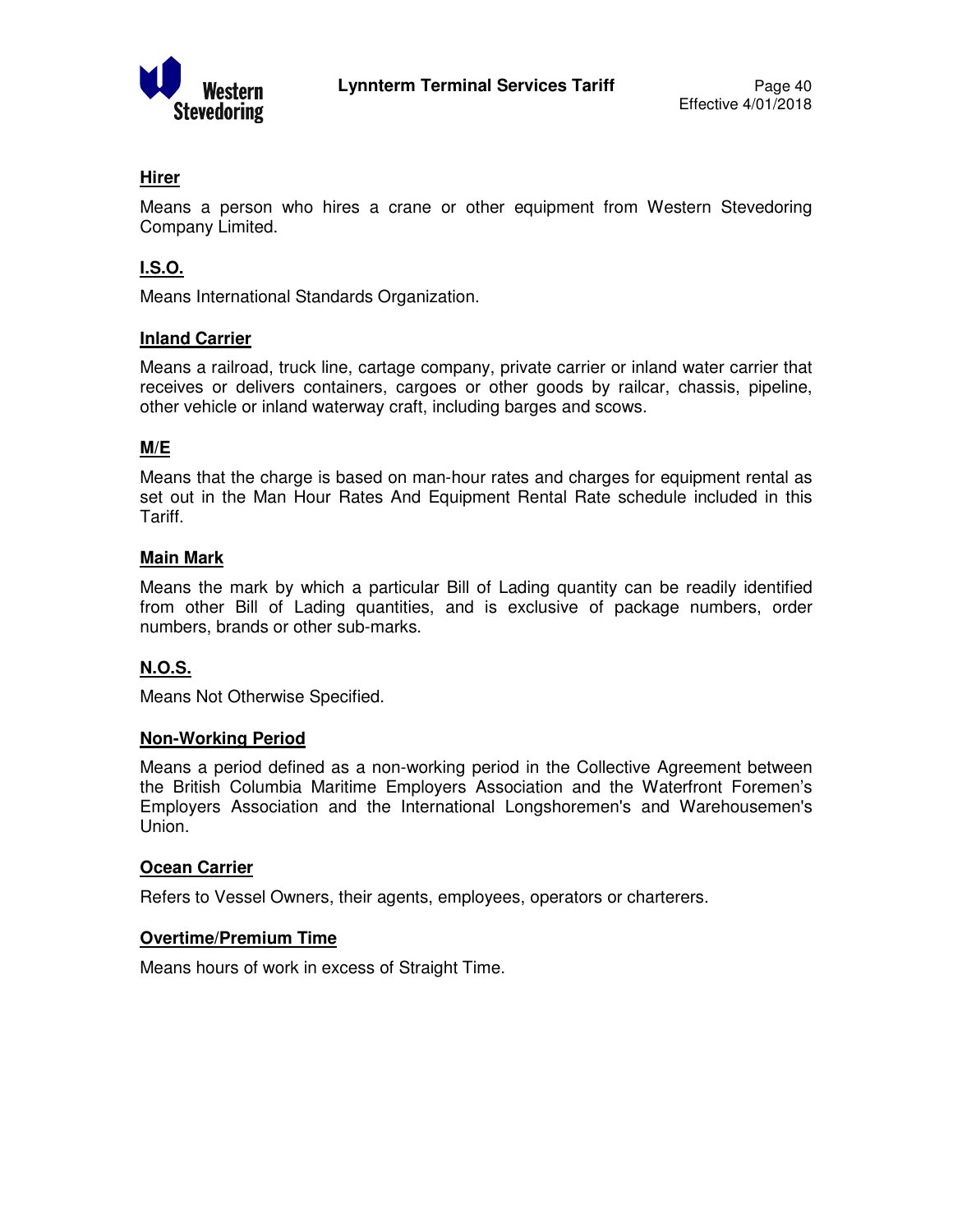

## **Owner**

Includes:

- (a) in the case of a Vessel, the Owner, the agent, charterer by demise or master of the Vessel and,
- (b) in the case of goods, the agent, sender, consignee or bailee of the goods and,
- (c) the carrier of goods to, upon, over or from any Corporation Property.

#### **Packaged Lumber**

Means in the case of Export - Lumber of uniform lengths which are in unit loads properly packaged and strapped for handling by mechanical means. Each unit must conform to BC Export Lumber Packaging Schedule and be not less than 24" high x 40 to 48" wide (approximately), and minimum 8' lengths. Non-conforming packages may be subject to a surcharge.

Means in the case of Import - Hardwoods and woods of value which are strapped into units each containing a minimum of 400 FBM per unit (approximately) for handling by mechanical means.

#### **Place of Rest – Breakbulk Cargo**

In respect of Breakbulk Cargo, place of rest is defined as that area at Lynnterm which is assigned by Western Stevedoring for the receipt of inbound cargo from the Vessel and from which inbound cargo may be delivered to the consignee and that area which is assigned for the receipt of outbound cargo from shippers for Vessel loading.

#### **Shipment**

Means a single quantity of goods tendered on one shipping document at one time from one point of origin by one shipper for one consignee to one point of destination.

#### **Storage**

Means a charge payable on goods in transit remaining on Lynnterm after the expiration of Free Time.

#### **Straight Time**

Means the hours of work defined in a Collective Agreement as regular straight time hours.

# **T.E.U.**

Means a twenty foot container or a container unit that is the equivalent of a twenty foot container.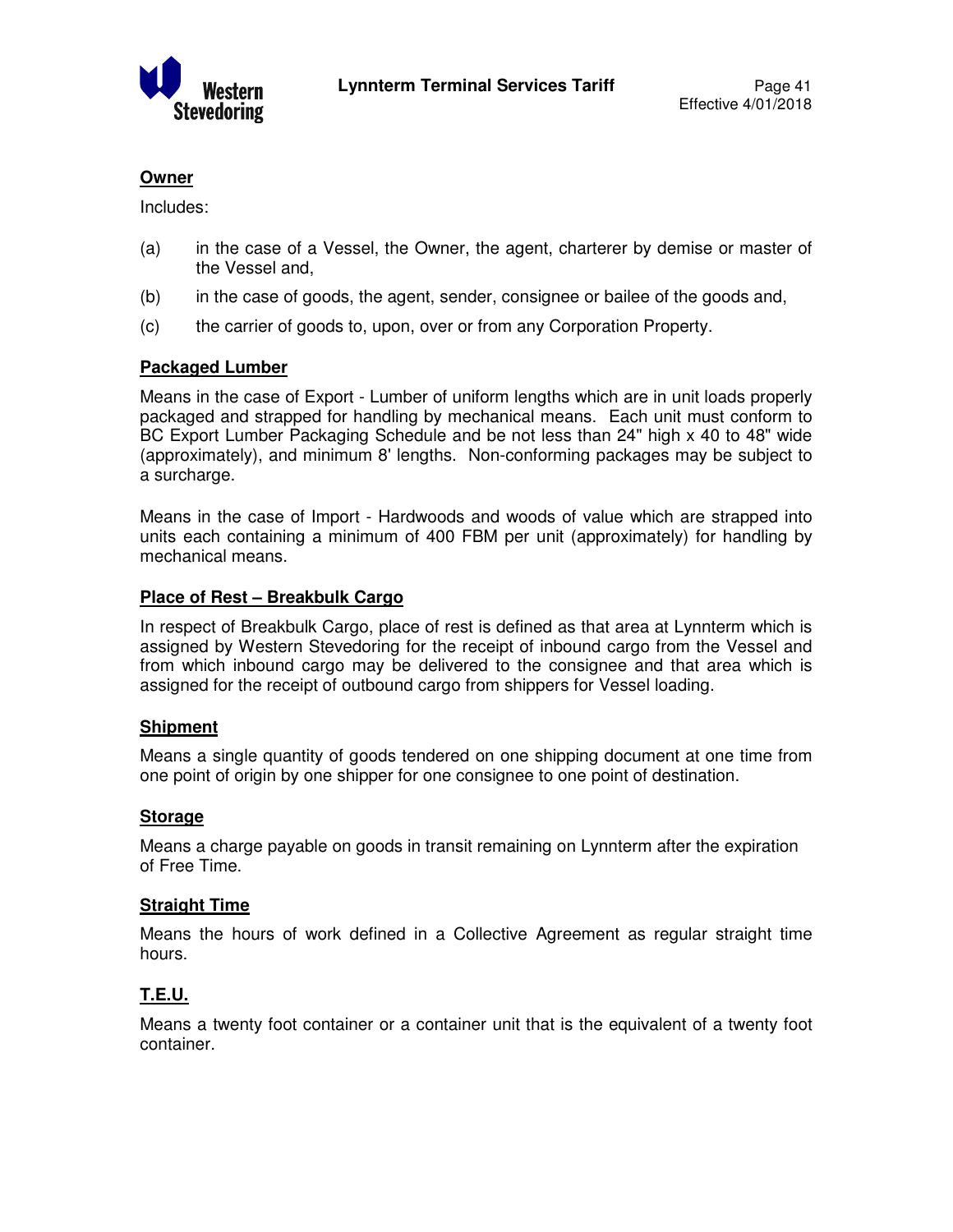

# **Tonne M**

Means that the number of tonnes is calculated by measurement per cubic metre.

# **Tonne W**

Means that the number of tonnes is calculated by weight per 1000 Kgs.

# **Unitized Goods**

Means goods in packages that are consolidated, palletized, shrink-wrapped, banded or otherwise securely held together to form a single shipping unit in order to facilitate mechanical handling, and that remain intact until removed from Lynnterm.

# **Vessel**

The term "Vessel" means:

- 1. Any water craft, barge or raft that is presented for berthing, and
- 2. Reference to Vessel, includes, without exception, its Owner, charterer, agents, operators and employees.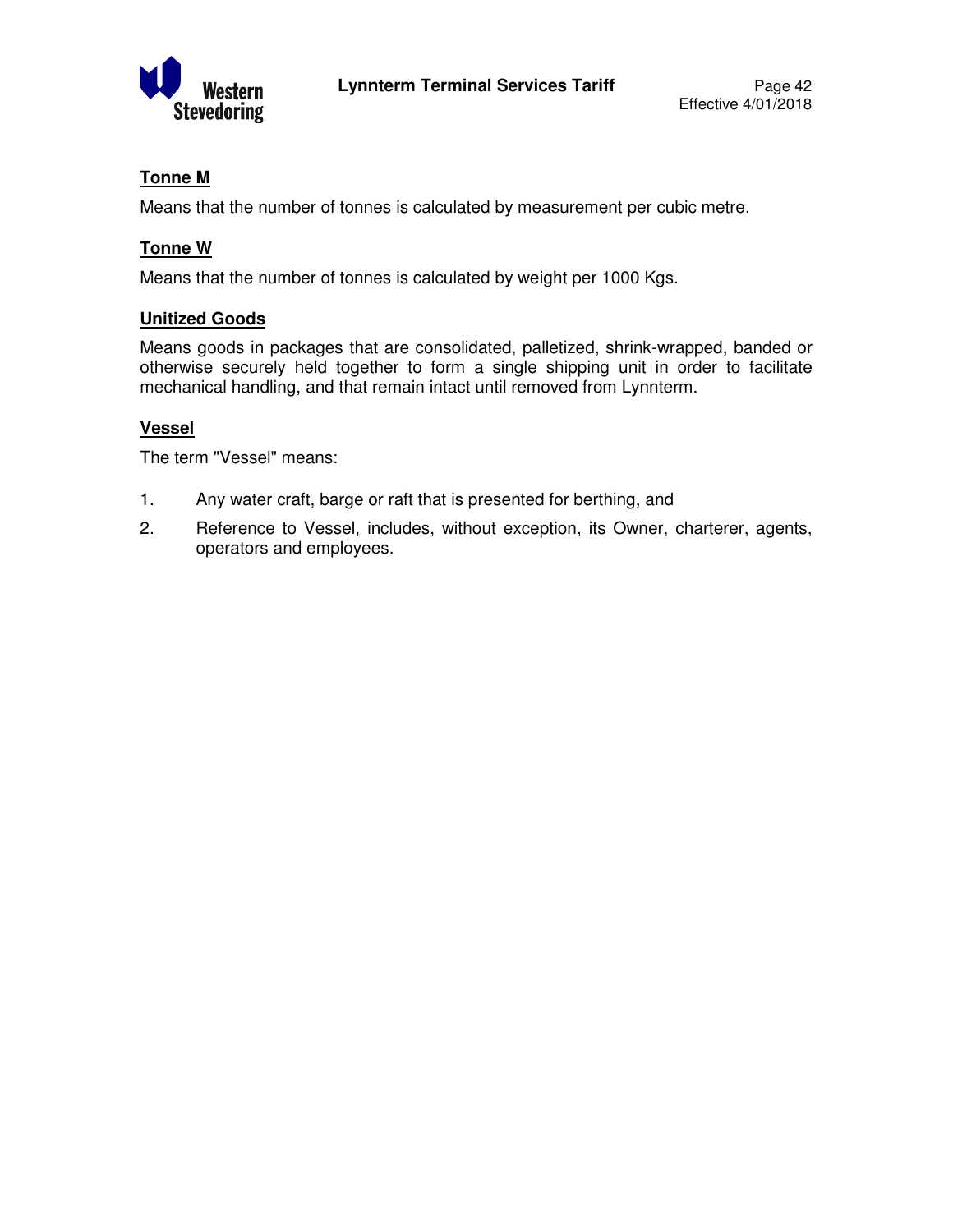

### **GENERAL TERMS AND CONDITIONS, LIMITATIONS AND EXCLUSION OF LIABILITY**

# **Short Title**

This Tariff may be cited as the "Terminal Services Tariff", and is generally referred to herein as the "Tariff".

#### **Publication**

This Terminal Services Tariff is published by Western Stevedoring Company Limited and incorporates provisions of the Vancouver Port Authority Fee Detail Document and obligations arising therefrom.

#### **Relationship and Acceptance**

Western Stevedoring provides terminal services at Lynnterm to the users thereof, upon and subject to all the terms and conditions of this Tariff, which terms and conditions shall govern the relationship between Western Stevedoring and such users.

Western Stevedoring reserves the right to furnish all equipment, supplies and materials, and to perform all services, in connection with the operation of Lynnterm, upon and subject to the rates, charges, terms, conditions, rules and regulations contained in this Tariff.

Use of Lynnterm constitutes complete acceptance by the user of this Tariff and all its terms and conditions.

#### **Effective Date and Changes**

This Tariff and all rates, charges, terms, conditions, rules and regulations contained herein shall apply to all traffic and cargo at Lynnterm. This Tariff shall be subject to change without specific notice, and such changes will be effective from the dates specified therefore. Please contact Western Stevedoring at 15 Mountain Highway, North Vancouver, BC regarding the currency of the provisions of this Tariff.

This Tariff is issued in loose leaf form and all changes will be made by reprinting an entire page. Each revised page will bear a revised page number and the effective date.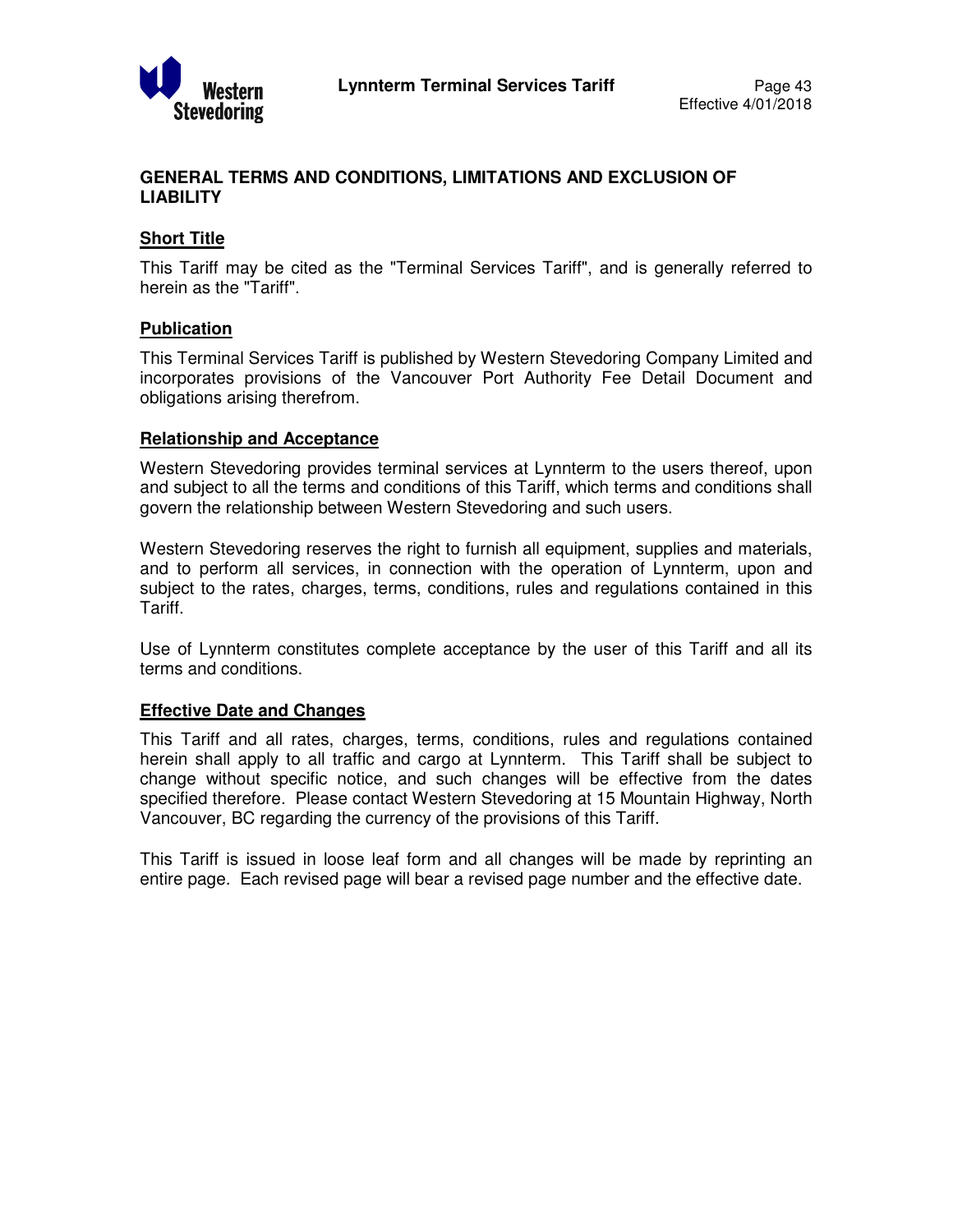

#### **GENERAL TERMS AND CONDITIONS (IN ALPHABETICAL ORDER)**

#### **Cargo, Received or Delivered**

Cargo is received for shipment when the dock receipt or other document, approved or issued by Western Stevedoring, has been acknowledged by Western Stevedoring. Cargo is delivered when delivery order or, other document approved by Western Stevedoring, has been acknowledged. Cargo received in or on Lynnterm awaiting delivery to Vessel or Inland Carrier is in transit until other specific arrangements for its care and custody are made by the cargo Owner and Vessel or Inland Carrier with Western Stevedoring. Notwithstanding terms of sale and other considerations or agreements, cargo in transit on Lynnterm is under the control of the Vessel involved and subject to the full force and terms of its Bill of Lading or Contract of Affreightment until loaded on board, released by acknowledgement of delivery or released to and accepted by Western Stevedoring for other custody.

#### **Demurrage – Rail Cars or Vessels**

In furnishing the service of ordering, billing out, loading or unloading railcars, and of handling to and from Vessels, Western Stevedoring shall have no responsibility for and no liability for any Demurrage whatsoever, on either railcars or Vessels.

#### **Explosives and Hazardous Cargo**

The acceptance, handling, or storage of explosives or excessively inflammable or hazardous materials will be subject to the Owner obtaining prior approval from the Vancouver Fraser Port Authority and to making special arrangements with Western Stevedoring and will be governed by the rules and regulations of the Transportation of Dangerous Goods Act and Canada Shipping Act, and satisfying the appropriate regulatory bodies.

Hazardous cargoes must be prepared for shipment in accordance with International Maritime Organization regulations and a detailed description of the goods, including its I.M.O. code and rating must be provided to Western Stevedoring in advance by the agent of the Vessel.

#### **Goods Requiring Refrigeration**

With the exception of power connections for reefer containers, Lynnterm offers no facilities for special handling of goods requiring refrigeration after discharge or before loading of goods to Vessel. Western Stevedoring shall not be responsible for and shall have no liability for the costs of special handling of goods that require refrigeration or for additional services provided plus any special handling of goods, overtime costs or deterioration in respect of those goods unless specifically promised by Western Stevedoring.

Where refrigerated goods are to be Loaded on or Unloaded from a Vessel, the Owner of the Vessel shall: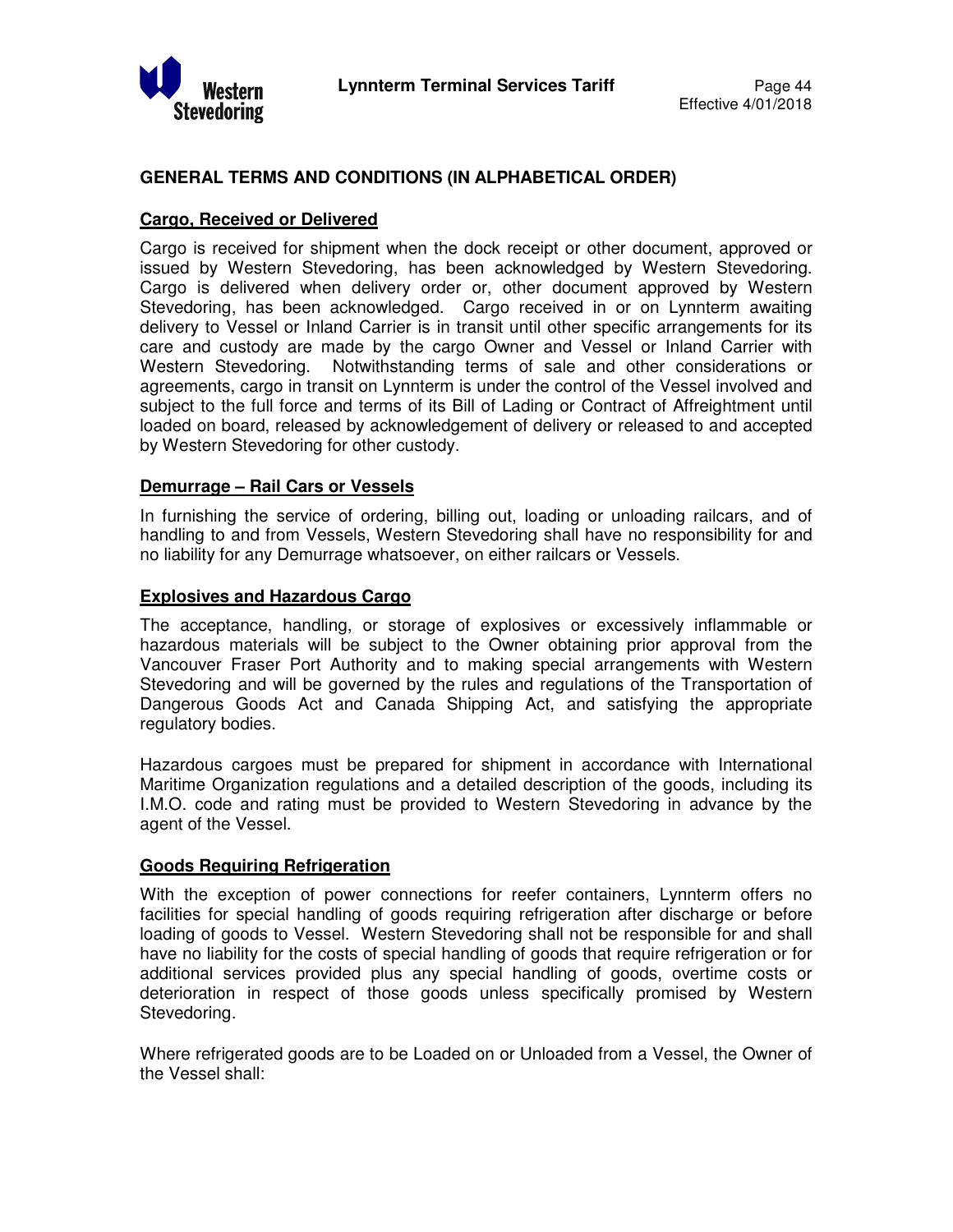

- 1. Arrange for the consignee of the goods to take immediate delivery of the goods when they are unloaded, **or**
- 2. Arrange for delivery of the goods for outward movement at a proper time in order to permit the handling and loading of said goods onto the Vessel without delay, whichever is appropriate.

#### **Information to be Supplied to Western Stevedoring**

- 1. Cargo Documents and Manifests Masters, Owners, agents, or operators of Vessels are required to furnish Western Stevedoring with one complete copy of Vessels' manifests showing cargo descriptions, names of consignees or consignors, and the weights and measurements of all cargo loaded or discharged at Lynnterm. In lieu of manifests, certified cargo lists, copies of ocean Bills of Lading, or "boat notes" or "mates' receipts" containing all information required above may be accepted. With respect to inbound loaded containers, two copies of detailed Container Load Plans are also to be supplied along with a summary instruction list to identify the disposition of each container. The disposition of a container is the designation given to a container to indicate whether the container is to be Destuffed at the on-dock CFS or is to transit Lynnterm intact between the Vessel and an Inland Carrier.
- 2. The above information must be received by Western Stevedoring within: in the case of cargo loaded to a Vessel, seven (7) days after the Vessel's departure from Lynnterm, and in the case of cargo discharged at Lynnterm a minimum of three (3) working days prior to the Vessel's arrival to enable Western Stevedoring to prepare invoices.
- 3. Where documentation in respect of the inbound cargo of a Vessel is not provided by the Vessel to Western Stevedoring within the time specified in sub-section 1, as a result of which Western Stevedoring incurs additional expenses in the calculation of charges for the preparation of cargo documentation, Container Load Plans on behalf of the Vessel, the Owner of the Vessel shall pay such costs.
- 4. Western Stevedoring is not required to perform any service in respect of cargo/containers to be discharged from Vessel until three (3) working days after it receives complete documentation in respect of the cargo/containers of the Vessel.
- 5. The cost of supplying checkers, labour, materials, and equipment for the checking and sorting of goods which have not been delivered separated according to Bill of Lading quantity by the Vessel at the time they were unloaded from the Vessel and/or Destuffed from the container will be charged to the Vessel.

#### **Owner's Risk**

Cargo which, because of its inherent nature, is subject to deterioration, shrinkage, oxidization, wastage, rust, tarnish, discoloration, breakage, leakage, chafing or any other peculiar loss or damage that may occur despite accepted practices for the care of cargo, or glass, liquids, and fragile articles, will be accepted only at Owner's risk.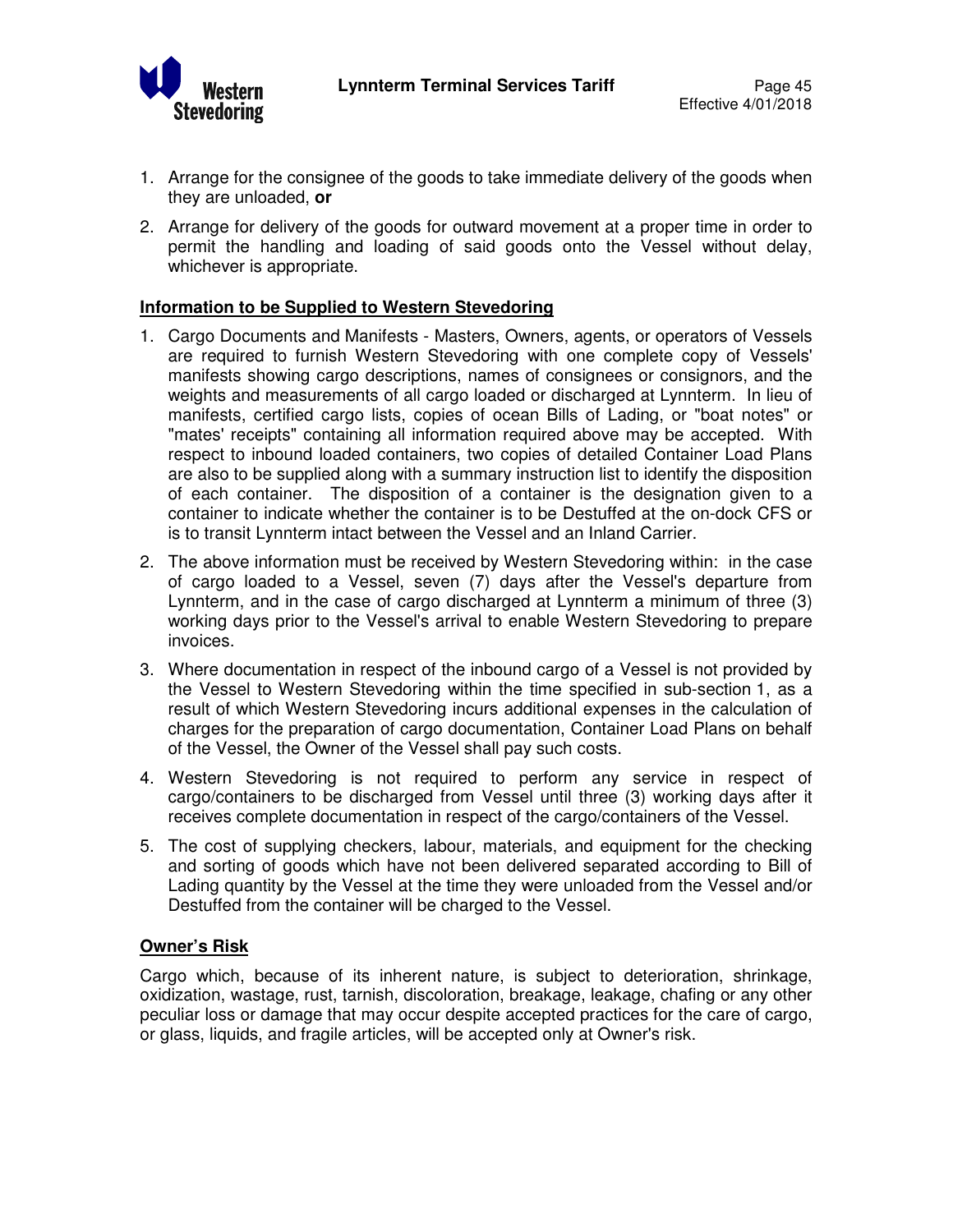

Timber and log or lumber rafts and all water craft, if and when permitted by Western Stevedoring to be moored at dolphins, at wharves, or alongside Vessels, are at Owner's risk for loss or damage.

#### **Redelivery and Transhipment of Cargo**

In the case of cargo received at Lynnterm for delivery to a Vessel which due to conditions unforeseen at the time of receipt must be redelivered to a land carrier, or similarly, cargo received at Lynnterm intact in containers or which is Stuffed into containers at Lynnterm and which is subsequently diverted for transhipment by the Vessel operator in lieu of a direct call of a Vessel to Lynnterm, the charge or charges on the cargo and containers so handled shall be the same as that applicable to cargo handled to a Vessel making a direct call.

In the case of cargo which is trans-shipped through Lynnterm via separate terminal facilities, i.e. received at one terminal for reloading to a Vessel at Lynnterm, with the exception of wharfage which will be imposed once only, all other charges at Lynnterm will be in accordance with the rates and charges as defined in this Tariff for inbound and outbound goods respectively.

#### **Responsibility Limited on Leased Equipment**

Upon written request and instructions from Ocean Carriers, Western Stevedoring may accept custody of equipment to be returned to leasing companies. Western Stevedoring will act only as custodian for the parties and will not be responsible or liable for any conditions of transfer except the giving and taking of receipts. All charges that may accrue against the leased equipment while in Western Stevedoring custody must be guaranteed and paid directly by the Ocean Carriers.

#### **Right to Refuse Cargo, Containers, or Chassis**

Right is reserved by Western Stevedoring without responsibility for Demurrage, loss, or damage attaching, to refuse to accept, or unload or to permit Vessel to discharge:

- 1. Cargo, containers, or chassis for which previous arrangements for space, unloading, or removal from Lynnterm have not been made by shipper, consignee, or Vessel.
- 2. Cargo deemed extra offensive, perishable, or hazardous.
- 3. Cargo, the value of which may be determined as less than the probable terminal charges.
- 4. Cargo not packaged suitably for standing the ordinary handling incident of its transportation. Such cargo, however, may be repacked or reconditioned and all expense, loss, or damage incident thereto shall be for the account of the shipper, consignee, Owner, Vessel or Inland Carrier.
- 5. Cargo, containers, or chassis during a period of severe congestion or other emergency, when, in the judgement of Western Stevedoring, the circumstances then prevailing will prevent Lynnterm from providing usual care and custody.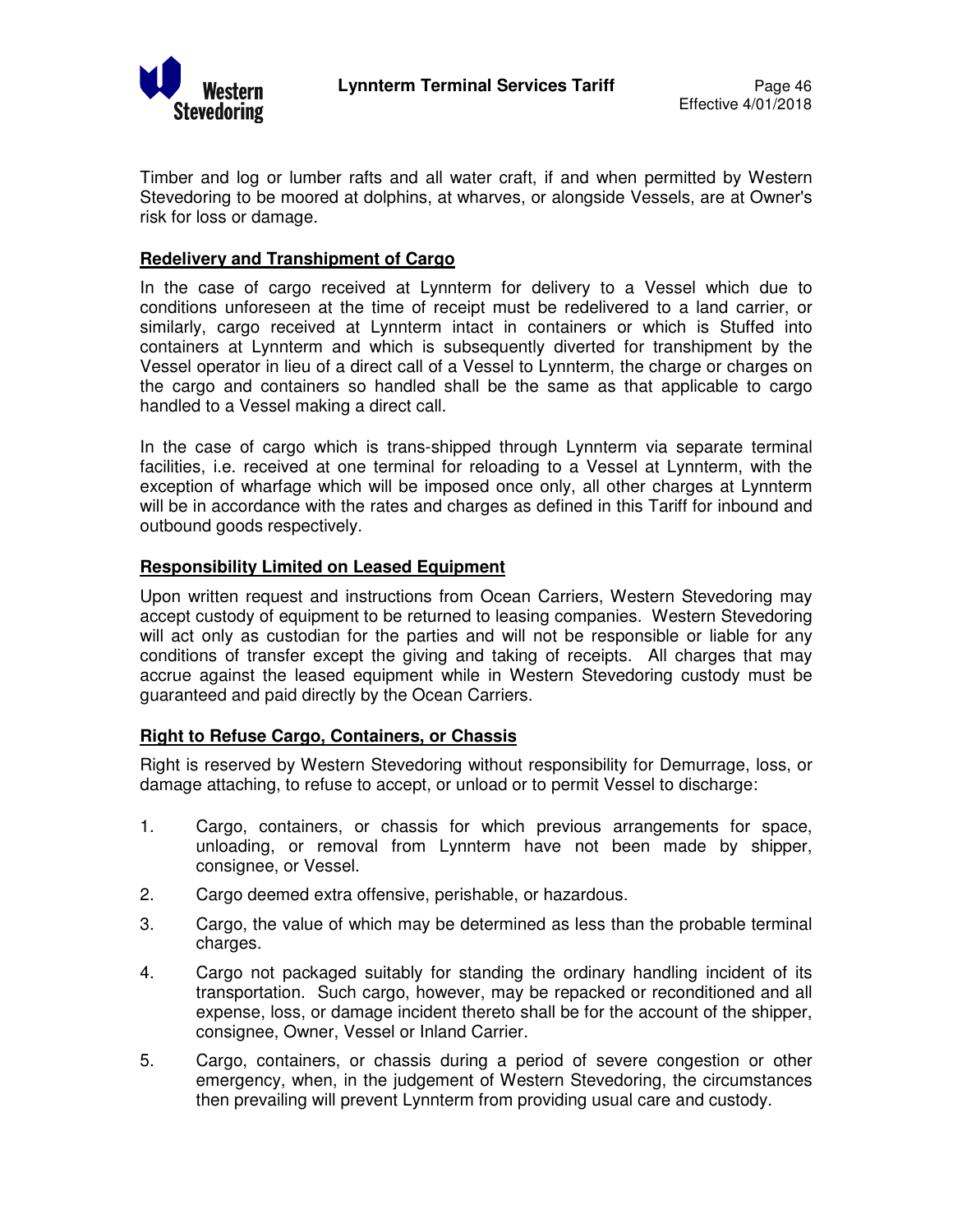

6. Cargo delivered to the terminal for export without a dock receipt listing destination, piece count, weights per piece and dimensions of cargo.

#### **Right to Remove, Transfer or Warehouse**

Hazardous or offensive cargo or cargo which, by its nature, is liable to damage other cargo, is subject to immediate removal either from the premises or to other locations within said premises with all expense and risk of loss or damage being for the account of Owner, shipper, or consignee.

Cargo remaining on Lynnterm after expiration of Free Time, as defined herein, and cargo shut out at clearance of Vessel, may be piled or re-piled to make space, transferred to other locations or receptacles within the Lynnterm facility, or after appropriate notice, removed to public or private warehouses with all expense and risk of loss or damage for account of the Owner, shipper, consignee or Vessel as responsibility may appear.

#### **Right to Sell for Unpaid Charges**

Cargo on which unpaid Terminal Charges have accrued may be sold to satisfy charges and costs provided the Owner has been given notice to pay charges and to remove said cargo and has neglected or failed to comply.

#### **Right to Withhold Delivery of Freight**

Right is reserved by Western Stevedoring to withhold delivery of freight until all accrued Terminal Charges, ocean charges and/or advances against said freight have been paid in full.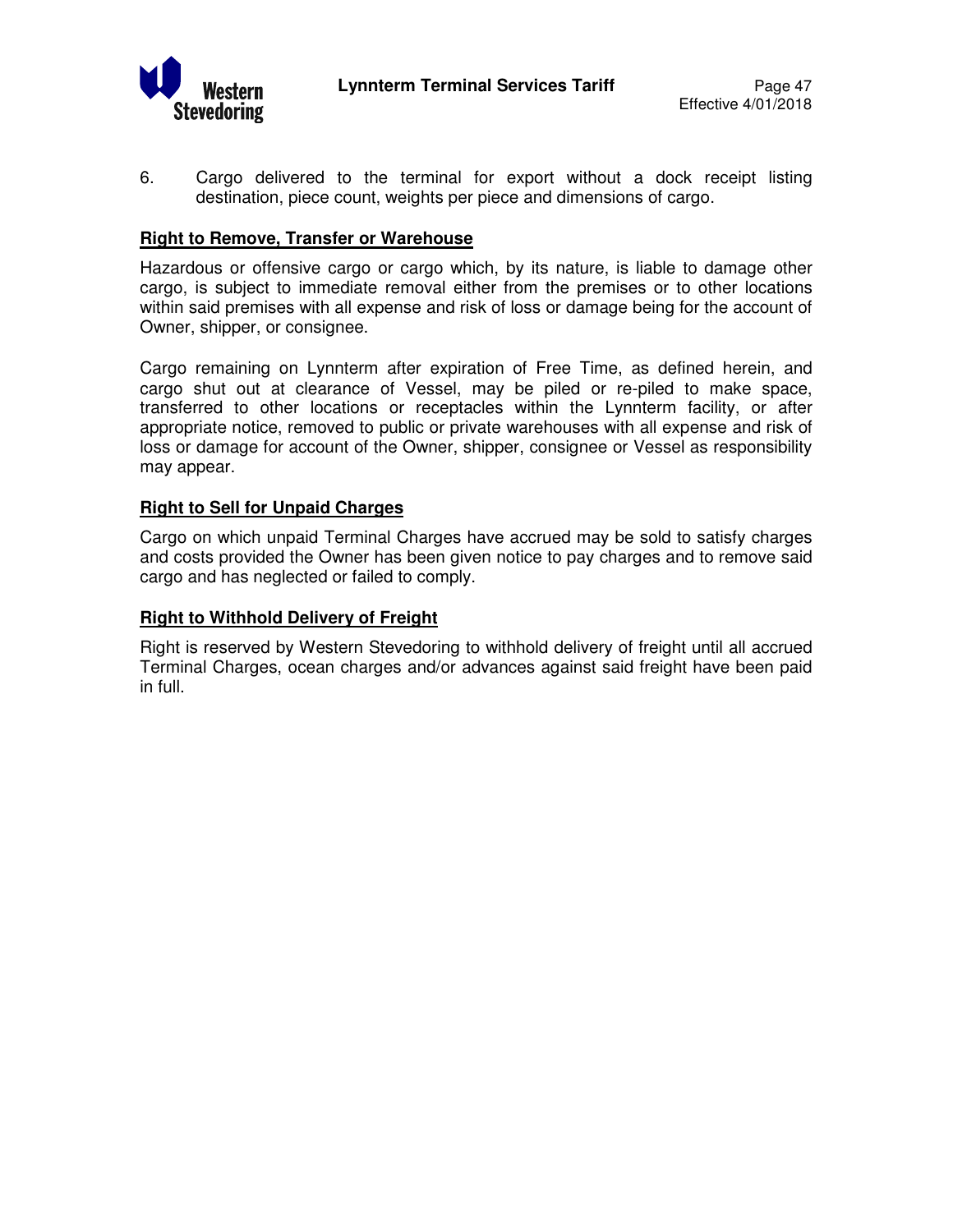

#### **LIMITATION AND EXCLUSION OF LIABILITY**

The following are terms and conditions of this Tariff, of performance by Western of any services referred to in this Tariff, and of provision of facilities by Vancouver Fraser Port Authority under Fee Document Schedule:

#### **1. DELAYS AND DAMAGE - LIMITATION OF LIABILITY**

Western Stevedoring and Vancouver Fraser Port Authority shall not be liable for:

- (a) any delays in loading, unloading, receiving, delivering or handling of any Goods or Cargo, or;
- (b) any damage (concealed or otherwise) to or destruction or loss of any Goods or Cargo, Containers, Chassis, or any other property whatsoever in, on or about Lynnterm,

caused by or arising from fire, war, explosion, civil commotion or disturbance, riots, labour relations disputes of any kind (including without limitation strikes, walkouts, work stoppages, slowdowns, lockouts, boycotts and "hot" declarations) whether affecting employees of Western Stevedoring or any other person or entity, labour shortages, equipment failures or breakdowns whether or not due to the equipment failures or breakdowns whether or not due to the fault or negligence of the operator, Western Stevedoring or Vancouver Fraser Port Authority, flood, earthquake, wind, water, rain, frost, snow, ice, tempest, other acts of God, the negligence or wilful misconduct of others, animals, insects, rodents, vermin, decay, oxidation, rust, deterioration, evaporation, shrinkage, inherent vice of product, leakage or discharge from fire protective sprinklers, or any other cause or thing whatsoever, save and except only to the extent that such delays, damage, destruction or loss shall occur directly and solely as a result of negligence or wilful misconduct on the part of Western Stevedoring, and subject in any event to clauses 3 through 10 below.

#### **2. INJURY TO PERSONS (INCLUDING DEATH) - LIMITATION OF LIABILITY**

Western Stevedoring and Vancouver Fraser Port Authority shall not be liable for any injury to passengers from Vessels or to any other persons (including death at any time resulting from an such injury), occurring in, on or about Lynnterm, save and except only to the extent that such injury occurs directly and solely as a result of negligence or wilful misconduct on the part of Western Stevedoring.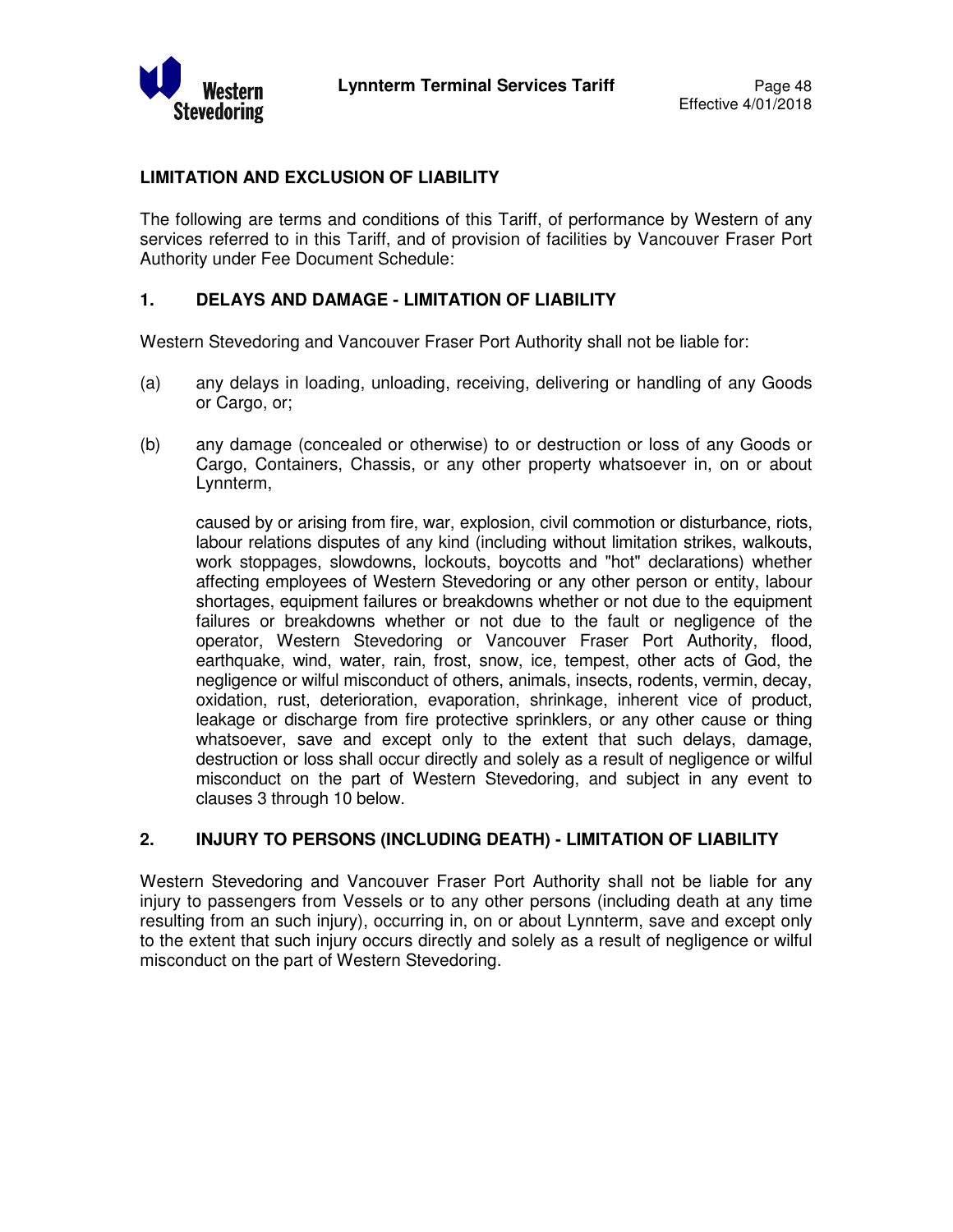

#### **3. REQUIREMENTS FOR LIABILITY**

Western Stevedoring and Vancouver Fraser Port Authority shall not be liable for any delays in loading, unloading, receiving, delivery or handling of any Goods or Cargo or for any damage (concealed or otherwise) to or destruction or loss of Goods, Cargo, Containers or Chassis, unless in each and every case:

- (a) the delay, damage, destruction or loss occurred directly and solely as a result of the negligence or wilful misconduct of Western Stevedoring, and
- (b) within thirty (30) days after the subject Goods, Cargo, Containers or Chassis are removed from Lynnterm, notice of the delay, damage, destruction or loss and the general nature thereof is given in writing to Western Stevedoring, and
- (c) within six (6) months after the subject Goods, Cargo, Containers or Chassis are removed from Lynnterm, legal proceedings to enforce the claim are instituted,

and nevertheless, the liability of Western Stevedoring and Vancouver Fraser Port Authority shall be further subject to paragraphs 4 through 10 below.

#### **4. AMOUNT OF LIABILITY LIMITED**

Western Stevedoring and Vancouver Fraser Port Authority shall in any event not be liable for any delays in loading, unloading, receiving, delivering or handling of any Goods or Cargo or for any damage (concealed or otherwise) to or destruction or loss of Goods, Cargo, Containers or Chassis, in any amount exceeding:

- (a) in the case of Goods or Cargo, the lesser of:
	- (i) the landed cost of the Goods or Cargo (including invoiced cost as paid to the supplier, plus freight, insurance, and duty paid and not refundable); or
	- (ii) one hundred dollars (\$100.00) per customary freight unit (and trailers, boxcars and Containers shall for such purposes be considered customary freight units); unless the nature and value of the Goods or Cargo had been declared in writing to Western Stevedoring at or before the time the Goods or Cargo were received at Lynnterm, in which event the liability of Western Stevedoring and Vancouver Fraser Port Authority shall be limited to the landed cost of the Goods or Cargo were received at Lynnterm, in which event the liability of Western Stevedoring and Vancouver Fraser Port Authority shall be limited to the landed cost of the Goods or Cargo (including invoiced cost as paid to the supplier, plus freight, insurance and duty paid and not refundable); or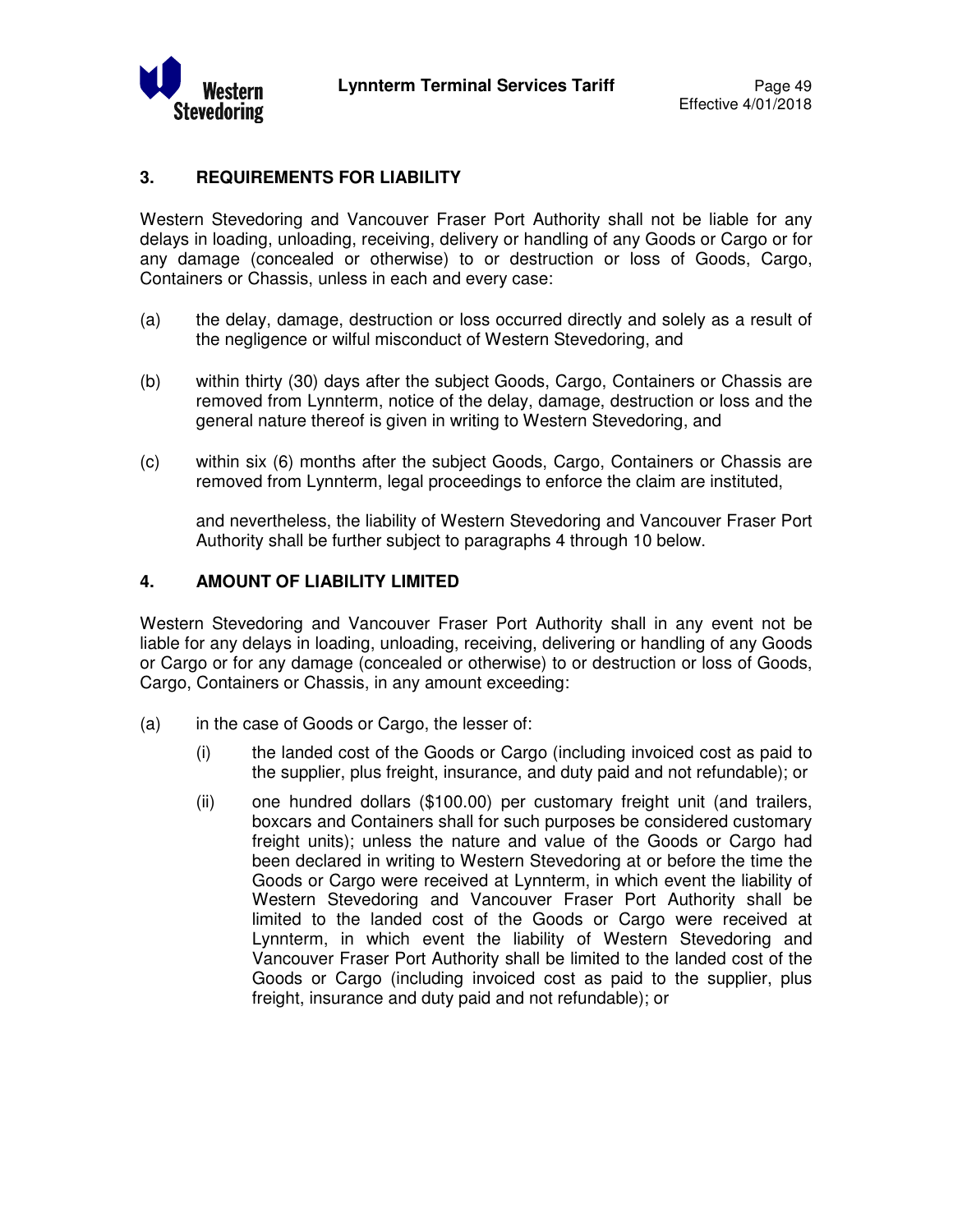

- (b) in the case of Containers or Chassis, at the option of Western Stevedoring, either:
	- (i) the cost of replacing Containers or Chassis totally lost or destroyed directly and solely as a result of negligence or wilful misconduct of Western Stevedoring, with Containers or Chassis of the same size, age, quality and condition as those totally lost or destroyed; or
	- (ii) the cost of repairing damage to Containers or Chassis caused directly and solely by the negligence or wilful conduct of Western Stevedoring;

 and nevertheless, the liability of Western Stevedoring and Vancouver Fraser Port Authority shall be further subject to paragraphs 5 through 10 below.

# **5. EXCLUSION OF LIABILITY FOR INDIRECT OR CONSEQUENTIAL DAMAGES OR LOSS**

Notwithstanding any other provisions of this Tariff, Western Stevedoring and Vancouver Fraser Port Authority shall not in any circumstances be liable for any economic loss or loss of profit or bargain or for any indirect or consequential damages or loss whatsoever, whether or not any such damages or loss are caused by or arise from negligence or wilful misconduct on the part of Western Stevedoring or Vancouver Fraser Port Authority.

# **6. DOCUMENTS AND EVIDENCE**

It shall be the responsibility of the claimant to establish his claim and the liability of Western Stevedoring or Vancouver Fraser Port Authority pursuant to the terms of this Tariff, by means of proper documentation and other evidence which the claimant shall provide to Western Stevedoring along with his claim.

#### **7. VESSELS AND FLOATING ASSETS AT OWNER'S RISK**

Every Vessel, float, derrick, pile driver or section of logs or part thereof that is moored or berthed at, on or about Lynnterm or is in the process of arriving or departing Lynnterm, shall be at the sole risk of the owner thereof.

# **8. NO RIGHT OF DEDUCTION OR SET-OFF**

Notwithstanding any liability of Western Stevedoring or Vancouver Fraser Port Authority hereunder, Owners, shippers, consignees, carriers, other Cargo or Vessel interests, and other persons responsible for Charges under this Tariff, shall not be entitled by reason of any such liability to any deduction from, reduction of, set-off against or waiver of any terminal charges, all of which shall be paid in full as and when due.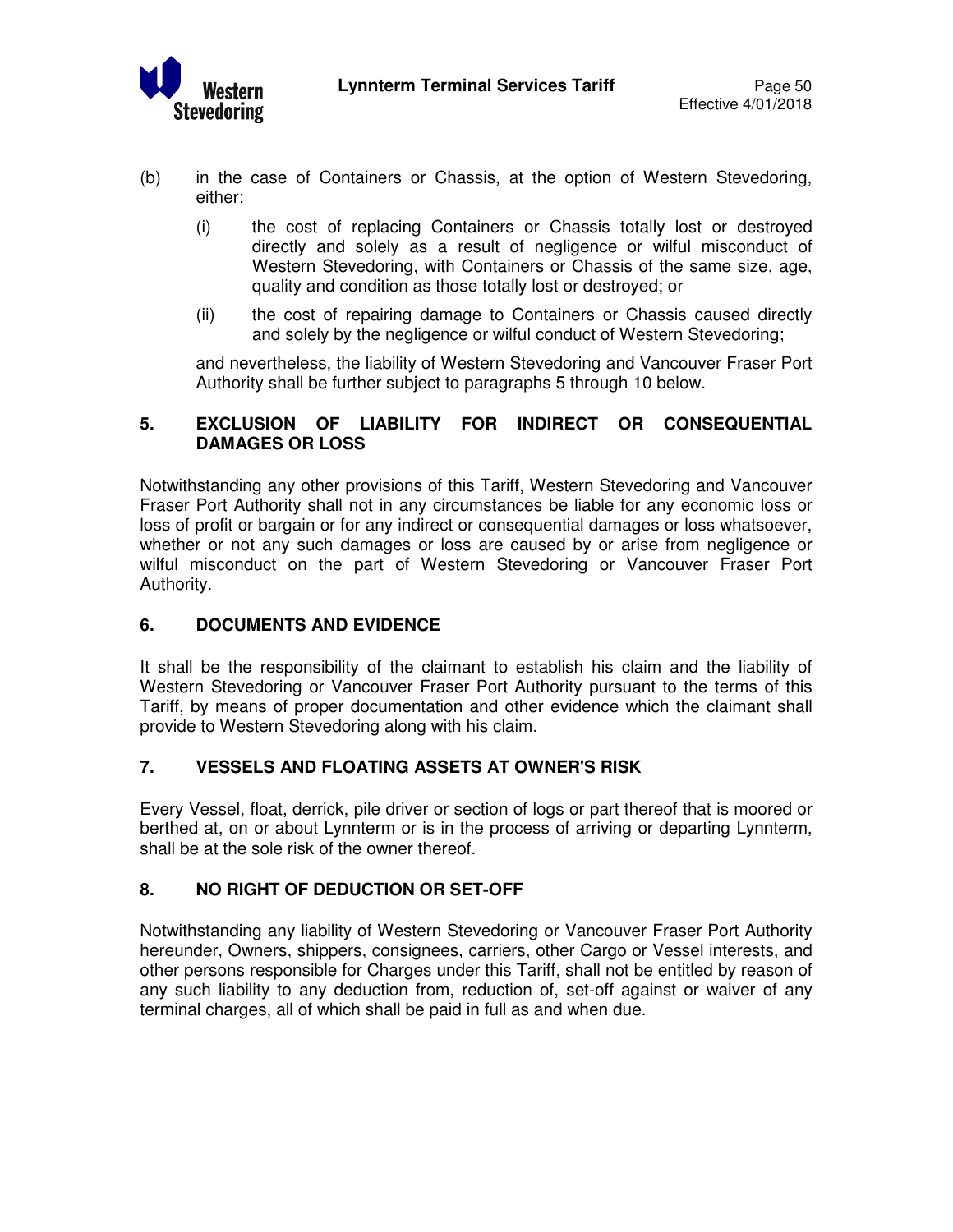

# **9. EXCLUSIONS, EXEMPTIONS AND LIMITATIONS IN BILLS OF LADING AND PASSENGER TICKETS APPLICABLE**

Western Stevedoring and Vancouver Fraser Port Authority shall in addition be entitled to the same rights, exclusions, exemptions, immunities and limitations with respect to liability as are set out in the carrier's favour in any bill of lading or similar documents relating to the Cargo or Goods in question and, in the case of vessel passengers, in passenger tickets or contracts between passengers and the carrier.

# **10. EXCLUSIONS, EXEMPTIONS AND LIMITATIONS ARE CUMULATIVE**

The exclusions, exemptions and limitations of liability set forth in or referred to in clauses 1 through 9 above are cumulative and are in addition to and not in substitution for or in limitation of, any other clauses excluding, exempting or limiting liability as set forth in this Tariff, or any other exclusions, exemptions or limitations of liability on which Western Stevedoring or Vancouver Fraser Port Authority may rely at law or in equity.